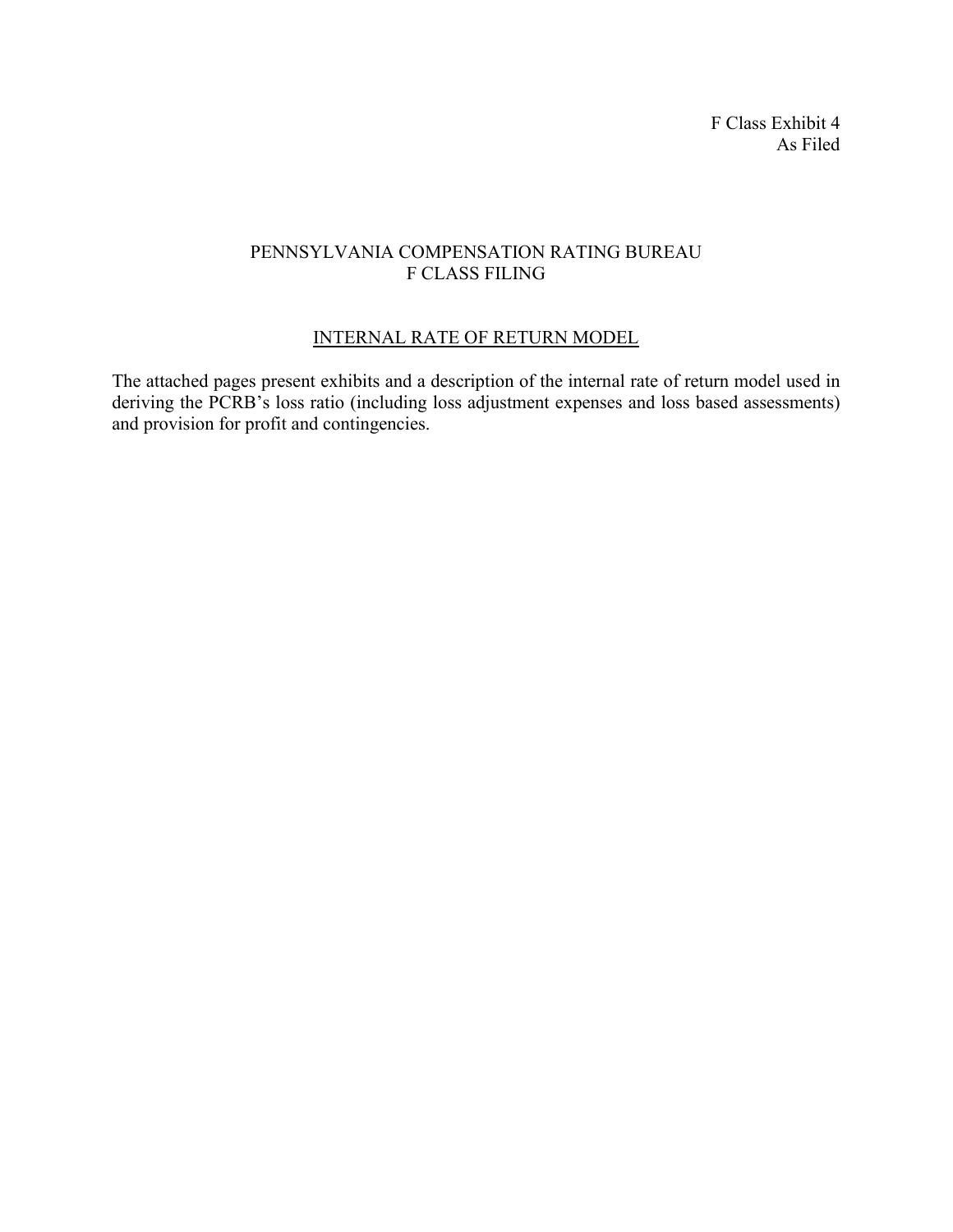# **PENNSYLVANIA COMPENSATION RATING BUREAU**

# **PENNSYLVANIA APRIL 1, 2021 "F" CLASS FILING**

## **Internal Rate of Return Analysis**

The following pages present results of an economic analysis establishing the following items:

- The appropriate rate of return for writing workers compensation business, and
- The loss ratio (including loss adjustment expenses and loss-based assessments) which will allow the realization of that target rate of return in current economic conditions, based on current expense needs for stock carriers and cash flows for losses and expenses attendant with Pennsylvania workers compensation insurance.

Internal Rate of Return Table I shows Inputs, Assumptions and Outputs underlying the analysis.

Internal Rate of Return Tables II - VII show the various cash flows projected for the underwriting of Pennsylvania workers compensation business based on the inputs to the Internal Rate of Return model, assuming a base standard premium at PCRB level of \$1 million.

Exhibits titled "Pennsylvania Pre & Post Tax Returns" and "Pennsylvania Cost of Capital" present the derivation of the appropriate current target rate of return, which is 10.35 percent. Both Capital Asset Pricing Model ("CAPM") and Discounted Cash Flow ("DCF") analyses have been applied in the derivation of this target rate, producing results of 8.51 and 10.70 percent, respectively. The selected target rate of return, 9.61 percent, is the average of these two separate indications.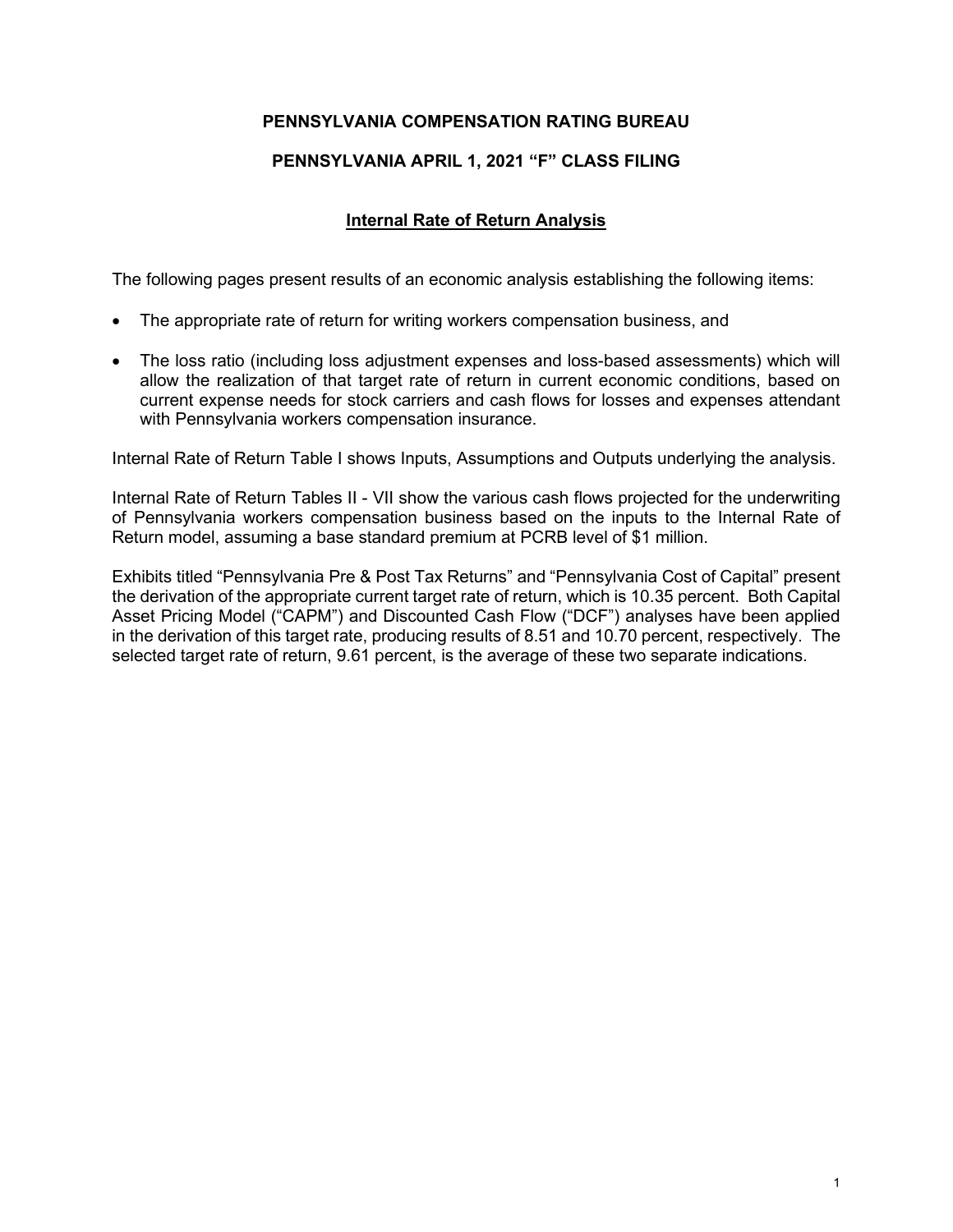# **INTERNAL RATE OF RETURN ANALYSIS PENNSYLVANIA "F" CLASS - 2021 TABLE I: INPUTS, ASSUMPTIONS & OUTPUTS**

|      | Section 1: Inputs & Assumptions                                                     |           |
|------|-------------------------------------------------------------------------------------|-----------|
|      | (1) Commissions *                                                                   | 5.23      |
|      | (2) Other Expenses                                                                  | 6.47      |
| (2A) | Other Acquisitions *                                                                | 2.46      |
| (2B) | General Expenses *                                                                  | 3.69      |
| (2C) | Other Tax **                                                                        | 0.32      |
|      | (3) State Premium Taxes & Uncollectible Premium                                     |           |
| (3A) | Tax1 - Premium Tax **                                                               | 2.00      |
| (3B) | Uncollectible Premium **                                                            | 1.15      |
| (3C) | Tax3 - Workers Compensation Fund **                                                 | 0.00      |
|      | (4) Premium Discount ***                                                            | 7.64      |
|      | (5) Deviations                                                                      | 0.00      |
|      | (6) Dividends to Policyholders                                                      | 0.00      |
|      | (7) Premium Written                                                                 | 1,000,000 |
|      | Investment Income                                                                   |           |
| (8A) | Pre-Tax Return on Assets                                                            | 4.13      |
| (8B) | Investment Income Tax Rate                                                          | 0.68      |
| (8C) | Post-Tax Return on Assets                                                           | 3.45      |
|      | (10) Reserve to Surplus Ratio                                                       | 1.86      |
|      | (11) Internal Rate of Return (Cost of Capital)                                      | 9.61      |
|      | * Applies to standard premium at DCRB level (before premium discount)               |           |
|      | ** Applies to net premium at company level (after deviations and premium discounts) |           |
|      | *** Applies to standard premium at company level (after deviations)                 |           |
|      |                                                                                     |           |
|      | Section 2: Outputs                                                                  |           |

| (1) Loss Ratio - including loss adjustment expense &<br>loss based assessments | 75.60 |  |
|--------------------------------------------------------------------------------|-------|--|
| (2) Profit & Contingencies                                                     | 1.91  |  |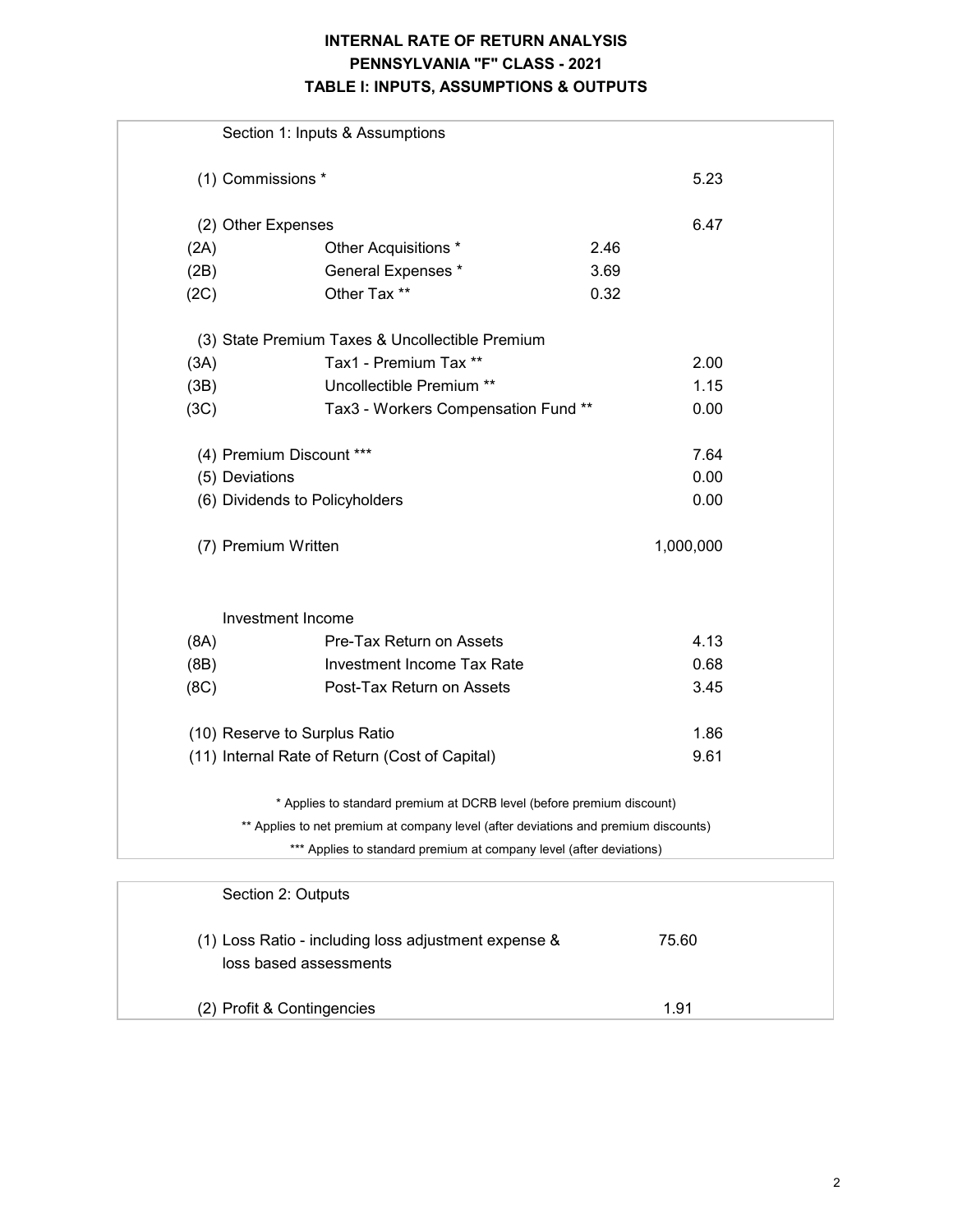## **TABLE II: CASH FLOW PATTERNS**

- Column (1) Premium Collection pattern provided by the PCRB based on Pennsylvania workers compensation data.
- Column (2) Policy Year Loss Payout pattern provided by the PCRB based on Pennsylvania workers compensation data.
- Column (3) Other Expense Payout pattern as follows: All expenses except Commission and 1/2 General Expense flowing with earned premium. Commission flows with collected premium, and 1/2 General Expense flows with written premium.
- Column (4) Tax 1 flow assumes even quarterly payment of state premium taxes.
- Column (5) Uncollectible premium flow matches that of Column (1) Premium collection pattern.
- Column (6) Tax 3 flow assumes even quarterly payment of Security Fund assessments.
- Column (7) No dividend provision is included in this IRR model.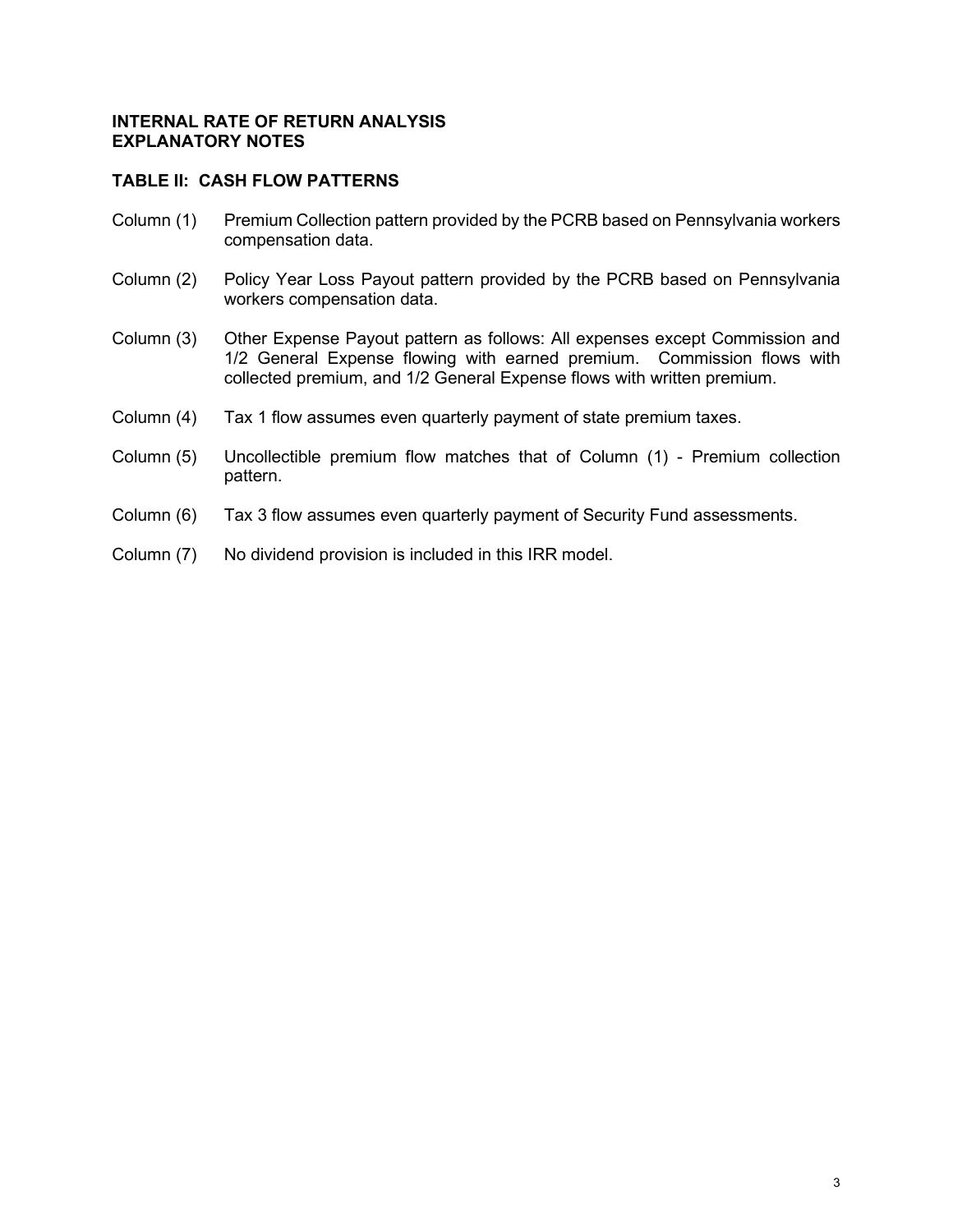#### F CLASS INTERNAL RATE OF RETURN ANALYSIS STATE OF PENNSYLVANIA 2021 TABLE II: CASH FLOW PATTERNS

|                |                | (1)                       | (2)               | (3)              | (4)       | (5)              | (6)                    | (7)                      | (8)              | (9)                                    |
|----------------|----------------|---------------------------|-------------------|------------------|-----------|------------------|------------------------|--------------------------|------------------|----------------------------------------|
| <b>TIME</b>    | INTERVAL       | <b>PREMIUM</b>            | POLICY YR<br>LOSS | <b>OTHER</b>     | TAX1      | <b>UNCOLL</b>    | TAX3                   | <b>DIVIDENDS</b>         | <b>WRITTEN</b>   | CUMULATIVE CUMULATIVE<br><b>EARNED</b> |
| <b>FROM</b>    | TO             | COLLECTED PAYOUT EXPENSES |                   |                  |           | PREMIUM          |                        | PAID                     |                  | <b>DISTRIBUTION DISTRIBUTION</b>       |
| $-1.00$        | $-0.75$        | 0.0000                    | $\pmb{0}$         | 0.0000           | 0         | 0.0000           | $\pmb{0}$              | $\mathbf 0$              | $\pmb{0}$        | 0                                      |
| $-0.75$        | $-0.50$        | 0.0000                    | 0                 | 0.0000           | 0         | 0.0000           | $\pmb{0}$              | $\mathbf 0$              | $\pmb{0}$        | 0                                      |
| $-0.50$        | $-0.25$        | 0.0000                    | 0                 | 0.0000           | 0         | 0.0000           | $\pmb{0}$              | $\pmb{0}$                | $\pmb{0}$        | 0                                      |
| $-0.25$        | 0.00           | 0.1900                    | $\pmb{0}$         | 0.0000           | $\pmb{0}$ | 0.1900           | $\pmb{0}$              | $\mathbf 0$              | $\mathbf 0$      | 0                                      |
| 0.00           | 0.25           | 4.5000                    | 0.5               | 17.9829          | 25        | 4.5000           | 25                     | 0                        | 0.2391           | 0.0303                                 |
| 0.25           | 0.50           | 10.6000                   | 1                 | 20.6730          | 25        | 10.6000          | 25                     | 0                        | 0.4909           | 0.1236                                 |
| 0.50           | 0.75           | 15.5900                   | 1.5               | 18.1591          | 25        | 15.5900          | 25                     | 0                        | 0.6827           | 0.2740                                 |
| 0.75           | 1.00           | 20.1400                   | $\overline{c}$    | 28.9269          | 25        | 20.1400          | 25                     | $\mathbf 0$              | 1.0000           | 0.4959                                 |
| 1.00           | 1.25           | 19.1300                   | 6.03              | 6.2379           | 0         | 19.1300          | $\pmb{0}$              | $\mathbf 0$              | 1.0000           | 0.7064                                 |
| 1.25           | 1.50           | 14.1300                   | 6.03              | 4.4557           | 0         | 14.1300          | $\pmb{0}$              | $\mathbf 0$              | 1.0000           | 0.8605                                 |
| 1.50<br>1.75   | 1.75<br>2.00   | 9.3900<br>4.3900          | 6.03<br>6.03      | 2.6734<br>0.8911 | 0<br>0    | 9.3900<br>4.3900 | $\pmb{0}$<br>0         | 25<br>25                 | 1.0000<br>1.0000 | 0.9614<br>1.0000                       |
| 2.00           | 2.25           | 1.0000                    | 5.9825            | 0.0000           | 0         | 1.0000           | 0                      | 25                       | 1.0000           | 1.0000                                 |
| 2.25           | 2.50           | 0.0600                    | 5.9825            | 0.0000           | 0         | 0.0600           | $\pmb{0}$              | 25                       | 1.0000           | 1.0000                                 |
| 2.50           | 2.75           | $-0.1200$                 | 5.9825            | 0.0000           | 0         | $-0.1200$        | $\pmb{0}$              | $\mathbf 0$              | 1.0000           | 1.0000                                 |
| 2.75           | 3.00           | 0.1000                    | 5.9825            | 0.0000           | 0         | 0.1000           | $\pmb{0}$              | $\pmb{0}$                | 1.0000           | 1.0000                                 |
| 3.00           | 3.25           | 0.1300                    | 1.535             | 0.0000           | 0         | 0.1300           | $\pmb{0}$              | $\mathbf 0$              | 1.0000           | 1.0000                                 |
| 3.25           | 3.50           | $-0.0200$                 | 1.535             | 0.0000           | 0         | $-0.0200$        | $\mathsf{O}\xspace$    | $\pmb{0}$                | 1.0000           | 1.0000                                 |
| 3.50           | 3.75           | $-0.0300$                 | 1.535             | 0.0000           | 0         | $-0.0300$        | $\mathbf 0$            | $\pmb{0}$                | 1.0000           | 1.0000                                 |
| 3.75           | 4.00           | 0.1100                    | 1.535             | 0.0000           | 0         | 0.1100           | $\pmb{0}$              | $\mathbf 0$              | 1.0000           | 1.0000                                 |
| 4.00           | 4.25           | 0.2300                    | 0.845             | 0.0000           | 0         | 0.2300           | $\pmb{0}$              | $\pmb{0}$                | 1.0000           | 1.0000                                 |
| 4.25           | 4.50           | 0.2200                    | 0.845             | 0.0000           | 0         | 0.2200           | $\pmb{0}$              | $\mathbf 0$              | 1.0000           | 1.0000                                 |
| 4.50<br>4.75   | 4.75<br>5.00   | 0.1700<br>0.0800          | 0.845<br>0.845    | 0.0000<br>0.0000 | 0<br>0    | 0.1700<br>0.0800 | 0<br>$\mathbf 0$       | 0<br>0                   | 1.0000<br>1.0000 | 1.0000<br>1.0000                       |
| 5.00           | 6.00           | 0.0100                    | 2.47              | 0.0000           | 0         | 0.0100           | $\pmb{0}$              | 0                        | 1.0000           | 1.0000                                 |
| 6.00           | 7.00           | 0.0000                    | 2.03              | 0.0000           | 0         | 0.0000           | 0                      | 0                        | 1.0000           | 1.0000                                 |
| 7.00           | 8.00           | 0.0000                    | 1.76              | 0.0000           | 0         | 0.0000           | $\pmb{0}$              | 0                        | 1.0000           | 1.0000                                 |
| 8.00           | 9.00           | 0.0000                    | 1.59              | 0.0000           | 0         | 0.0000           | $\mathbf 0$            | 0                        | 1.0000           | 1.0000                                 |
| 9.00           | 10.00          | 0.0000                    | 1.44              | 0.0000           | 0         | 0.0000           | $\pmb{0}$              | 0                        | 1.0000           | 1.0000                                 |
| 10.00          | 11.00          | 0.0000                    | 1.34              | 0.0000           | 0         | 0.0000           | $\mathbf 0$            | $\pmb{0}$                | 1.0000           | 1.0000                                 |
| 11.00          | 12.00          | 0.0000                    | 1.25              | 0.0000           | 0         | 0.0000           | $\pmb{0}$              | $\pmb{0}$                | 1.0000           | 1.0000                                 |
| 12.00          | 13.00          | 0.0000                    | 1.18              | 0.0000           | 0         | 0.0000           | $\pmb{0}$              | 0                        | 1.0000           | 1.0000                                 |
| 13.00<br>14.00 | 14.00<br>15.00 | 0.0000<br>0.0000          | 1.11<br>1.06      | 0.0000<br>0.0000 | 0<br>0    | 0.0000<br>0.0000 | $\pmb{0}$<br>$\pmb{0}$ | $\mathbf 0$<br>$\pmb{0}$ | 1.0000<br>1.0000 | 1.0000<br>1.0000                       |
| 15.00          | 16.00          | 0.0000                    | 1.01              | 0.0000           | 0         | 0.0000           | $\pmb{0}$              | $\mathbf 0$              | 1.0000           | 1.0000                                 |
| 16.00          | 17.00          | 0.0000                    | 0.96              | 0.0000           | 0         | 0.0000           | 0                      | 0                        | 1.0000           | 1.0000                                 |
| 17.00          | 18.00          | 0.0000                    | 0.93              | 0.0000           | 0         | 0.0000           | $\mathbf 0$            | 0                        | 1.0000           | 1.0000                                 |
| 18.00          | 19.00          | 0.0000                    | 0.88              | 0.0000           | 0         | 0.0000           | 0                      | 0                        | 1.0000           | 1.0000                                 |
| 19.00          | 20.00          | 0.0000                    | 0.86              | 0.0000           | 0         | 0.0000           | $\mathbf 0$            | 0                        | 1.0000           | 1.0000                                 |
| 20.00          | 21.00          | 0.0000                    | 0.82              | 0.0000           | 0         | 0.0000           | 0                      | 0                        | 1.0000           | 1.0000                                 |
| 21.00          | 22.00          | 0.0000                    | 0.8               | 0.0000           | 0         | 0.0000           | $\pmb{0}$              | 0                        | 1.0000           | 1.0000                                 |
| 22.00<br>23.00 | 23.00<br>24.00 | 0.0000<br>0.0000          | 0.77<br>0.74      | 0.0000<br>0.0000 | 0<br>0    | 0.0000<br>0.0000 | $\pmb{0}$<br>0         | $\pmb{0}$<br>0           | 1.0000<br>1.0000 | 1.0000<br>1.0000                       |
| 24.00          | 25.00          | 0.0000                    | 0.73              | 0.0000           | 0         | 0.0000           | 0                      | 0                        | 1.0000           | 1.0000                                 |
| 25.00          | 26.00          | 0.0000                    | 0.7               | 0.0000           | 0         | 0.0000           | 0                      | 0                        | 1.0000           | 1.0000                                 |
| 26.00          | 27.00          | 0.0000                    | 0.68              | 0.0000           | 0         | 0.0000           | 0                      | 0                        | 1.0000           | 1.0000                                 |
| 27.00          | 28.00          | 0.0000                    | 0.67              | 0.0000           | 0         | 0.0000           | 0                      | 0                        | 1.0000           | 1.0000                                 |
| 28.00          | 29.00          | 0.0000                    | 0.65              | 0.0000           | 0         | 0.0000           | $\pmb{0}$              | 0                        | 1.0000           | 1.0000                                 |
| 29.00          | 30.00          | 0.0000                    | 0.63              | 0.0000           | 0         | 0.0000           | 0                      | 0                        | 1.0000           | 1.0000                                 |
| 30.00          | 31.00          | 0.0000                    | 0.61              | 0.0000           | 0         | 0.0000           | 0                      | 0                        | 1.0000           | 1.0000                                 |
| 31.00<br>32.00 | 32.00<br>33.00 | 0.0000<br>0.0000          | 0.61<br>0.58      | 0.0000<br>0.0000 | 0<br>0    | 0.0000<br>0.0000 | 0<br>$\pmb{0}$         | 0<br>0                   | 1.0000<br>1.0000 | 1.0000<br>1.0000                       |
| 33.00          | 34.00          | 0.0000                    | 0.58              | 0.0000           | 0         | 0.0000           | 0                      | 0                        | 1.0000           | 1.0000                                 |
| 34.00          | 35.00          | 0.0000                    | 0.57              | 0.0000           | 0         | 0.0000           | 0                      | 0                        | 1.0000           | 1.0000                                 |
| 35.00          | 36.00          | 0.0000                    | 0.56              | 0.0000           | 0         | 0.0000           | 0                      | 0                        | 1.0000           | 1.0000                                 |
| 36.00          | 37.00          | 0.0000                    | 0.55              | 0.0000           | 0         | 0.0000           | 0                      | 0                        | 1.0000           | 1.0000                                 |
| 37.00          | 38.00          | 0.0000                    | 0.54              | 0.0000           | 0         | 0.0000           | 0                      | 0                        | 1.0000           | 1.0000                                 |
| 38.00          | 39.00          | 0.0000                    | 0.53              | 0.0000           | 0         | 0.0000           | $\pmb{0}$              | 0                        | 1.0000           | 1.0000                                 |
| 39.00          | 40.00          | 0.0000                    | 0.52              | 0.0000           | 0         | 0.0000           | 0                      | 0                        | 1.0000           | 1.0000                                 |
| 40.00          | 41.00          | 0.0000                    | 0.51              | 0.0000           | 0         | 0.0000           | 0                      | 0                        | 1.0000           | 1.0000                                 |
| 41.00          | 42.00          | 0.0000                    | 0.5               | 0.0000           | 0         | 0.0000           | $\pmb{0}$              | 0                        | 1.0000           | 1.0000                                 |
| 42.00<br>43.00 | 43.00<br>44.00 | 0.0000<br>0.0000          | 0.49<br>0.48      | 0.0000<br>0.0000 | 0<br>0    | 0.0000<br>0.0000 | 0<br>0                 | 0<br>0                   | 1.0000<br>1.0000 | 1.0000<br>1.0000                       |
| 44.00          | 45.00          | 0.0000                    | 0.48              | 0.0000           | 0         | 0.0000           | 0                      | 0                        | 1.0000           | 1.0000                                 |
| 45.00          | 46.00          | 0.0000                    | 0.47              | 0.0000           | 0         | 0.0000           | 0                      | 0                        | 1.0000           | 1.0000                                 |
| 46.00          | 47.00          | 0.0000                    | 0.46              | 0.0000           | 0         | 0.0000           | 0                      | $\pmb{0}$                | 1.0000           | 1.0000                                 |
| 47.00          | 48.00          | 0.0000                    | 0.45              | 0.0000           | 0         | 0.0000           | 0                      | 0                        | 1.0000           | 1.0000                                 |
| 48.00          | 49.00          | 0.0000                    | 0.44              | 0.0000           | 0         | 0.0000           | 0                      | 0                        | 1.0000           | 1.0000                                 |
| 49.00          | 50.00          | 0.0000                    | 0.44              | 0.0000           | 0         | 0.0000           | $\mathsf 0$            | 0                        | 1.0000           | 1.0000                                 |
|                |                |                           |                   |                  |           |                  |                        |                          |                  |                                        |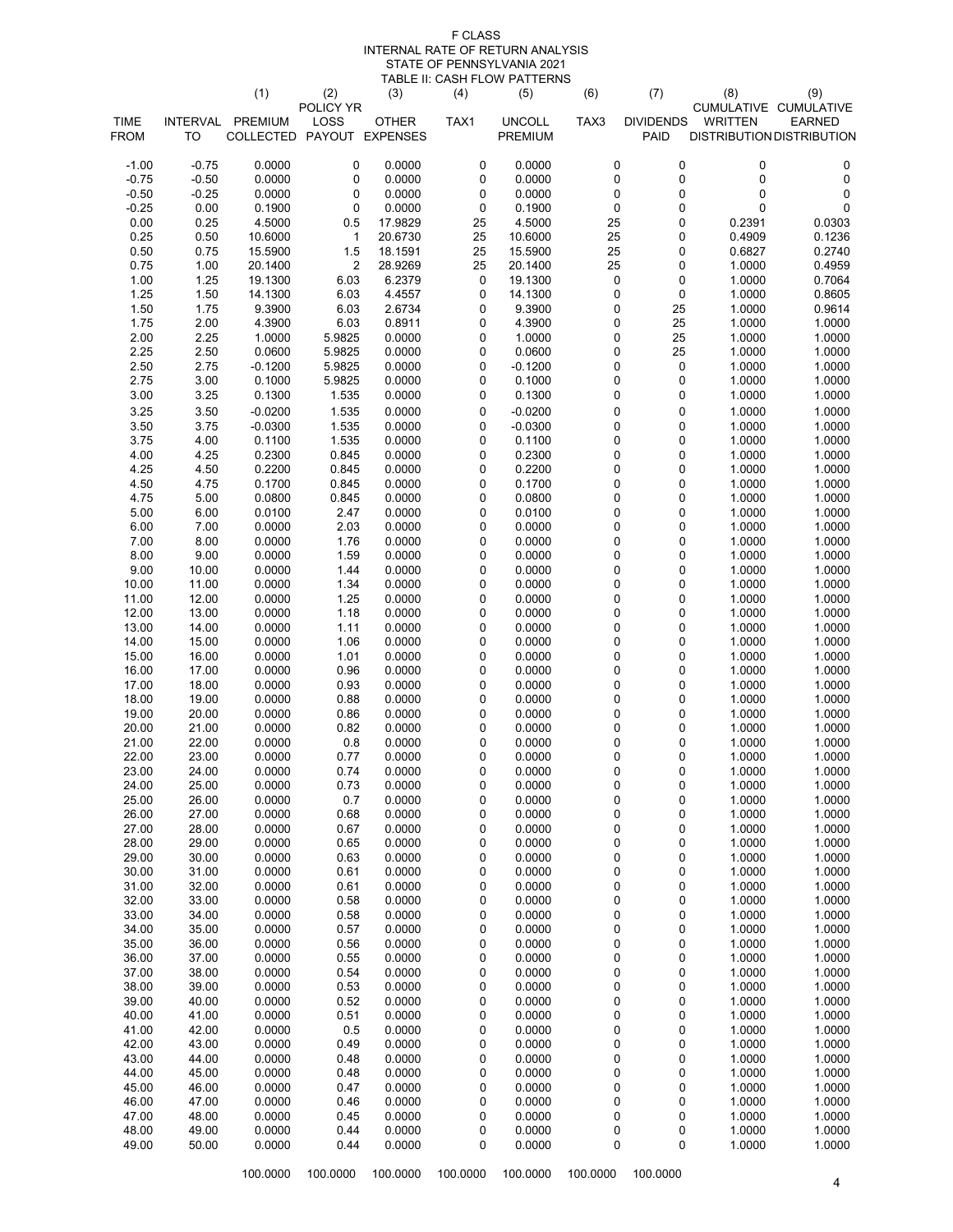#### **TABLE III: CASH FLOW FOR LOSS AND UNEARNED PREMIUM RESERVES PAGE 1**

Column (1) Premium Collected based on collection pattern from Table II, Column (1).

Example: \$923,600 x .001900 = \$1,754.84

Column (2) Agents' Balances reflects the difference between Written Premium and Collected Premium. Written Premium pattern provided by the PCRB for Pennsylvania workers compensation insurance.

> Example: Written Premium, First Quarter =  $.25 \times$  \$923,600 = \$228,525,00 Collected Premium = (.001900 + .045000) x \$923,600 = \$43,316.84 Written - Collected = \$187,583.16

- Column (3) Overdue Agent's Balances are all Agents' Balances due after the end of the 24 month period in which earnings of policy year premium occurs.
- Column (4) Admitted Agents' Balances reflect all Agents' Balances due prior to the end of the 24-month period in which earnings of policy year premium occurs.
- Column (5) Losses Incurred is computed by applying the loss ratio for the business to earned premiums at PCRB level (i.e., before premium discounts). Premium earning pattern provided by the PCRB for Pennsylvania workers compensation insurance.

Example: .7560 x \$1,000,000 x .0303 = \$22,906.80

Column (6) Unearned Premiums is computed as Cumulative Written Premium less Cumulative Earned Premium.

Example: \$220,819.78 - 27,985.08 = \$192,834.70

Column (7) Total Premium Net of Reserves is computed as Collected Premium plus Admitted Agents' Balances less Losses Incurred less Unearned Premium Reserves.

Example: \$43,316.84 + 187,583.16 - 22,906.80 - 192,834.70 = \$15,158.50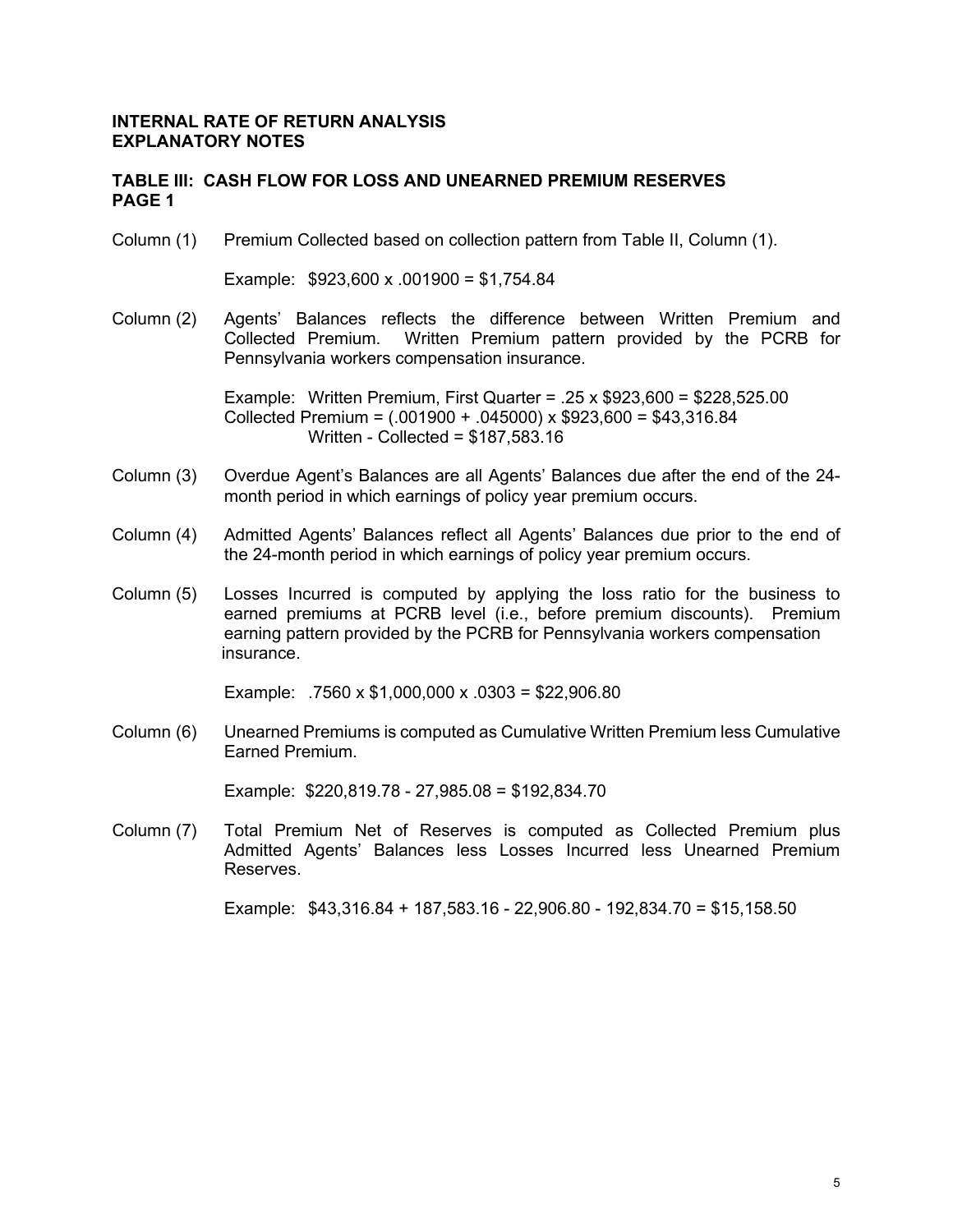## **TABLE III: CASH FLOW FOR LOSS AND UNEARNED PREMIUM RESERVES PAGE 2**

Column (8) Premium Net of Reserves is the periodic change in Column (7).

Example: \$15,158.50 - 0 = \$15,158.50

Column (9) Cumulative Written Premium is total written premium times the cumulative written premium distribution (Table II, column (8)).

Example: \$923,600 x .2391 = \$220,819.78

Column (10) Cumulative Earned Premium is total earned premium times the cumulative earned premium distribution (Table II, column (9)).

Example: \$923,600 x 0.0303 = \$27,985.08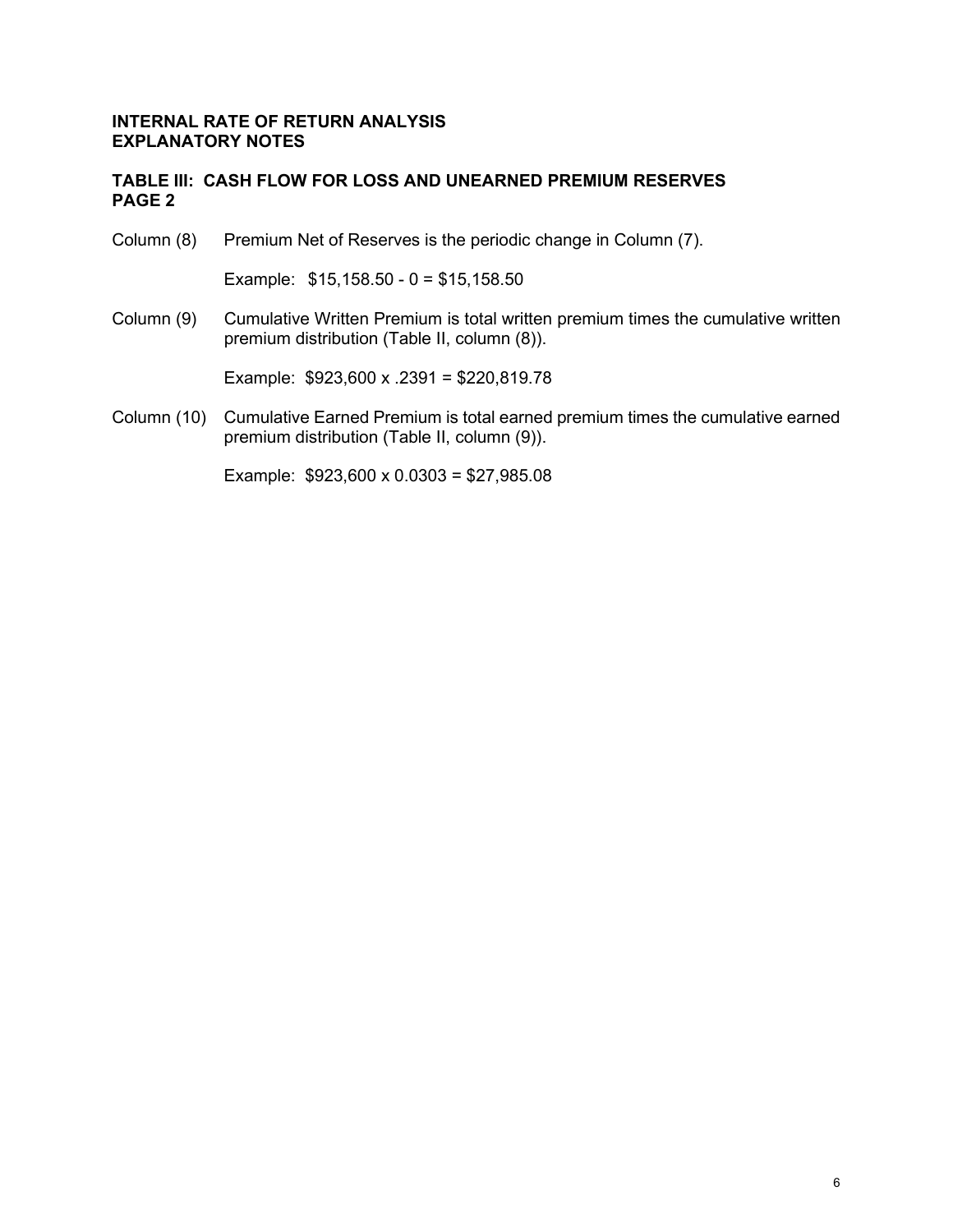|                            |                       | (1)                                | (2)                              | (3)                             | (4)                              | (5)                              | (6)                                | (7)                         | (8)                      | (9)                                            | (10)                     |
|----------------------------|-----------------------|------------------------------------|----------------------------------|---------------------------------|----------------------------------|----------------------------------|------------------------------------|-----------------------------|--------------------------|------------------------------------------------|--------------------------|
| <b>TIME</b><br><b>FROM</b> | <b>INTERVAL</b><br>TO | <b>PREMIUM</b><br><b>COLLECTED</b> | <b>AGENTS</b><br><b>BALANCES</b> | <b>OVERDUE</b><br><b>AGENTS</b> | <b>ADMITTED</b><br><b>AGENTS</b> | <b>LOSSES</b><br><b>INCURRED</b> | <b>UNEARNED</b><br><b>PREMIUMS</b> | <b>TOTAL</b><br>PREM NET OF | <b>PREMIUM</b><br>NET OF | <b>CUMULATIVE CUMULATIVE</b><br><b>WRITTEN</b> | <b>EARNED</b>            |
|                            |                       |                                    |                                  | <b>BALANCE</b>                  | <b>BALANCES</b>                  |                                  |                                    | <b>RESERVES</b>             | <b>RESERVES</b>          | <b>PREMIUM</b>                                 | <b>PREMIUM</b>           |
| $-1.00$                    | $-0.75$               | 0.00                               | 0.00                             | 0.00                            | 0.00                             | 0.00                             | 0.00                               | 0.00                        | 0.00                     | 0.00                                           | 0.00                     |
| $-0.75$                    | $-0.50$               | 0.00                               | 0.00                             | 0.00                            | 0.00                             | 0.00                             | 0.00                               | 0.00                        | 0.00                     | 0.00                                           | 0.00                     |
| $-0.50$<br>$-0.25$         | $-0.25$<br>0.00       | 0.00                               | 0.00                             | 0.00<br>0.00                    | 0.00                             | 0.00<br>0.00                     | 0.00<br>0.00                       | 0.00<br>0.00                | 0.00<br>0.00             | 0.00<br>0.00                                   | 0.00<br>0.00             |
| 0.00                       | 0.25                  | 1,754.84<br>43,316.84              | $-1,754.84$<br>187,583.16        | 0.00                            | $-1,754.84$<br>187,583.16        | 22,906.80                        | 192,834.70                         | 15,158.50                   | 15,158.50                | 220,819.78                                     | 27,985.08                |
| 0.25                       | 0.50                  | 141,218.44                         | 320,581.56                       | 0.00                            | 320,581.56                       | 93,441.60                        | 339,271.43                         | 29,086.97                   | 13,928.47                | 453,428.39                                     | 114,156.96               |
| 0.50                       | 0.75                  | 285,207.68                         | 407,492.32                       | 0.00                            | 407,492.32                       | 207,144.00                       | 377,499.15                         | 108,056.85                  | 78,969.88                | 630,565.55                                     | 253,066.40               |
| 0.75                       | 1.00                  | 471,220.72                         | 452,379.28                       | 0.00                            | 452,379.28                       | 374,900.40                       | 465,586.76                         | 83,112.84                   | $-24,944.01$             | 923,600.00                                     | 458,013.24               |
| 1.00                       | 1.25                  | 647,905.40                         | 275,694.60                       | 0.00                            | 275,694.60                       | 534,038.40                       | 271,168.96                         | 118,392.64                  | 35,279.80                | 923,600.00                                     | 652,431.04               |
| 1.25                       | 1.50                  | 778,410.08                         | 145,189.92                       | 0.00                            | 145,189.92                       | 650,538.00                       | 128,842.20                         | 144,219.80                  | 25,827.16                | 923,600.00                                     | 794,757.80               |
| 1.50<br>1.75               | 1.75<br>2.00          | 865,136.12<br>905,682.16           | 58,463.88<br>17,917.84           | 0.00<br>0.00                    | 58,463.88<br>17,917.84           | 726,818.40<br>756,000.00         | 35,650.96<br>0.00                  | 161,130.64<br>167,600.00    | 16,910.84<br>6,469.36    | 923,600.00<br>923,600.00                       | 887,949.04<br>923,600.00 |
| 2.00                       | 2.25                  | 914,918.16                         | 8,681.84                         | 8,681.84                        | 0.00                             | 756,000.00                       | 0.00                               | 158,918.16                  | $-8,681.84$              | 0.00                                           | 0.00                     |
| 2.25                       | 2.50                  | 915,472.32                         | 8,127.68                         | 8,127.68                        | 0.00                             | 756,000.00                       | 0.00                               | 159,472.32                  | 554.16                   | 0.00                                           | 0.00                     |
| 2.50                       | 2.75                  | 914,364.00                         | 9,236.00                         | 9,236.00                        | 0.00                             | 756,000.00                       | 0.00                               | 158,364.00                  | $-1,108.32$              | 0.00                                           | 0.00                     |
| 2.75                       | 3.00                  | 915,287.60                         | 8,312.40                         | 8,312.40                        | 0.00                             | 756,000.00                       | 0.00                               | 159,287.60                  | 923.60                   | 0.00                                           | 0.00                     |
| 3.00                       | 3.25                  | 916,488.28                         | 7,111.72                         | 7,111.72                        | 0.00                             | 756,000.00                       | 0.00                               | 160,488.28                  | 1,200.68                 | 0.00                                           | 0.00                     |
| 3.25                       | 3.50<br>3.75          | 916,303.56                         | 7,296.44                         | 7,296.44                        | 0.00                             | 756,000.00                       | 0.00                               | 160,303.56                  | $-184.72$<br>$-277.08$   | 0.00                                           | 0.00                     |
| 3.50<br>3.75               | 4.00                  | 916,026.48<br>917,042.44           | 7,573.52<br>6,557.56             | 7,573.52<br>6,557.56            | 0.00<br>0.00                     | 756,000.00<br>756,000.00         | 0.00<br>0.00                       | 160,026.48<br>161,042.44    | 1,015.96                 | 0.00<br>0.00                                   | 0.00<br>0.00             |
| 4.00                       | 4.25                  | 919,166.72                         | 4,433.28                         | 4,433.28                        | 0.00                             | 756,000.00                       | 0.00                               | 163,166.72                  | 2,124.28                 | 0.00                                           | 0.00                     |
| 4.25                       | 4.50                  | 921,198.64                         | 2,401.36                         | 2,401.36                        | 0.00                             | 756,000.00                       | 0.00                               | 165,198.64                  | 2,031.92                 | 0.00                                           | 0.00                     |
| 4.50                       | 4.75                  | 922,768.76                         | 831.24                           | 831.24                          | 0.00                             | 756,000.00                       | 0.00                               | 166,768.76                  | 1,570.12                 | 0.00                                           | 0.00                     |
| 4.75                       | 5.00                  | 923,507.64                         | 92.36                            | 92.36                           | 0.00                             | 756,000.00                       | 0.00                               | 167,507.64                  | 738.88                   | 0.00                                           | 0.00                     |
| 5.00                       | 6.00                  | 923,600.00                         | 0.00                             | 0.00                            | 0.00                             | 756,000.00                       | 0.00                               | 167,600.00                  | 92.36                    | 0.00                                           | 0.00                     |
| 6.00<br>7.00               | 7.00<br>8.00          | 923,600.00<br>923,600.00           | 0.00<br>0.00                     | 0.00<br>0.00                    | 0.00<br>0.00                     | 756,000.00<br>756,000.00         | 0.00<br>0.00                       | 167,600.00<br>167,600.00    | 0.00<br>0.00             | 0.00<br>0.00                                   | 0.00<br>0.00             |
| 8.00                       | 9.00                  | 923,600.00                         | 0.00                             | 0.00                            | 0.00                             | 756,000.00                       | 0.00                               | 167,600.00                  | 0.00                     | 0.00                                           | 0.00                     |
| 9.00                       | 10.00                 | 923,600.00                         | 0.00                             | 0.00                            | 0.00                             | 756,000.00                       | 0.00                               | 167,600.00                  | 0.00                     | 0.00                                           | 0.00                     |
| 10.00                      | 11.00                 | 923,600.00                         | 0.00                             | 0.00                            | 0.00                             | 756,000.00                       | 0.00                               | 167,600.00                  | 0.00                     | 0.00                                           | 0.00                     |
| 11.00                      | 12.00                 | 923,600.00                         | 0.00                             | 0.00                            | 0.00                             | 756,000.00                       | 0.00                               | 167,600.00                  | 0.00                     | 0.00                                           | 0.00                     |
| 12.00                      | 13.00                 | 923,600.00                         | 0.00                             | 0.00                            | 0.00                             | 756,000.00                       | 0.00                               | 167,600.00                  | 0.00                     | 0.00                                           | 0.00                     |
| 13.00<br>14.00             | 14.00<br>15.00        | 923,600.00<br>923,600.00           | 0.00<br>0.00                     | 0.00<br>0.00                    | 0.00<br>0.00                     | 756,000.00<br>756,000.00         | 0.00<br>0.00                       | 167,600.00<br>167,600.00    | 0.00<br>0.00             | 0.00<br>0.00                                   | 0.00<br>0.00             |
| 15.00                      | 16.00                 | 923,600.00                         | 0.00                             | 0.00                            | 0.00                             | 756,000.00                       | 0.00                               | 167,600.00                  | 0.00                     | 0.00                                           | 0.00                     |
| 16.00                      | 17.00                 | 923,600.00                         | 0.00                             | 0.00                            | 0.00                             | 756,000.00                       | 0.00                               | 167,600.00                  | 0.00                     | 0.00                                           | 0.00                     |
| 17.00                      | 18.00                 | 923,600.00                         | 0.00                             | 0.00                            | 0.00                             | 756,000.00                       | 0.00                               | 167,600.00                  | 0.00                     | 0.00                                           | 0.00                     |
| 18.00                      | 19.00                 | 923,600.00                         | 0.00                             | 0.00                            | 0.00                             | 756,000.00                       | 0.00                               | 167,600.00                  | 0.00                     | 0.00                                           | 0.00                     |
| 19.00                      | 20.00                 | 923,600.00                         | 0.00                             | 0.00                            | 0.00                             | 756,000.00                       | 0.00                               | 167,600.00                  | 0.00                     | 0.00                                           | 0.00                     |
| 20.00<br>21.00             | 21.00<br>22.00        | 923,600.00<br>923,600.00           | 0.00<br>0.00                     | 0.00<br>0.00                    | 0.00<br>0.00                     | 756,000.00<br>756,000.00         | 0.00<br>0.00                       | 167,600.00<br>167,600.00    | 0.00<br>0.00             | 0.00<br>0.00                                   | 0.00<br>0.00             |
| 22.00                      | 23.00                 | 923,600.00                         | 0.00                             | 0.00                            | 0.00                             | 756,000.00                       | 0.00                               | 167,600.00                  | 0.00                     | 0.00                                           | 0.00                     |
| 23.00                      | 24.00                 | 923,600.00                         | 0.00                             | 0.00                            | 0.00                             | 756,000.00                       | 0.00                               | 167,600.00                  | 0.00                     | 0.00                                           | 0.00                     |
| 24.00                      | 25.00                 | 923,600.00                         | 0.00                             | 0.00                            | 0.00                             | 756,000.00                       | 0.00                               | 167,600.00                  | 0.00                     | 0.00                                           | 0.00                     |
| 25.00                      | 26.00                 | 923,600.00                         | 0.00                             | 0.00                            | 0.00                             | 756,000.00                       | 0.00                               | 167,600.00                  | 0.00                     | 0.00                                           | 0.00                     |
| 26.00<br>27.00             | 27.00<br>28.00        | 923,600.00<br>923,600.00           | 0.00<br>0.00                     | 0.00<br>0.00                    | 0.00<br>0.00                     | 756,000.00<br>756,000.00         | 0.00<br>0.00                       | 167,600.00<br>167,600.00    | 0.00<br>0.00             | 0.00<br>0.00                                   | 0.00<br>0.00             |
| 28.00                      | 29.00                 | 923,600.00                         | 0.00                             | 0.00                            | 0.00                             | 756,000.00                       | 0.00                               | 167,600.00                  | 0.00                     | 0.00                                           | 0.00                     |
| 29.00                      | 30.00                 | 923,600.00                         | 0.00                             | 0.00                            | 0.00                             | 756,000.00                       | 0.00                               | 167,600.00                  | 0.00                     | 0.00                                           | 0.00                     |
| 30.00                      | 31.00                 | 923,600.00                         | 0.00                             | 0.00                            | 0.00                             | 756,000.00                       | 0.00                               | 167,600.00                  | 0.00                     | 0.00                                           | 0.00                     |
| 31.00                      | 32.00                 | 923,600.00                         | 0.00                             | 0.00                            | 0.00                             | 756,000.00                       | 0.00                               | 167,600.00                  | 0.00                     | 0.00                                           | 0.00                     |
| 32.00                      | 33.00                 | 923,600.00                         | 0.00                             | 0.00                            | 0.00                             | 756,000.00                       | 0.00                               | 167,600.00                  | 0.00                     | 0.00                                           | 0.00                     |
| 33.00<br>34.00             | 34.00<br>35.00        | 923,600.00<br>923,600.00           | 0.00<br>0.00                     | 0.00<br>0.00                    | 0.00<br>0.00                     | 756,000.00<br>756,000.00         | 0.00<br>0.00                       | 167,600.00<br>167,600.00    | 0.00<br>0.00             | 0.00<br>0.00                                   | 0.00<br>0.00             |
| 35.00                      | 36.00                 | 923,600.00                         | 0.00                             | 0.00                            | 0.00                             | 756,000.00                       | 0.00                               | 167,600.00                  | 0.00                     | 0.00                                           | 0.00                     |
| 36.00                      | 37.00                 | 923,600.00                         | 0.00                             | 0.00                            | 0.00                             | 756,000.00                       | 0.00                               | 167,600.00                  | 0.00                     | 0.00                                           | 0.00                     |
| 37.00                      | 38.00                 | 923,600.00                         | 0.00                             | 0.00                            | 0.00                             | 756,000.00                       | 0.00                               | 167,600.00                  | 0.00                     | 0.00                                           | 0.00                     |
| 38.00                      | 39.00                 | 923,600.00                         | 0.00                             | 0.00                            | 0.00                             | 756,000.00                       | 0.00                               | 167,600.00                  | 0.00                     | 0.00                                           | 0.00                     |
| 39.00                      | 40.00                 | 923,600.00                         | 0.00                             | 0.00                            | 0.00                             | 756,000.00                       | 0.00                               | 167,600.00                  | 0.00                     | 0.00                                           | 0.00                     |
| 40.00<br>41.00             | 41.00<br>42.00        | 923,600.00<br>923,600.00           | 0.00<br>0.00                     | 0.00<br>0.00                    | 0.00<br>0.00                     | 756,000.00<br>756,000.00         | 0.00<br>0.00                       | 167,600.00<br>167,600.00    | 0.00<br>0.00             | 0.00<br>0.00                                   | 0.00<br>0.00             |
| 42.00                      | 43.00                 | 923,600.00                         | 0.00                             | 0.00                            | 0.00                             | 756,000.00                       | 0.00                               | 167,600.00                  | 0.00                     | 0.00                                           | 0.00                     |
| 43.00                      | 44.00                 | 923,600.00                         | 0.00                             | 0.00                            | 0.00                             | 756,000.00                       | 0.00                               | 167,600.00                  | 0.00                     | 0.00                                           | 0.00                     |
| 44.00                      | 45.00                 | 923,600.00                         | 0.00                             | 0.00                            | 0.00                             | 756,000.00                       | 0.00                               | 167,600.00                  | 0.00                     | 0.00                                           | 0.00                     |
| 45.00                      | 46.00                 | 923,600.00                         | 0.00                             | 0.00                            | 0.00                             | 756,000.00                       | 0.00                               | 167,600.00                  | 0.00                     | 0.00                                           | 0.00                     |
| 46.00                      | 47.00                 | 923,600.00                         | 0.00                             | 0.00                            | 0.00                             | 756,000.00                       | 0.00                               | 167,600.00                  | 0.00                     | 0.00                                           | 0.00                     |
| 47.00<br>48.00             | 48.00<br>49.00        | 923,600.00<br>923,600.00           | 0.00<br>0.00                     | 0.00<br>0.00                    | 0.00<br>0.00                     | 756,000.00<br>756,000.00         | 0.00<br>0.00                       | 167,600.00<br>167,600.00    | 0.00<br>0.00             | 0.00<br>0.00                                   | 0.00<br>0.00             |
| 49.00                      | 50.00                 | 923,600.00                         | 0.00                             | 0.00                            | 0.00                             | 756,000.00                       | 0.00                               | 167,600.00                  | 0.00                     | 0.00                                           | 0.00                     |

# F CLASS INTERNAL RATE OF RETURN ANALYSIS STATE OF PENNSYLVANIA - 2021 TABLE III: CASH FLOW FOR LOSS AND UNEARNED PREMIUM RESERVES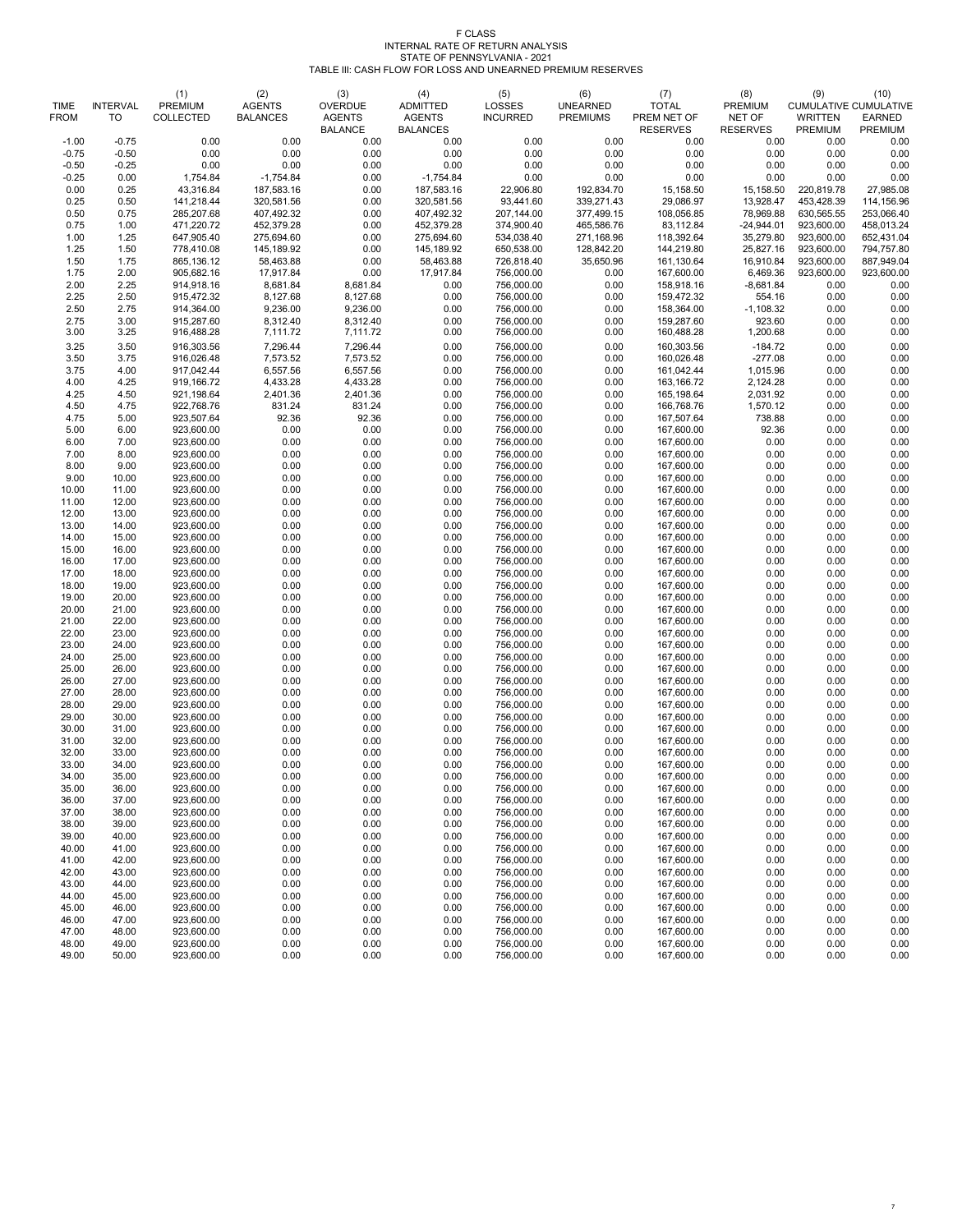#### **TABLE IV: TAX CREDITS AVAILABLE FROM UNDERWRITING OPERATIONS PAGE 1**

- Column (1) The net written premium underlying the model, i.e., \$1 million less premium discounts, or \$923,600.00.
- Column (2) The periodic change in the Unearned Premium Reserve shown in Table III, Column (6).

Example: \$465,586.76 - 0 = \$465,586.76

Column (3) The sum of the products of the expense flows shown in Table II and their associated expense provisions as shown on Table I, multiplied times the premium base.

Example:

| Item                     | Provision<br>$(\%)$ | Year 1<br><b>Expense</b><br>Flow | Year 1<br><b>Expense</b><br>Ratio % | Premium<br><b>Base</b> | Year 1<br>Expense \$ |
|--------------------------|---------------------|----------------------------------|-------------------------------------|------------------------|----------------------|
|                          | (a)                 | (b)                              | $(c)=(a)^*(b)$                      | (d)                    | $(e)= (c)^*(d)$      |
| Commission               | 5.23                | 0.005083                         |                                     | 0.026584 1,000,000     | 26,584.09            |
| <b>General Expense</b>   | 3.69                | 0.007500                         |                                     | 0.027675 1.000,000     | 27,675.00            |
| <b>Other Acquisition</b> | 2.46                | 0.010000                         |                                     | 0.024600 1.000,000     | 24,600.00            |
| <b>Other Tax</b>         | 0.32                | 0.010000                         | 0.003200                            | 923,600                | 2,955.52             |
| Tax 1                    | 2.00                | 0.010000                         | 0.020000                            | 923,600                | 18,472.00            |
| <b>Security Fund</b>     | 0.00                | 0.010000                         | 0.000000                            | 923,600                | 0.00                 |
| Uncollectible Prem       | 1.15                | 0.005083                         | 0.005846                            | 923,600                | 5,398.86             |
| Total                    |                     |                                  |                                     |                        | 105,685.47           |

Column (4) & The Losses Paid for Accident Years 1 and 2, respectively, are based on payout patterns provided by the PCRB for Pennsylvania workers compensation insurance.

Example: Accident Year 1, Year 1 Payout

 $(.1000 / 2)$  x .7560 x \$1,000,000 = \$37,800.00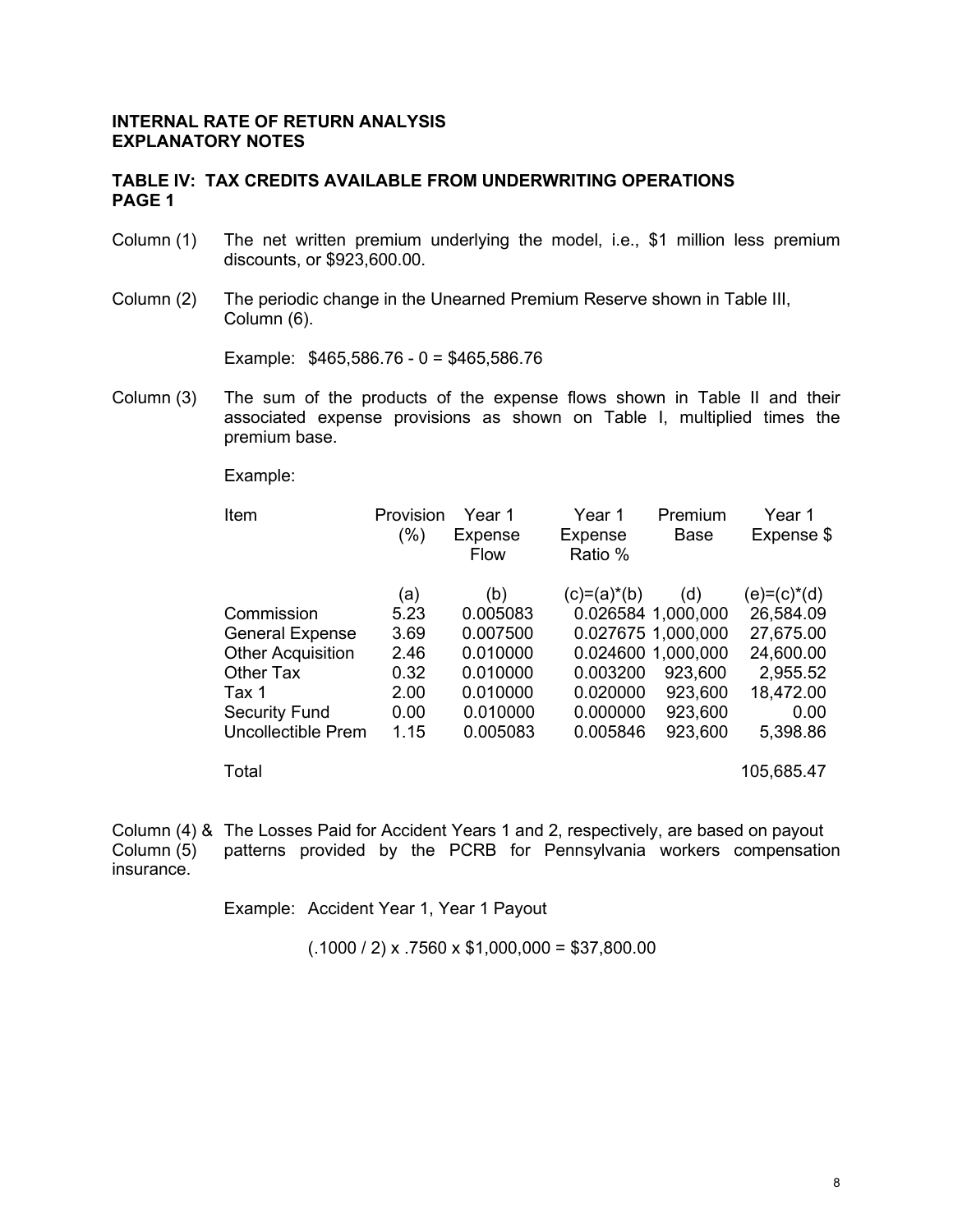#### **TABLE IV: TAX CREDITS AVAILABLE FROM UNDERWRITING OPERATIONS PAGE 2**

- Column (6) The IRS Discount Factors are a tabulation of discount factors published for carriers by the Internal Revenue Service.
- Column (7) & The Losses Discounted for Accident Years 1 and 2, respectively, are the change<br>Column (8) in discounted reserves for each accident year implied by the loss ratio, premium in discounted reserves for each accident year implied by the loss ratio, premium earnings pattern and IRS discount factors incorporated into the model.

Example: Accident Year 1, Year 2 Losses Discounted

Accident Year 1 Incurred at End of Year 2: \$374,862.60 Accident Year 1 Paid Through Year 2: \$37,800.00 + 85,692.60 = \$123,492.60 Accident Year 1 Undiscounted Reserve, Year 2: \$374,862.60 - 123,492.60 = \$251,370.00 IRS Discount Factor: .859577 Accident Year 1 Discounted Reserve, Year 2:  $$251,370.00 \times .859577 = $216,071.87$ Accident Year 1 Incurred at End of Year 1: \$374,862.60 Accident Year 1 Paid Through Year 1: \$37,800.00 Accident Year 1 Undiscounted Reserve, Year 1: \$374,862.60 - 37,800.00 = \$337,062.60 IRS Discount Factor: .875213 Accident Year 1 Discounted Reserve, Year 1:  $$337,062.60 \times .875213 = $295,001.57$ 

Change in Discounted Reserves, Year 1 to 2: \$216,071.87 - 295,001.57 = -\$78,929.70

Column (9) Tax Credits are computed as follows:

Underwriting Tax Rate x

- ( Written Premium
	- + 0.8 x Change in Unearned Premium
	- + Expenses Paid
	- + Losses Paid
	- + Change in Discounted Loss Reserve )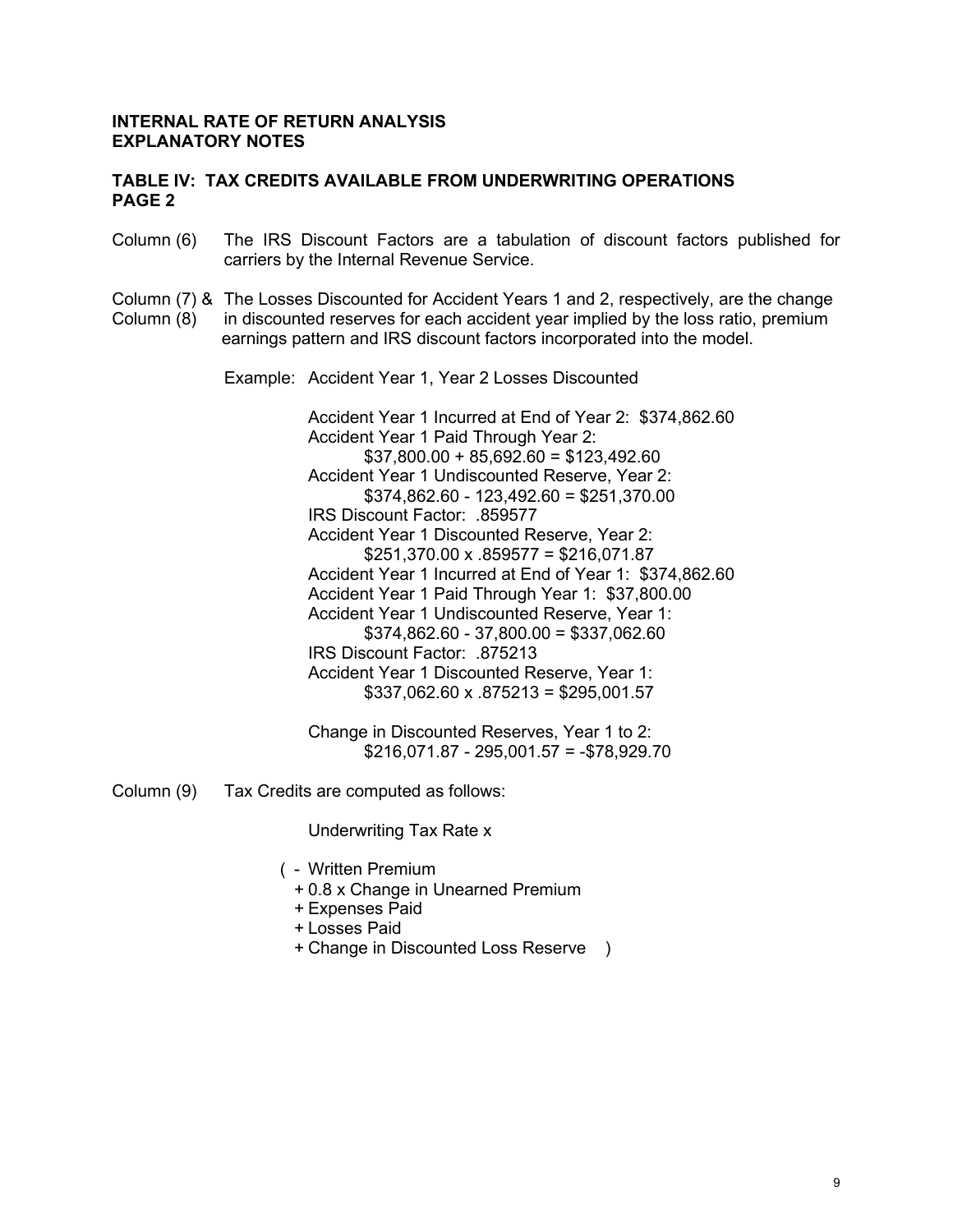|             | (1)            | (2)                | (3)             | (4)                        | (5)       | (6)           | (7)                      | (8)             | (9)            |
|-------------|----------------|--------------------|-----------------|----------------------------|-----------|---------------|--------------------------|-----------------|----------------|
|             | <b>PREMIUM</b> | <b>CHANGE IN</b>   |                 | <b>LOSSES PAID</b>         |           | <b>IRS</b>    | <b>LOSSES DISCOUNTED</b> |                 | <b>TAX</b>     |
| <b>YEAR</b> | <b>WRITTEN</b> | <b>UNEARN PREM</b> | <b>EXPENSES</b> | ACCIDENT ACCIDENT DISCOUNT |           |               | <b>ACCIDENT</b>          | <b>ACCIDENT</b> | <b>CREDITS</b> |
|             | (POST-DEV)     | <b>RESERVE</b>     |                 | <b>YEAR1</b>               | YEAR 2    | <b>FACTOR</b> | <b>YEAR 1</b>            | <b>YEAR 2</b>   |                |
| $-1$        | 0.00           | 0.00               | 119.55          | 0.00                       | 0.00      | $\mathbf 0$   | 0.00                     | 0.00            | 25.11          |
|             | 923,600.00     | 465,586.76         | 105,685.47      | 37,800.00                  | 0.00      | 0.8752        | 295,001.57               | 0.00            | $-23,655.15$   |
| 2           | 0.00           | -465,586.76        | 38,823.23       | 85,692.60                  | 96,616.80 | 0.8596        | $-78,929.70$             | 248,916.88      | 3,916.58       |
| 3           | 0.00           | 0.00               | 654.38          | 82,328.40                  | 98,620.20 | 0.8482        | $-72,684.87$             | $-89,218.65$    | 4,136.89       |
|             | 0.00           | 0.00               | 119.55          | 20,752.20                  | 25,628.40 | 0.8327        | $-19,903.30$             | $-23,846.10$    | 577.66         |
| 5           | 0.00           | 0.00               | 440.45          | 10,924.20                  | 14,628.60 | 0.8269        | $-9,895.18$              | $-14,666.24$    | 300.68         |
| 6           | 0.00           | 0.00               | 6.29            | 7,824.60                   | 10,810.80 | 0.8214        | $-7,183.74$              | $-9,785.37$     | 351.24         |
|             | 0.00           | 0.00               | 0.00            | 7,030.80                   | 8,316.00  | 0.8252        | $-5,315.20$              | $-7,572.80$     | 516.35         |
| 8           | 0.00           | 0.00               | 0.00            | 6,312.60                   | 7,030.80  | 0.8339        | $-4,189.36$              | $-5,326.98$     | 803.68         |
| 9           | 0.00           | 0.00               | 0.00            | 5,745.60                   | 6,237.00  | 0.8402        | $-4,094.03$              | $-4, 153.84$    | 784.29         |
| 10          | 0.00           | 0.00               | 0.00            | 5,292.00                   | 5,632.20  | 0.8598        | $-2,387.54$              | $-4,018.08$     | 948.90         |
| 11          | 0.00           | 0.00               | 0.00            | 4,914.00                   | 5,216.40  | 0.8724        | $-2,960.47$              | $-2,380.27$     | 1,005.83       |
| 12          | 0.00           | 0.00               | 0.00            | 4,611.60                   | 4,838.40  | 0.8853        | $-2,792.91$              | $-2,930.76$     | 782.53         |
| 13          | 0.00           | 0.00               | 0.00            | 4,347.00                   | 4,536.00  | 0.8984        | $-2,650.55$              | $-2,761.97$     | 728.80         |
| 14          | 0.00           | 0.00               | 0.00            | 4,120.20                   | 4,271.40  | 0.9118        | $-2,535.41$              | $-2,618.34$     | 679.95         |
| 15          | 0.00           | 0.00               | 0.00            | 3,931.20                   | 4,082.40  | 0.9254        | $-2,449.16$              | $-2,536.34$     | 635.90         |
| 16          | 0.00           |                    |                 |                            |           | 0.9393        |                          |                 |                |
|             |                | 0.00               | 0.00            | 3,742.20                   | 3,855.60  |               | $-2,358.41$              | $-2,414.77$     | 593.17         |
| 17          | 0.00           | 0.00               | 0.00            | 3,591.00                   | 3,704.40  | 0.9535        | $-2,299.93$              | $-2,358.10$     | 553.85         |
| 18          | 0.00           | 0.00               | 0.00            | 3,439.80                   | 3,553.20  | 0.9678        | $-2,241.48$              | $-2,299.16$     | 514.99         |
| 19          | 0.00           | 0.00               | 0.00            | 3,326.40                   | 3,402.00  | 0.9821        | $-2,234.63$              | $-2,240.10$     | 473.27         |
| 20          | 0.00           | 0.00               | 0.00            | 3,175.20                   | 3,250.80  | 0.9848        | $-2,938.29$              | $-2,194.84$     | 271.50         |
| 21          | 0.00           | 0.00               | 0.00            | 3,061.80                   | 3,137.40  | 0.9848        | $-3,015.21$              | $-2,907.45$     | 58.07          |
| 22          | 0.00           | 0.00               | 0.00            | 2,986.20                   | 3,024.00  | 0.9848        | $-2,940.76$              | $-2,977.99$     | 19.20          |
| 23          | 0.00           | 0.00               | 0.00            | 2,872.80                   | 2,948.40  | 0.9848        | $-2,829.09$              | $-2,903.54$     | 18.60          |
| 24          | 0.00           | 0.00               | 0.00            | 2,797.20                   | 2,835.00  | 0.9848        | $-2,754.64$              | $-2,791.87$     | 18.00          |
| 25          | 0.00           | 0.00               | 0.00            | 2,721.60                   | 2,759.40  | 0.9848        | $-2,680.19$              | $-2,717.42$     | 17.51          |
| 26          | 0.00           | 0.00               | 0.00            | 2,646.00                   | 2,683.80  | 0.9848        | $-2,605.74$              | $-2,642.97$     | 17.03          |
| 27          | 0.00           | 0.00               | 0.00            | 2,570.40                   | 2,608.20  | 0.9848        | $-2,531.29$              | $-2,568.52$     | 16.55          |
| 28          | 0.00           | 0.00               | 0.00            | 2,494.80                   | 2,532.60  | 0.9848        | $-2,456.84$              | $-2,494.07$     | 16.06          |
| 29          | 0.00           | 0.00               | 0.00            | 2,419.20                   | 2,457.00  | 0.9848        | $-2,382.39$              | $-2,419.62$     | 15.58          |
| 30          | 0.00           | 0.00               | 0.00            | 2,381.40                   | 2,419.20  | 0.9848        | $-2,345.17$              | $-2,382.39$     | 15.34          |
| 31          | 0.00           | 0.00               | 0.00            | 2,305.80                   | 2,343.60  | 0.9848        | $-2,270.72$              | $-2,307.94$     | 14.86          |
| 32          | 0.00           | 0.00               | 0.00            | 2,268.00                   | 2,305.80  | 0.9848        | $-2,233.49$              | $-2,270.72$     | 14.61          |
| 33          | 0.00           | 0.00               | 0.00            | 2,192.40                   | 2,230.20  | 0.9848        | $-2,159.04$              | $-2,196.27$     | 14.13          |
| 34          | 0.00           | 0.00               | 0.00            | 2,154.60                   | 2,192.40  | 0.9848        | $-2,121.82$              | $-2,159.04$     | 13.89          |
| 35          | 0.00           | 0.00               | 0.00            | 2,154.60                   | 2,192.40  | 0.9848        | $-2,121.82$              | $-2,159.04$     | 13.89          |
| 36          | 0.00           | 0.00               | 0.00            | 2,116.80                   | 2,116.80  | 0.9848        | $-2,084.59$              | $-2,084.59$     | 13.53          |
| 37          | 0.00           | 0.00               | 0.00            | 2,079.00                   | 2,079.00  | 0.9848        | $-2,047.37$              | $-2,047.37$     | 13.29          |
| 38          | 0.00           | 0.00               | 0.00            | 2,041.20                   | 2,041.20  | 0.9848        | $-2,010.14$              | $-2,010.14$     | 13.04          |
| 39          | 0.00           | 0.00               | 0.00            | 2,003.40                   | 2,003.40  | 0.9848        | $-1,972.92$              | $-1,972.92$     | 12.80          |
| 40          | 0.00           | 0.00               | 0.00            | 1,965.60                   | 1,965.60  | 0.9848        | $-1,935.69$              | $-1,935.69$     | 12.56          |
| 41          | 0.00           | 0.00               | 0.00            | 1,927.80                   | 1,927.80  | 0.9848        | $-1,898.47$              | $-1,898.47$     | 12.32          |
| 42          | 0.00           | 0.00               | 0.00            | 1,890.00                   | 1,890.00  | 0.9848        | $-1,861.24$              | $-1,861.24$     | 12.08          |
| 43          | 0.00           | 0.00               | 0.00            | 1,852.20                   | 1,852.20  | 0.9848        | $-1,824.02$              | $-1,824.02$     | 11.84          |
| 44          | 0.00           | 0.00               | 0.00            | 1,814.40                   | 1,852.20  | 0.9848        | $-1,786.79$              | $-1,824.02$     | 11.72          |
| 45          | 0.00           | 0.00               | 0.00            | 1,776.60                   | 1,814.40  | 0.9848        | $-1,749.57$              | $-1,786.79$     | 11.47          |
| 46          | 0.00           | 0.00               | 0.00            | 1,738.80                   | 1,776.60  | 0.9848        | $-1,712.34$              | $-1,749.57$     | 11.23          |
| 47          | 0.00           | 0.00               | 0.00            | 1,738.80                   | 1,738.80  | 0.9848        | $-1,712.34$              | $-1,712.34$     | 11.11          |
| 48          | 0.00           | 0.00               | 0.00            | 1,701.00                   | 1,701.00  | 0.9848        | $-1,675.12$              | $-1,675.12$     | 10.87          |
|             |                |                    |                 |                            | 1,701.00  |               |                          |                 |                |
| 49          | 0.00           | 0.00               | 0.00            | 1,663.20                   |           | 0.9848        | $-1,637.89$              | $-1,675.12$     | 10.75          |

0.00 0.00 0.00 1,625.40 1,663.20 0.9848 -1,600.67 -1,637.89 10.51

923,600.00 145,848.92 374,862.60 381,024.00

# SOURCES: COL. 1: TABLE IV COL. 2: COL. 1 COL. 3: COLS. 3, 4, 5, 6 & 7, TABLE III; AND TABLE IV COLS. 4 & 5: WEIGHTS FOR ACCIDENT YEAR DISTRIBUTION: SEE ACCIDENT YEAR DISTRIBUTION

 COL. 6: U. S. INTERNAL REVENUE SERVICE DISCOUNT FACTORS COLS. 7 & 8: CHANGE IN DISCOUNTED OUTSTANDING USING IRS FACTORS COL. 9: .21 x (COL. 1 - (.8 x COL. 2) - COL. 4 - COL. 5 - COL 7 - COL. 8)

## F CLASS INTERNAL RATE OF RETURN ANALYSIS STATE OF PENNSYLVANIA - 2021 TABLE IV: TAX CREDITS AVAILABLE FROM UNDERWRITING OPERATIONS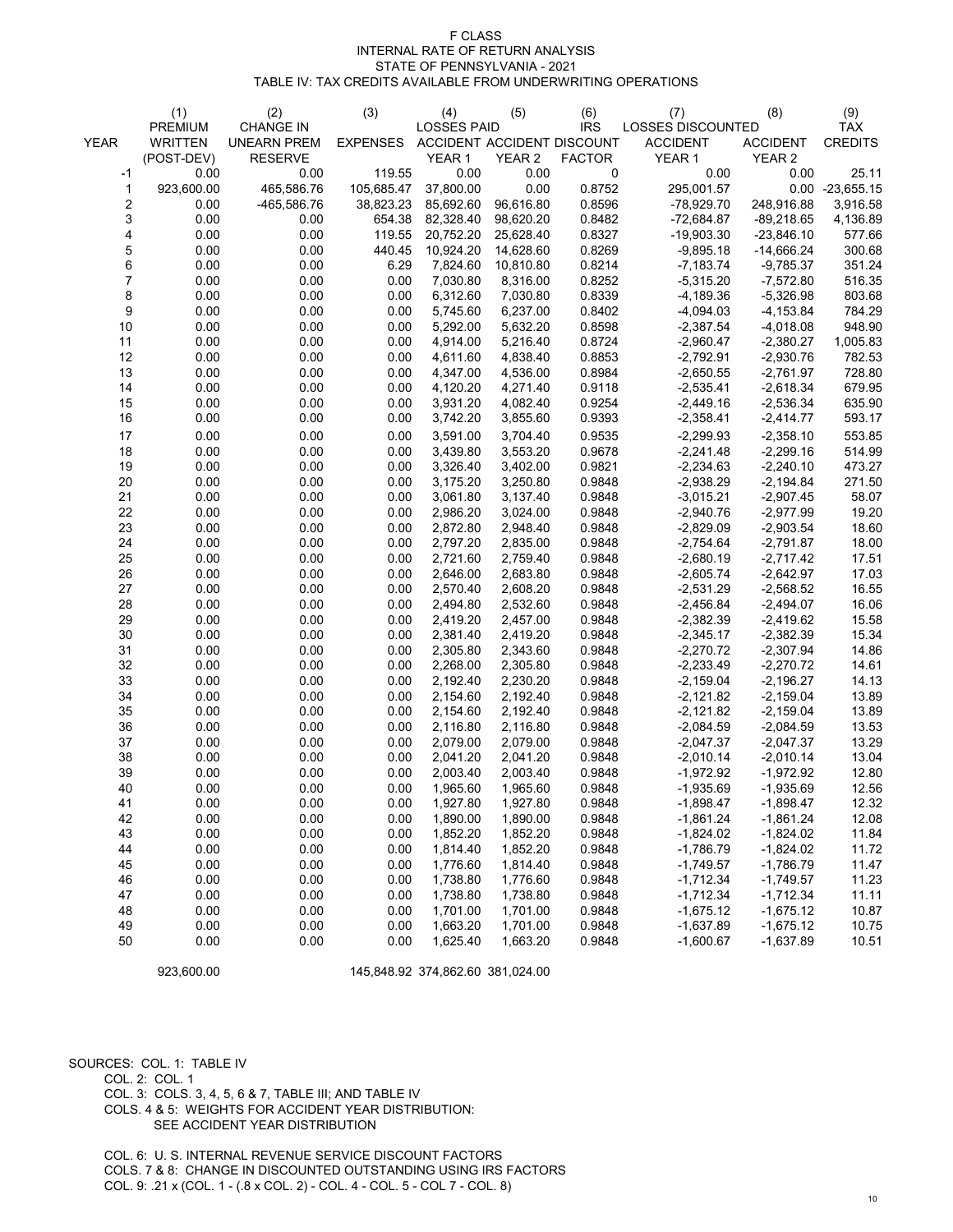## **TABLE V: NET CASH FLOWS FROM UNDERWRITING**

- Column (1) The Premium Flow Net of Reserves is Column (8) of Table III.
- Column (2) Tax Credits from Underwriting is a quarterly flow of those credits in Column (9) in Table IV.
- Column (3) Expenses show a quarterly flow of Expenses prepared in the same fashion as the annual flows in Column (3) of Table IV.
- Column (4) Dividends are not used in this model as no provision has been made for dividends in this analysis.
- Column (5) Net Cash Flow from Underwriting is computed by adding Column (1) and Column (2) and subtracting Column (3).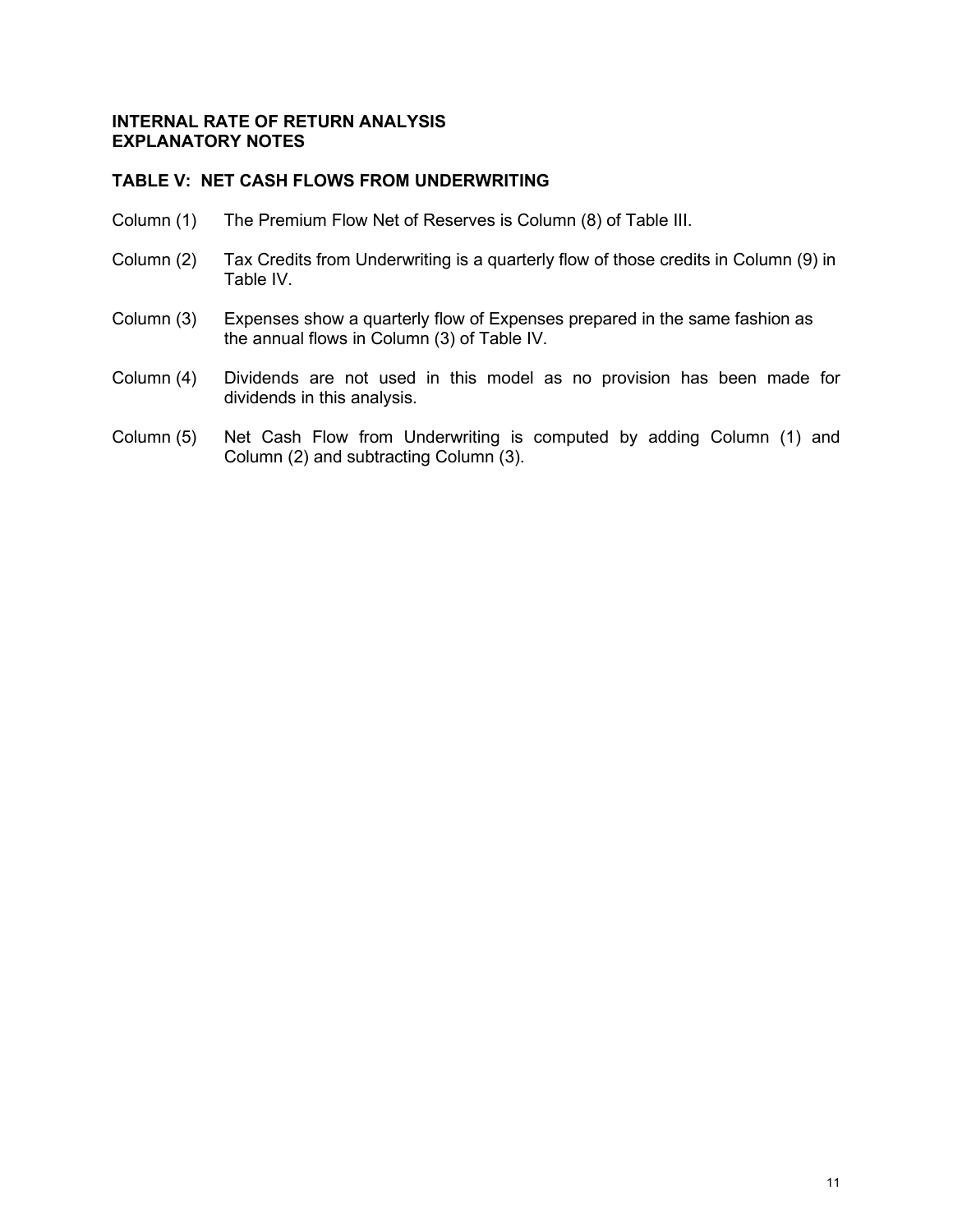#### INTERNAL RATE OF RETURN ANALYSIS STATE OF PENNSYLVANIA - 2021 TABLE V: NET CASH FLOWS FROM UNDERWRITING F CLASS

|                |                 | (1)                            | (2)                                | (3)                    | (4)          | (5)                                        |
|----------------|-----------------|--------------------------------|------------------------------------|------------------------|--------------|--------------------------------------------|
| <b>TIME</b>    | <b>INTERVAL</b> | PREMIUM                        | <b>TAX CREDITS</b>                 |                        |              | <b>NET CASH</b>                            |
| <b>FROM</b>    | TO              | FLOW NET OF<br><b>RESERVES</b> | <b>FROM</b><br><b>UNDERWRITING</b> | <b>EXPENSES</b>        |              | DIVIDENDS FLOW FROM<br><b>UNDERWRITING</b> |
| $-1.00$        | $-0.75$         | 0.00                           | 6.28                               | 0.00                   | 0.00         | 6.28                                       |
| $-0.75$        | $-0.50$         | 0.00                           | 6.28                               | 0.00                   | 0.00         | 6.28                                       |
| $-0.50$        | $-0.25$         | 0.00                           | 6.28                               | 0.00                   | 0.00         | 6.28                                       |
| $-0.25$        | 0.00            | 0.00                           | 6.28                               | 119.55                 | 0.00         | -113.27                                    |
| 0.00           | 0.25            | 15,158.50                      | $-5,913.79$                        | 19,025.95              | 0.00         | $-9,781.23$                                |
| 0.25           | 0.50<br>0.75    | 13,928.47                      | $-5,913.79$<br>$-5,913.79$         | 24,601.55              | 0.00<br>0.00 | $-16,586.86$                               |
| 0.50<br>0.75   | 1.00            | 78,969.88<br>$-24,944.01$      | $-5,913.79$                        | 26,129.52<br>35,928.46 | 0.00         | 46,926.57<br>$-66,786.26$                  |
| 1.00           | 1.25            | 35,279.80                      | 979.15                             | 16,072.80              | 0.00         | 20,186.14                                  |
| 1.25           | 1.50            | 25,827.16                      | 979.15                             | 11,773.61              | 0.00         | 15,032.70                                  |
| 1.50           | 1.75            | 16,910.84                      | 979.15                             | 7,638.01               | 0.00         | 10,251.98                                  |
| 1.75           | 2.00            | 6,469.36                       | 979.15                             | 3,338.81               | 0.00         | 4,109.69                                   |
| 2.00           | 2.25            | $-8,681.84$                    | 1,034.22                           | 629.21                 | 0.00         | $-8,276.83$                                |
| 2.25           | 2.50            | 554.16                         | 1,034.22                           | 37.75                  | 0.00         | 1,550.63                                   |
| 2.50<br>2.75   | 2.75<br>3.00    | $-1,108.32$<br>923.60          | 1,034.22<br>1,034.22               | $-75.51$<br>62.92      | 0.00<br>0.00 | 1.41<br>1,894.90                           |
| 3.00           | 3.25            | 1,200.68                       | 144.41                             | 81.80                  | 0.00         | 1,263.30                                   |
| 3.25           | 3.50            | $-184.72$                      | 144.41                             | $-12.58$               | 0.00         | $-27.72$                                   |
| 3.50           | 3.75            | $-277.08$                      | 144.41                             | $-18.88$               | 0.00         | $-113.79$                                  |
| 3.75           | 4.00            | 1,015.96                       | 144.41                             | 69.21                  | 0.00         | 1,091.16                                   |
| 4.00           | 4.25            | 2,124.28                       | 75.17                              | 144.72                 | 0.00         | 2,054.73                                   |
| 4.25           | 4.50            | 2,031.92                       | 75.17                              | 138.43                 | 0.00         | 1,968.66                                   |
| 4.50           | 4.75            | 1,570.12                       | 75.17                              | 106.97                 | 0.00         | 1,538.32                                   |
| 4.75           | 5.00            | 738.88                         | 75.17                              | 50.34                  | 0.00         | 763.71                                     |
| 5.00<br>6.00   | 6.00<br>7.00    | 92.36<br>0.00                  | 351.24<br>516.35                   | 6.29<br>0.00           | 0.00<br>0.00 | 437.31<br>516.35                           |
| 7.00           | 8.00            | 0.00                           | 803.68                             | 0.00                   | 0.00         | 803.68                                     |
| 8.00           | 9.00            | 0.00                           | 784.29                             | 0.00                   | 0.00         | 784.29                                     |
| 9.00           | 10.00           | 0.00                           | 948.90                             | 0.00                   | 0.00         | 948.90                                     |
| 10.00          | 11.00           | 0.00                           | 1,005.83                           | 0.00                   | 0.00         | 1,005.83                                   |
| 11.00          | 12.00           | 0.00                           | 782.53                             | 0.00                   | 0.00         | 782.53                                     |
| 12.00          | 13.00           | 0.00                           | 728.80                             | 0.00                   | 0.00         | 728.80                                     |
| 13.00<br>14.00 | 14.00<br>15.00  | 0.00<br>0.00                   | 679.95<br>635.90                   | 0.00<br>0.00           | 0.00<br>0.00 | 679.95                                     |
| 15.00          | 16.00           | 0.00                           | 593.17                             | 0.00                   | 0.00         | 635.90<br>593.17                           |
| 16.00          | 17.00           | 0.00                           | 553.85                             | 0.00                   | 0.00         | 553.85                                     |
| 17.00          | 18.00           | 0.00                           | 514.99                             | 0.00                   | 0.00         | 514.99                                     |
| 18.00          | 19.00           | 0.00                           | 473.27                             | 0.00                   | 0.00         | 473.27                                     |
| 19.00          | 20.00           | 0.00                           | 271.50                             | 0.00                   | 0.00         | 271.50                                     |
| 20.00          | 21.00           | 0.00                           | 58.07                              | 0.00                   | 0.00         | 58.07                                      |
| 21.00<br>22.00 | 22.00<br>23.00  | 0.00<br>0.00                   | 19.20<br>18.60                     | 0.00<br>0.00           | 0.00<br>0.00 | 19.20<br>18.60                             |
| 23.00          | 24.00           | 0.00                           | 18.00                              | 0.00                   | 0.00         | 18.00                                      |
| 24.00          | 25.00           | 0.00                           | 17.51                              | 0.00                   | 0.00         | 17.51                                      |
| 25.00          | 26.00           | 0.00                           | 17.03                              | 0.00                   | 0.00         | 17.03                                      |
| 26.00          | 27.00           | 0.00                           | 16.55                              | 0.00                   | 0.00         | 16.55                                      |
| 27.00          | 28.00           | 0.00                           | 16.06                              | 0.00                   | 0.00         | 16.06                                      |
| 28.00<br>29.00 | 29.00<br>30.00  | 0.00<br>0.00                   | 15.58<br>15.34                     | 0.00<br>0.00           | 0.00<br>0.00 | 15.58<br>15.34                             |
| 30.00          | 31.00           | 0.00                           | 14.86                              | 0.00                   | 0.00         | 14.86                                      |
| 31.00          | 32.00           | 0.00                           | 14.61                              | 0.00                   | 0.00         | 14.61                                      |
| 32.00          | 33.00           | 0.00                           | 14.13                              | 0.00                   | 0.00         | 14.13                                      |
| 33.00          | 34.00           | 0.00                           | 13.89                              | 0.00                   | 0.00         | 13.89                                      |
| 34.00          | 35.00           | 0.00                           | 13.89                              | 0.00                   | 0.00         | 13.89                                      |
| 35.00          | 36.00           | 0.00                           | 13.53                              | 0.00                   | 0.00         | 13.53                                      |
| 36.00<br>37.00 | 37.00<br>38.00  | 0.00<br>0.00                   | 13.29<br>13.04                     | 0.00<br>0.00           | 0.00<br>0.00 | 13.29<br>13.04                             |
| 38.00          | 39.00           | 0.00                           | 12.80                              | 0.00                   | 0.00         | 12.80                                      |
| 39.00          | 40.00           | 0.00                           | 12.56                              | 0.00                   | 0.00         | 12.56                                      |
| 40.00          | 41.00           | 0.00                           | 12.32                              | 0.00                   | 0.00         | 12.32                                      |
| 41.00          | 42.00           | 0.00                           | 12.08                              | 0.00                   | 0.00         | 12.08                                      |
| 42.00          | 43.00           | 0.00                           | 11.84                              | 0.00                   | 0.00         | 11.84                                      |
| 43.00          | 44.00           | 0.00                           | 11.72                              | 0.00                   | 0.00         | 11.72                                      |
| 44.00<br>45.00 | 45.00           | 0.00<br>0.00                   | 11.47<br>11.23                     | 0.00<br>0.00           | 0.00<br>0.00 | 11.47<br>11.23                             |
| 46.00          | 46.00<br>47.00  | 0.00                           | 11.11                              | 0.00                   | 0.00         | 11.11                                      |
| 47.00          | 48.00           | 0.00                           | 10.87                              | 0.00                   | 0.00         | 10.87                                      |
| 48.00          | 49.00           | 0.00                           | 10.75                              | 0.00                   | 0.00         | 10.75                                      |
| 49.00          | 50.00           | 0.00                           | 10.51                              | 0.00                   | 0.00         | 10.51                                      |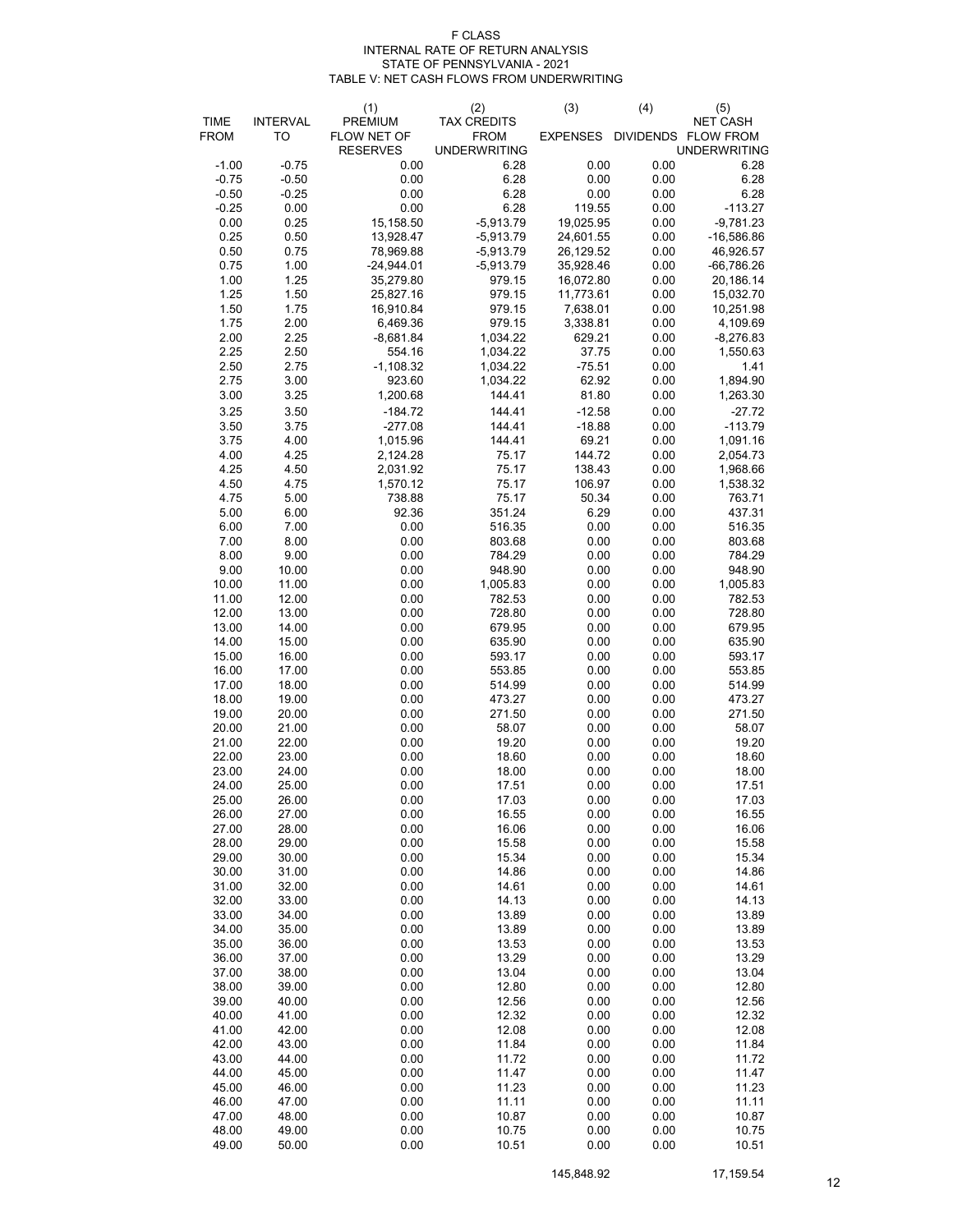## **TABLE VI: DERIVATION OF FUNDS IN SURPLUS ACCOUNT**

Column (1) Loss and Loss Adjustment Reserves is the difference between Losses Incurred (Column (5), Table III) and Losses Paid (Columns (4) and (5), Table IV).

Example: \$374,900.40 - 37,800.00 = \$337,100.40

- Column (2) Unearned Premium Reserves is Column (6) of Table III.
- Column (3) Admitted Agents Balances is Column (4) of Table III.
- Column (4) Cash Level is computed by adding Columns (1) and (2) and subtracting Column (3).

Example: \$337,100.40 + 465,586.76 - 452,379.28 = \$350.307.88

Column (5) Funds in Surplus Account is derived by adding Columns (1) and (2) and dividing that total by the reserve-to-surplus ratio used in the model, in this case, 1.86.

Example: (\$337,100.40 + 465,586.76) / 1.86 = \$431,552.24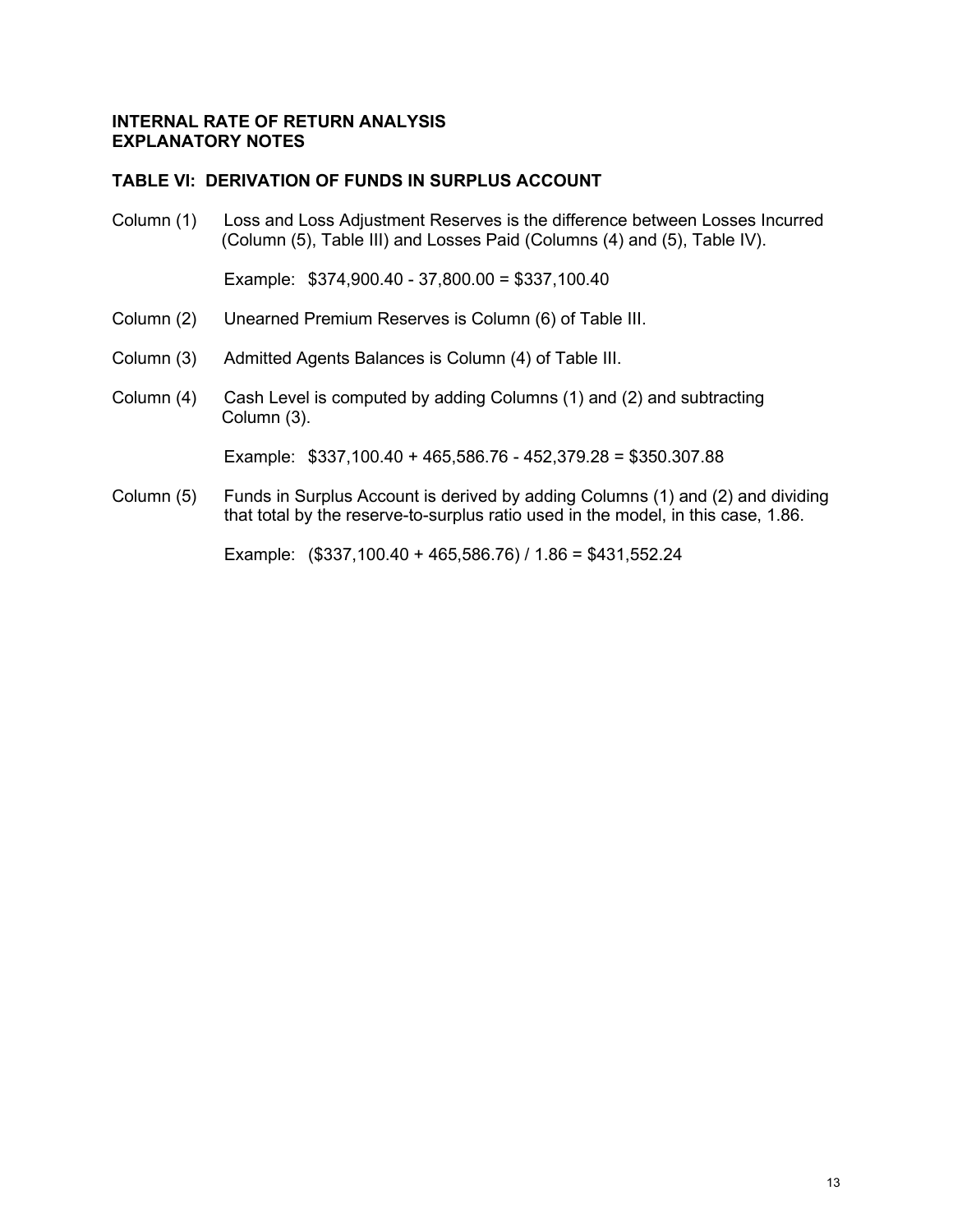| <b>TIME</b><br><b>INTERVAL</b><br><b>UNEARNED</b><br><b>ADMITTED</b><br><b>SURPLUS</b><br><b>FROM</b><br>TO<br>LOSS ADJ.<br><b>PREMIUM</b><br><b>AGENTS</b><br><b>LEVEL</b><br><b>RESERVES</b><br><b>RESERVES</b><br><b>ACCOUNT</b><br><b>BALANCES</b><br>$-1.00$<br>$-0.75$<br>0.00<br>0.00<br>0.00<br>0.00<br>0.00<br>$-0.75$<br>$-0.50$<br>0.00<br>0.00<br>0.00<br>0.00<br>0.00<br>$-0.25$<br>0.00<br>0.00<br>0.00<br>0.00<br>0.00<br>$-0.50$<br>0.00<br>$-0.25$<br>0.00<br>0.00<br>$-1,754.84$<br>0.00<br>1,754.84<br>0.00<br>0.25<br>19,126.80<br>187,583.16<br>24,378.34<br>192,834.70<br>113,957.79<br>0.25<br>0.50<br>82,101.60<br>339,271.43<br>100,791.47<br>226,544.64<br>320,581.56<br>0.50<br>0.75<br>184,464.00<br>377,499.15<br>407,492.32<br>154,470.83<br>302,130.73<br>0.75<br>1.00<br>337,100.40<br>465,586.76<br>452,379.28<br>431,552.24<br>350,307.88<br>1.25<br>1.00<br>450,651.60<br>271,168.96<br>275,694.60<br>446,125.96<br>388,075.57<br>1.25<br>1.50<br>521,564.40<br>128,842.20<br>145,189.92<br>505,216.68<br>349,680.97<br>1.50<br>1.75<br>552,258.00<br>35,650.96<br>58,463.88<br>529,445.08<br>316,080.09<br>1.75<br>0.00<br>17,917.84<br>288,092.90<br>2.00<br>535,852.80<br>517,934.96<br>2.00<br>2.25<br>490,625.10<br>0.00<br>0.00<br>490,625.10<br>263,776.94<br>2.25<br>445,397.40<br>0.00<br>0.00<br>445,397.40<br>239,460.97<br>2.50<br>2.50<br>2.75<br>400,169.70<br>0.00<br>0.00<br>400,169.70<br>215,145.00<br>2.75<br>0.00<br>3.00<br>354,942.00<br>0.00<br>354,942.00<br>190,829.03<br>3.25<br>0.00<br>3.00<br>343,337.40<br>0.00<br>343,337.40<br>184,590.00<br>3.25<br>3.50<br>0.00<br>0.00<br>331,732.80<br>331,732.80<br>178,350.97<br>0.00<br>3.50<br>3.75<br>320,128.20<br>0.00<br>320,128.20<br>172,111.94<br>3.75<br>4.00<br>308,523.60<br>0.00<br>308,523.60<br>165,872.90<br>0.00<br>4.25<br>0.00<br>4.00<br>302,135.40<br>0.00<br>302,135.40<br>162,438.39<br>4.25<br>295,747.20<br>0.00<br>295,747.20<br>159,003.87<br>4.50<br>0.00<br>4.50<br>4.75<br>0.00<br>155,569.35<br>289,359.00<br>0.00<br>289,359.00<br>0.00<br>4.75<br>5.00<br>282,970.80<br>0.00<br>282,970.80<br>152,134.84<br>5.00<br>6.00<br>0.00<br>264,297.60<br>264,297.60<br>0.00<br>142,095.48<br>7.00<br>0.00<br>6.00<br>248,950.80<br>0.00<br>248,950.80<br>133,844.52<br>7.00<br>8.00<br>235,645.20<br>0.00<br>0.00<br>235,645.20<br>126,690.97<br>0.00<br>8.00<br>9.00<br>223,624.80<br>0.00<br>223,624.80<br>120,228.39<br>9.00<br>10.00<br>0.00<br>212,738.40<br>0.00<br>212,738.40<br>114,375.48<br>10.00<br>11.00<br>0.00<br>0.00<br>202,608.00<br>202,608.00<br>108,929.03<br>11.00<br>0.00<br>12.00<br>193,158.00<br>0.00<br>193,158.00<br>103,848.39<br>12.00<br>13.00<br>0.00<br>0.00<br>184,237.20<br>184,237.20<br>99,052.26<br>0.00<br>175,845.60<br>13.00<br>14.00<br>175,845.60<br>0.00<br>94,540.65<br>15.00<br>0.00<br>14.00<br>167,832.00<br>0.00<br>167,832.00<br>90,232.26<br>15.00<br>16.00<br>160,196.40<br>0.00<br>0.00<br>160,196.40<br>86,127.10<br>16.00<br>17.00<br>152,938.80<br>0.00<br>0.00<br>152,938.80<br>82,225.16<br>17.00<br>145,908.00<br>18.00<br>145,908.00<br>0.00<br>0.00<br>78,445.16<br>18.00<br>19.00<br>0.00<br>139,255.20<br>0.00<br>139,255.20<br>74,868.39<br>19.00<br>20.00<br>0.00<br>0.00<br>71,372.90<br>132,753.60<br>132,753.60<br>21.00<br>126,554.40<br>0.00<br>0.00<br>126,554.40<br>68,040.00<br>20.00<br>21.00<br>120,506.40<br>0.00<br>0.00<br>120,506.40<br>22.00<br>64,788.39<br>22.00<br>114,685.20<br>0.00<br>0.00<br>114,685.20<br>23.00<br>61,658.71<br>0.00<br>23.00<br>24.00<br>109,090.80<br>0.00<br>109,090.80<br>58,650.97<br>24.00<br>25.00<br>103,572.00<br>0.00<br>0.00<br>103,572.00<br>55,683.87<br>26.00<br>0.00<br>0.00<br>25.00<br>98,280.00<br>98,280.00<br>52,838.71<br>0.00<br>26.00<br>27.00<br>93,139.20<br>0.00<br>93,139.20<br>50,074.84<br>27.00<br>28.00<br>0.00<br>0.00<br>88,074.00<br>88,074.00<br>47,351.61<br>28.00<br>29.00<br>83,160.00<br>0.00<br>0.00<br>83,160.00<br>44,709.68<br>30.00<br>0.00<br>0.00<br>42,149.03<br>29.00<br>78,397.20<br>78,397.20<br>30.00<br>31.00<br>73,785.60<br>0.00<br>0.00<br>73,785.60<br>39,669.68<br>0.00<br>31.00<br>32.00<br>69,174.00<br>0.00<br>69,174.00<br>37,190.32<br>0.00<br>32.00<br>33.00<br>64,789.20<br>0.00<br>64,789.20<br>34,832.90<br>33.00<br>34.00<br>60,404.40<br>0.00<br>0.00<br>60,404.40<br>32,475.48<br>35.00<br>0.00<br>0.00<br>34.00<br>56,095.20<br>56,095.20<br>30,158.71<br>35.00<br>0.00<br>36.00<br>51,861.60<br>0.00<br>51,861.60<br>27,882.58<br>36.00<br>0.00<br>37.00<br>47,703.60<br>0.00<br>47,703.60<br>25,647.10<br>37.00<br>43,621.20<br>43,621.20<br>38.00<br>0.00<br>0.00<br>23,452.26<br>38.00<br>39,614.40<br>0.00<br>0.00<br>39,614.40<br>21,298.06<br>39.00<br>0.00<br>39.00<br>40.00<br>35,683.20<br>0.00<br>35,683.20<br>19,184.52<br>41.00<br>31,827.60<br>0.00<br>0.00<br>31,827.60<br>17,111.61<br>40.00<br>28,047.60<br>28,047.60<br>41.00<br>42.00<br>0.00<br>0.00<br>15,079.35<br>0.00<br>42.00<br>43.00<br>24,343.20<br>0.00<br>24,343.20<br>13,087.74<br>43.00<br>44.00<br>20,714.40<br>0.00<br>0.00<br>20,714.40<br>11,136.77<br>17,085.60<br>0.00<br>0.00<br>17,085.60<br>44.00<br>45.00<br>9,185.81<br>13,532.40<br>0.00<br>13,532.40<br>45.00<br>46.00<br>0.00<br>7,275.48<br>46.00<br>10,054.80<br>0.00<br>0.00<br>10,054.80<br>47.00<br>5,405.81<br>0.00<br>47.00<br>48.00<br>6,652.80<br>0.00<br>6,652.80<br>3,576.77<br>48.00<br>49.00<br>3,326.40<br>0.00<br>0.00<br>3,326.40<br>1,788.39<br>0.00<br>0.00<br>0.00<br>49.00<br>50.00<br>0.00<br>0.00 |  | (1)             | (2) | (3) | (4)         | (5)             |
|---------------------------------------------------------------------------------------------------------------------------------------------------------------------------------------------------------------------------------------------------------------------------------------------------------------------------------------------------------------------------------------------------------------------------------------------------------------------------------------------------------------------------------------------------------------------------------------------------------------------------------------------------------------------------------------------------------------------------------------------------------------------------------------------------------------------------------------------------------------------------------------------------------------------------------------------------------------------------------------------------------------------------------------------------------------------------------------------------------------------------------------------------------------------------------------------------------------------------------------------------------------------------------------------------------------------------------------------------------------------------------------------------------------------------------------------------------------------------------------------------------------------------------------------------------------------------------------------------------------------------------------------------------------------------------------------------------------------------------------------------------------------------------------------------------------------------------------------------------------------------------------------------------------------------------------------------------------------------------------------------------------------------------------------------------------------------------------------------------------------------------------------------------------------------------------------------------------------------------------------------------------------------------------------------------------------------------------------------------------------------------------------------------------------------------------------------------------------------------------------------------------------------------------------------------------------------------------------------------------------------------------------------------------------------------------------------------------------------------------------------------------------------------------------------------------------------------------------------------------------------------------------------------------------------------------------------------------------------------------------------------------------------------------------------------------------------------------------------------------------------------------------------------------------------------------------------------------------------------------------------------------------------------------------------------------------------------------------------------------------------------------------------------------------------------------------------------------------------------------------------------------------------------------------------------------------------------------------------------------------------------------------------------------------------------------------------------------------------------------------------------------------------------------------------------------------------------------------------------------------------------------------------------------------------------------------------------------------------------------------------------------------------------------------------------------------------------------------------------------------------------------------------------------------------------------------------------------------------------------------------------------------------------------------------------------------------------------------------------------------------------------------------------------------------------------------------------------------------------------------------------------------------------------------------------------------------------------------------------------------------------------------------------------------------------------------------------------------------------------------------------------------------------------------------------------------------------------------------------------------------------------------------------------------------------------------------------------------------------------------------------------------------------------------------------------------------------------------------------------------------------------------------------------------------------------------------------------------------------------------------------------------------------------------------------------------------------------------------------------------------------------------------------------------------------------------------------------------------------------------------------------------------------------------------------------------------------------|--|-----------------|-----|-----|-------------|-----------------|
|                                                                                                                                                                                                                                                                                                                                                                                                                                                                                                                                                                                                                                                                                                                                                                                                                                                                                                                                                                                                                                                                                                                                                                                                                                                                                                                                                                                                                                                                                                                                                                                                                                                                                                                                                                                                                                                                                                                                                                                                                                                                                                                                                                                                                                                                                                                                                                                                                                                                                                                                                                                                                                                                                                                                                                                                                                                                                                                                                                                                                                                                                                                                                                                                                                                                                                                                                                                                                                                                                                                                                                                                                                                                                                                                                                                                                                                                                                                                                                                                                                                                                                                                                                                                                                                                                                                                                                                                                                                                                                                                                                                                                                                                                                                                                                                                                                                                                                                                                                                                                                                                                                                                                                                                                                                                                                                                                                                                                                                                                                                                                                                       |  | <b>LOSS AND</b> |     |     | <b>CASH</b> | <b>FUNDS IN</b> |
|                                                                                                                                                                                                                                                                                                                                                                                                                                                                                                                                                                                                                                                                                                                                                                                                                                                                                                                                                                                                                                                                                                                                                                                                                                                                                                                                                                                                                                                                                                                                                                                                                                                                                                                                                                                                                                                                                                                                                                                                                                                                                                                                                                                                                                                                                                                                                                                                                                                                                                                                                                                                                                                                                                                                                                                                                                                                                                                                                                                                                                                                                                                                                                                                                                                                                                                                                                                                                                                                                                                                                                                                                                                                                                                                                                                                                                                                                                                                                                                                                                                                                                                                                                                                                                                                                                                                                                                                                                                                                                                                                                                                                                                                                                                                                                                                                                                                                                                                                                                                                                                                                                                                                                                                                                                                                                                                                                                                                                                                                                                                                                                       |  |                 |     |     |             |                 |
|                                                                                                                                                                                                                                                                                                                                                                                                                                                                                                                                                                                                                                                                                                                                                                                                                                                                                                                                                                                                                                                                                                                                                                                                                                                                                                                                                                                                                                                                                                                                                                                                                                                                                                                                                                                                                                                                                                                                                                                                                                                                                                                                                                                                                                                                                                                                                                                                                                                                                                                                                                                                                                                                                                                                                                                                                                                                                                                                                                                                                                                                                                                                                                                                                                                                                                                                                                                                                                                                                                                                                                                                                                                                                                                                                                                                                                                                                                                                                                                                                                                                                                                                                                                                                                                                                                                                                                                                                                                                                                                                                                                                                                                                                                                                                                                                                                                                                                                                                                                                                                                                                                                                                                                                                                                                                                                                                                                                                                                                                                                                                                                       |  |                 |     |     |             |                 |
|                                                                                                                                                                                                                                                                                                                                                                                                                                                                                                                                                                                                                                                                                                                                                                                                                                                                                                                                                                                                                                                                                                                                                                                                                                                                                                                                                                                                                                                                                                                                                                                                                                                                                                                                                                                                                                                                                                                                                                                                                                                                                                                                                                                                                                                                                                                                                                                                                                                                                                                                                                                                                                                                                                                                                                                                                                                                                                                                                                                                                                                                                                                                                                                                                                                                                                                                                                                                                                                                                                                                                                                                                                                                                                                                                                                                                                                                                                                                                                                                                                                                                                                                                                                                                                                                                                                                                                                                                                                                                                                                                                                                                                                                                                                                                                                                                                                                                                                                                                                                                                                                                                                                                                                                                                                                                                                                                                                                                                                                                                                                                                                       |  |                 |     |     |             |                 |
|                                                                                                                                                                                                                                                                                                                                                                                                                                                                                                                                                                                                                                                                                                                                                                                                                                                                                                                                                                                                                                                                                                                                                                                                                                                                                                                                                                                                                                                                                                                                                                                                                                                                                                                                                                                                                                                                                                                                                                                                                                                                                                                                                                                                                                                                                                                                                                                                                                                                                                                                                                                                                                                                                                                                                                                                                                                                                                                                                                                                                                                                                                                                                                                                                                                                                                                                                                                                                                                                                                                                                                                                                                                                                                                                                                                                                                                                                                                                                                                                                                                                                                                                                                                                                                                                                                                                                                                                                                                                                                                                                                                                                                                                                                                                                                                                                                                                                                                                                                                                                                                                                                                                                                                                                                                                                                                                                                                                                                                                                                                                                                                       |  |                 |     |     |             |                 |
|                                                                                                                                                                                                                                                                                                                                                                                                                                                                                                                                                                                                                                                                                                                                                                                                                                                                                                                                                                                                                                                                                                                                                                                                                                                                                                                                                                                                                                                                                                                                                                                                                                                                                                                                                                                                                                                                                                                                                                                                                                                                                                                                                                                                                                                                                                                                                                                                                                                                                                                                                                                                                                                                                                                                                                                                                                                                                                                                                                                                                                                                                                                                                                                                                                                                                                                                                                                                                                                                                                                                                                                                                                                                                                                                                                                                                                                                                                                                                                                                                                                                                                                                                                                                                                                                                                                                                                                                                                                                                                                                                                                                                                                                                                                                                                                                                                                                                                                                                                                                                                                                                                                                                                                                                                                                                                                                                                                                                                                                                                                                                                                       |  |                 |     |     |             |                 |
|                                                                                                                                                                                                                                                                                                                                                                                                                                                                                                                                                                                                                                                                                                                                                                                                                                                                                                                                                                                                                                                                                                                                                                                                                                                                                                                                                                                                                                                                                                                                                                                                                                                                                                                                                                                                                                                                                                                                                                                                                                                                                                                                                                                                                                                                                                                                                                                                                                                                                                                                                                                                                                                                                                                                                                                                                                                                                                                                                                                                                                                                                                                                                                                                                                                                                                                                                                                                                                                                                                                                                                                                                                                                                                                                                                                                                                                                                                                                                                                                                                                                                                                                                                                                                                                                                                                                                                                                                                                                                                                                                                                                                                                                                                                                                                                                                                                                                                                                                                                                                                                                                                                                                                                                                                                                                                                                                                                                                                                                                                                                                                                       |  |                 |     |     |             |                 |
|                                                                                                                                                                                                                                                                                                                                                                                                                                                                                                                                                                                                                                                                                                                                                                                                                                                                                                                                                                                                                                                                                                                                                                                                                                                                                                                                                                                                                                                                                                                                                                                                                                                                                                                                                                                                                                                                                                                                                                                                                                                                                                                                                                                                                                                                                                                                                                                                                                                                                                                                                                                                                                                                                                                                                                                                                                                                                                                                                                                                                                                                                                                                                                                                                                                                                                                                                                                                                                                                                                                                                                                                                                                                                                                                                                                                                                                                                                                                                                                                                                                                                                                                                                                                                                                                                                                                                                                                                                                                                                                                                                                                                                                                                                                                                                                                                                                                                                                                                                                                                                                                                                                                                                                                                                                                                                                                                                                                                                                                                                                                                                                       |  |                 |     |     |             |                 |
|                                                                                                                                                                                                                                                                                                                                                                                                                                                                                                                                                                                                                                                                                                                                                                                                                                                                                                                                                                                                                                                                                                                                                                                                                                                                                                                                                                                                                                                                                                                                                                                                                                                                                                                                                                                                                                                                                                                                                                                                                                                                                                                                                                                                                                                                                                                                                                                                                                                                                                                                                                                                                                                                                                                                                                                                                                                                                                                                                                                                                                                                                                                                                                                                                                                                                                                                                                                                                                                                                                                                                                                                                                                                                                                                                                                                                                                                                                                                                                                                                                                                                                                                                                                                                                                                                                                                                                                                                                                                                                                                                                                                                                                                                                                                                                                                                                                                                                                                                                                                                                                                                                                                                                                                                                                                                                                                                                                                                                                                                                                                                                                       |  |                 |     |     |             |                 |
|                                                                                                                                                                                                                                                                                                                                                                                                                                                                                                                                                                                                                                                                                                                                                                                                                                                                                                                                                                                                                                                                                                                                                                                                                                                                                                                                                                                                                                                                                                                                                                                                                                                                                                                                                                                                                                                                                                                                                                                                                                                                                                                                                                                                                                                                                                                                                                                                                                                                                                                                                                                                                                                                                                                                                                                                                                                                                                                                                                                                                                                                                                                                                                                                                                                                                                                                                                                                                                                                                                                                                                                                                                                                                                                                                                                                                                                                                                                                                                                                                                                                                                                                                                                                                                                                                                                                                                                                                                                                                                                                                                                                                                                                                                                                                                                                                                                                                                                                                                                                                                                                                                                                                                                                                                                                                                                                                                                                                                                                                                                                                                                       |  |                 |     |     |             |                 |
|                                                                                                                                                                                                                                                                                                                                                                                                                                                                                                                                                                                                                                                                                                                                                                                                                                                                                                                                                                                                                                                                                                                                                                                                                                                                                                                                                                                                                                                                                                                                                                                                                                                                                                                                                                                                                                                                                                                                                                                                                                                                                                                                                                                                                                                                                                                                                                                                                                                                                                                                                                                                                                                                                                                                                                                                                                                                                                                                                                                                                                                                                                                                                                                                                                                                                                                                                                                                                                                                                                                                                                                                                                                                                                                                                                                                                                                                                                                                                                                                                                                                                                                                                                                                                                                                                                                                                                                                                                                                                                                                                                                                                                                                                                                                                                                                                                                                                                                                                                                                                                                                                                                                                                                                                                                                                                                                                                                                                                                                                                                                                                                       |  |                 |     |     |             |                 |
|                                                                                                                                                                                                                                                                                                                                                                                                                                                                                                                                                                                                                                                                                                                                                                                                                                                                                                                                                                                                                                                                                                                                                                                                                                                                                                                                                                                                                                                                                                                                                                                                                                                                                                                                                                                                                                                                                                                                                                                                                                                                                                                                                                                                                                                                                                                                                                                                                                                                                                                                                                                                                                                                                                                                                                                                                                                                                                                                                                                                                                                                                                                                                                                                                                                                                                                                                                                                                                                                                                                                                                                                                                                                                                                                                                                                                                                                                                                                                                                                                                                                                                                                                                                                                                                                                                                                                                                                                                                                                                                                                                                                                                                                                                                                                                                                                                                                                                                                                                                                                                                                                                                                                                                                                                                                                                                                                                                                                                                                                                                                                                                       |  |                 |     |     |             |                 |
|                                                                                                                                                                                                                                                                                                                                                                                                                                                                                                                                                                                                                                                                                                                                                                                                                                                                                                                                                                                                                                                                                                                                                                                                                                                                                                                                                                                                                                                                                                                                                                                                                                                                                                                                                                                                                                                                                                                                                                                                                                                                                                                                                                                                                                                                                                                                                                                                                                                                                                                                                                                                                                                                                                                                                                                                                                                                                                                                                                                                                                                                                                                                                                                                                                                                                                                                                                                                                                                                                                                                                                                                                                                                                                                                                                                                                                                                                                                                                                                                                                                                                                                                                                                                                                                                                                                                                                                                                                                                                                                                                                                                                                                                                                                                                                                                                                                                                                                                                                                                                                                                                                                                                                                                                                                                                                                                                                                                                                                                                                                                                                                       |  |                 |     |     |             |                 |
|                                                                                                                                                                                                                                                                                                                                                                                                                                                                                                                                                                                                                                                                                                                                                                                                                                                                                                                                                                                                                                                                                                                                                                                                                                                                                                                                                                                                                                                                                                                                                                                                                                                                                                                                                                                                                                                                                                                                                                                                                                                                                                                                                                                                                                                                                                                                                                                                                                                                                                                                                                                                                                                                                                                                                                                                                                                                                                                                                                                                                                                                                                                                                                                                                                                                                                                                                                                                                                                                                                                                                                                                                                                                                                                                                                                                                                                                                                                                                                                                                                                                                                                                                                                                                                                                                                                                                                                                                                                                                                                                                                                                                                                                                                                                                                                                                                                                                                                                                                                                                                                                                                                                                                                                                                                                                                                                                                                                                                                                                                                                                                                       |  |                 |     |     |             |                 |
|                                                                                                                                                                                                                                                                                                                                                                                                                                                                                                                                                                                                                                                                                                                                                                                                                                                                                                                                                                                                                                                                                                                                                                                                                                                                                                                                                                                                                                                                                                                                                                                                                                                                                                                                                                                                                                                                                                                                                                                                                                                                                                                                                                                                                                                                                                                                                                                                                                                                                                                                                                                                                                                                                                                                                                                                                                                                                                                                                                                                                                                                                                                                                                                                                                                                                                                                                                                                                                                                                                                                                                                                                                                                                                                                                                                                                                                                                                                                                                                                                                                                                                                                                                                                                                                                                                                                                                                                                                                                                                                                                                                                                                                                                                                                                                                                                                                                                                                                                                                                                                                                                                                                                                                                                                                                                                                                                                                                                                                                                                                                                                                       |  |                 |     |     |             |                 |
|                                                                                                                                                                                                                                                                                                                                                                                                                                                                                                                                                                                                                                                                                                                                                                                                                                                                                                                                                                                                                                                                                                                                                                                                                                                                                                                                                                                                                                                                                                                                                                                                                                                                                                                                                                                                                                                                                                                                                                                                                                                                                                                                                                                                                                                                                                                                                                                                                                                                                                                                                                                                                                                                                                                                                                                                                                                                                                                                                                                                                                                                                                                                                                                                                                                                                                                                                                                                                                                                                                                                                                                                                                                                                                                                                                                                                                                                                                                                                                                                                                                                                                                                                                                                                                                                                                                                                                                                                                                                                                                                                                                                                                                                                                                                                                                                                                                                                                                                                                                                                                                                                                                                                                                                                                                                                                                                                                                                                                                                                                                                                                                       |  |                 |     |     |             |                 |
|                                                                                                                                                                                                                                                                                                                                                                                                                                                                                                                                                                                                                                                                                                                                                                                                                                                                                                                                                                                                                                                                                                                                                                                                                                                                                                                                                                                                                                                                                                                                                                                                                                                                                                                                                                                                                                                                                                                                                                                                                                                                                                                                                                                                                                                                                                                                                                                                                                                                                                                                                                                                                                                                                                                                                                                                                                                                                                                                                                                                                                                                                                                                                                                                                                                                                                                                                                                                                                                                                                                                                                                                                                                                                                                                                                                                                                                                                                                                                                                                                                                                                                                                                                                                                                                                                                                                                                                                                                                                                                                                                                                                                                                                                                                                                                                                                                                                                                                                                                                                                                                                                                                                                                                                                                                                                                                                                                                                                                                                                                                                                                                       |  |                 |     |     |             |                 |
|                                                                                                                                                                                                                                                                                                                                                                                                                                                                                                                                                                                                                                                                                                                                                                                                                                                                                                                                                                                                                                                                                                                                                                                                                                                                                                                                                                                                                                                                                                                                                                                                                                                                                                                                                                                                                                                                                                                                                                                                                                                                                                                                                                                                                                                                                                                                                                                                                                                                                                                                                                                                                                                                                                                                                                                                                                                                                                                                                                                                                                                                                                                                                                                                                                                                                                                                                                                                                                                                                                                                                                                                                                                                                                                                                                                                                                                                                                                                                                                                                                                                                                                                                                                                                                                                                                                                                                                                                                                                                                                                                                                                                                                                                                                                                                                                                                                                                                                                                                                                                                                                                                                                                                                                                                                                                                                                                                                                                                                                                                                                                                                       |  |                 |     |     |             |                 |
|                                                                                                                                                                                                                                                                                                                                                                                                                                                                                                                                                                                                                                                                                                                                                                                                                                                                                                                                                                                                                                                                                                                                                                                                                                                                                                                                                                                                                                                                                                                                                                                                                                                                                                                                                                                                                                                                                                                                                                                                                                                                                                                                                                                                                                                                                                                                                                                                                                                                                                                                                                                                                                                                                                                                                                                                                                                                                                                                                                                                                                                                                                                                                                                                                                                                                                                                                                                                                                                                                                                                                                                                                                                                                                                                                                                                                                                                                                                                                                                                                                                                                                                                                                                                                                                                                                                                                                                                                                                                                                                                                                                                                                                                                                                                                                                                                                                                                                                                                                                                                                                                                                                                                                                                                                                                                                                                                                                                                                                                                                                                                                                       |  |                 |     |     |             |                 |
|                                                                                                                                                                                                                                                                                                                                                                                                                                                                                                                                                                                                                                                                                                                                                                                                                                                                                                                                                                                                                                                                                                                                                                                                                                                                                                                                                                                                                                                                                                                                                                                                                                                                                                                                                                                                                                                                                                                                                                                                                                                                                                                                                                                                                                                                                                                                                                                                                                                                                                                                                                                                                                                                                                                                                                                                                                                                                                                                                                                                                                                                                                                                                                                                                                                                                                                                                                                                                                                                                                                                                                                                                                                                                                                                                                                                                                                                                                                                                                                                                                                                                                                                                                                                                                                                                                                                                                                                                                                                                                                                                                                                                                                                                                                                                                                                                                                                                                                                                                                                                                                                                                                                                                                                                                                                                                                                                                                                                                                                                                                                                                                       |  |                 |     |     |             |                 |
|                                                                                                                                                                                                                                                                                                                                                                                                                                                                                                                                                                                                                                                                                                                                                                                                                                                                                                                                                                                                                                                                                                                                                                                                                                                                                                                                                                                                                                                                                                                                                                                                                                                                                                                                                                                                                                                                                                                                                                                                                                                                                                                                                                                                                                                                                                                                                                                                                                                                                                                                                                                                                                                                                                                                                                                                                                                                                                                                                                                                                                                                                                                                                                                                                                                                                                                                                                                                                                                                                                                                                                                                                                                                                                                                                                                                                                                                                                                                                                                                                                                                                                                                                                                                                                                                                                                                                                                                                                                                                                                                                                                                                                                                                                                                                                                                                                                                                                                                                                                                                                                                                                                                                                                                                                                                                                                                                                                                                                                                                                                                                                                       |  |                 |     |     |             |                 |
|                                                                                                                                                                                                                                                                                                                                                                                                                                                                                                                                                                                                                                                                                                                                                                                                                                                                                                                                                                                                                                                                                                                                                                                                                                                                                                                                                                                                                                                                                                                                                                                                                                                                                                                                                                                                                                                                                                                                                                                                                                                                                                                                                                                                                                                                                                                                                                                                                                                                                                                                                                                                                                                                                                                                                                                                                                                                                                                                                                                                                                                                                                                                                                                                                                                                                                                                                                                                                                                                                                                                                                                                                                                                                                                                                                                                                                                                                                                                                                                                                                                                                                                                                                                                                                                                                                                                                                                                                                                                                                                                                                                                                                                                                                                                                                                                                                                                                                                                                                                                                                                                                                                                                                                                                                                                                                                                                                                                                                                                                                                                                                                       |  |                 |     |     |             |                 |
|                                                                                                                                                                                                                                                                                                                                                                                                                                                                                                                                                                                                                                                                                                                                                                                                                                                                                                                                                                                                                                                                                                                                                                                                                                                                                                                                                                                                                                                                                                                                                                                                                                                                                                                                                                                                                                                                                                                                                                                                                                                                                                                                                                                                                                                                                                                                                                                                                                                                                                                                                                                                                                                                                                                                                                                                                                                                                                                                                                                                                                                                                                                                                                                                                                                                                                                                                                                                                                                                                                                                                                                                                                                                                                                                                                                                                                                                                                                                                                                                                                                                                                                                                                                                                                                                                                                                                                                                                                                                                                                                                                                                                                                                                                                                                                                                                                                                                                                                                                                                                                                                                                                                                                                                                                                                                                                                                                                                                                                                                                                                                                                       |  |                 |     |     |             |                 |
|                                                                                                                                                                                                                                                                                                                                                                                                                                                                                                                                                                                                                                                                                                                                                                                                                                                                                                                                                                                                                                                                                                                                                                                                                                                                                                                                                                                                                                                                                                                                                                                                                                                                                                                                                                                                                                                                                                                                                                                                                                                                                                                                                                                                                                                                                                                                                                                                                                                                                                                                                                                                                                                                                                                                                                                                                                                                                                                                                                                                                                                                                                                                                                                                                                                                                                                                                                                                                                                                                                                                                                                                                                                                                                                                                                                                                                                                                                                                                                                                                                                                                                                                                                                                                                                                                                                                                                                                                                                                                                                                                                                                                                                                                                                                                                                                                                                                                                                                                                                                                                                                                                                                                                                                                                                                                                                                                                                                                                                                                                                                                                                       |  |                 |     |     |             |                 |
|                                                                                                                                                                                                                                                                                                                                                                                                                                                                                                                                                                                                                                                                                                                                                                                                                                                                                                                                                                                                                                                                                                                                                                                                                                                                                                                                                                                                                                                                                                                                                                                                                                                                                                                                                                                                                                                                                                                                                                                                                                                                                                                                                                                                                                                                                                                                                                                                                                                                                                                                                                                                                                                                                                                                                                                                                                                                                                                                                                                                                                                                                                                                                                                                                                                                                                                                                                                                                                                                                                                                                                                                                                                                                                                                                                                                                                                                                                                                                                                                                                                                                                                                                                                                                                                                                                                                                                                                                                                                                                                                                                                                                                                                                                                                                                                                                                                                                                                                                                                                                                                                                                                                                                                                                                                                                                                                                                                                                                                                                                                                                                                       |  |                 |     |     |             |                 |
|                                                                                                                                                                                                                                                                                                                                                                                                                                                                                                                                                                                                                                                                                                                                                                                                                                                                                                                                                                                                                                                                                                                                                                                                                                                                                                                                                                                                                                                                                                                                                                                                                                                                                                                                                                                                                                                                                                                                                                                                                                                                                                                                                                                                                                                                                                                                                                                                                                                                                                                                                                                                                                                                                                                                                                                                                                                                                                                                                                                                                                                                                                                                                                                                                                                                                                                                                                                                                                                                                                                                                                                                                                                                                                                                                                                                                                                                                                                                                                                                                                                                                                                                                                                                                                                                                                                                                                                                                                                                                                                                                                                                                                                                                                                                                                                                                                                                                                                                                                                                                                                                                                                                                                                                                                                                                                                                                                                                                                                                                                                                                                                       |  |                 |     |     |             |                 |
|                                                                                                                                                                                                                                                                                                                                                                                                                                                                                                                                                                                                                                                                                                                                                                                                                                                                                                                                                                                                                                                                                                                                                                                                                                                                                                                                                                                                                                                                                                                                                                                                                                                                                                                                                                                                                                                                                                                                                                                                                                                                                                                                                                                                                                                                                                                                                                                                                                                                                                                                                                                                                                                                                                                                                                                                                                                                                                                                                                                                                                                                                                                                                                                                                                                                                                                                                                                                                                                                                                                                                                                                                                                                                                                                                                                                                                                                                                                                                                                                                                                                                                                                                                                                                                                                                                                                                                                                                                                                                                                                                                                                                                                                                                                                                                                                                                                                                                                                                                                                                                                                                                                                                                                                                                                                                                                                                                                                                                                                                                                                                                                       |  |                 |     |     |             |                 |
|                                                                                                                                                                                                                                                                                                                                                                                                                                                                                                                                                                                                                                                                                                                                                                                                                                                                                                                                                                                                                                                                                                                                                                                                                                                                                                                                                                                                                                                                                                                                                                                                                                                                                                                                                                                                                                                                                                                                                                                                                                                                                                                                                                                                                                                                                                                                                                                                                                                                                                                                                                                                                                                                                                                                                                                                                                                                                                                                                                                                                                                                                                                                                                                                                                                                                                                                                                                                                                                                                                                                                                                                                                                                                                                                                                                                                                                                                                                                                                                                                                                                                                                                                                                                                                                                                                                                                                                                                                                                                                                                                                                                                                                                                                                                                                                                                                                                                                                                                                                                                                                                                                                                                                                                                                                                                                                                                                                                                                                                                                                                                                                       |  |                 |     |     |             |                 |
|                                                                                                                                                                                                                                                                                                                                                                                                                                                                                                                                                                                                                                                                                                                                                                                                                                                                                                                                                                                                                                                                                                                                                                                                                                                                                                                                                                                                                                                                                                                                                                                                                                                                                                                                                                                                                                                                                                                                                                                                                                                                                                                                                                                                                                                                                                                                                                                                                                                                                                                                                                                                                                                                                                                                                                                                                                                                                                                                                                                                                                                                                                                                                                                                                                                                                                                                                                                                                                                                                                                                                                                                                                                                                                                                                                                                                                                                                                                                                                                                                                                                                                                                                                                                                                                                                                                                                                                                                                                                                                                                                                                                                                                                                                                                                                                                                                                                                                                                                                                                                                                                                                                                                                                                                                                                                                                                                                                                                                                                                                                                                                                       |  |                 |     |     |             |                 |
|                                                                                                                                                                                                                                                                                                                                                                                                                                                                                                                                                                                                                                                                                                                                                                                                                                                                                                                                                                                                                                                                                                                                                                                                                                                                                                                                                                                                                                                                                                                                                                                                                                                                                                                                                                                                                                                                                                                                                                                                                                                                                                                                                                                                                                                                                                                                                                                                                                                                                                                                                                                                                                                                                                                                                                                                                                                                                                                                                                                                                                                                                                                                                                                                                                                                                                                                                                                                                                                                                                                                                                                                                                                                                                                                                                                                                                                                                                                                                                                                                                                                                                                                                                                                                                                                                                                                                                                                                                                                                                                                                                                                                                                                                                                                                                                                                                                                                                                                                                                                                                                                                                                                                                                                                                                                                                                                                                                                                                                                                                                                                                                       |  |                 |     |     |             |                 |
|                                                                                                                                                                                                                                                                                                                                                                                                                                                                                                                                                                                                                                                                                                                                                                                                                                                                                                                                                                                                                                                                                                                                                                                                                                                                                                                                                                                                                                                                                                                                                                                                                                                                                                                                                                                                                                                                                                                                                                                                                                                                                                                                                                                                                                                                                                                                                                                                                                                                                                                                                                                                                                                                                                                                                                                                                                                                                                                                                                                                                                                                                                                                                                                                                                                                                                                                                                                                                                                                                                                                                                                                                                                                                                                                                                                                                                                                                                                                                                                                                                                                                                                                                                                                                                                                                                                                                                                                                                                                                                                                                                                                                                                                                                                                                                                                                                                                                                                                                                                                                                                                                                                                                                                                                                                                                                                                                                                                                                                                                                                                                                                       |  |                 |     |     |             |                 |
|                                                                                                                                                                                                                                                                                                                                                                                                                                                                                                                                                                                                                                                                                                                                                                                                                                                                                                                                                                                                                                                                                                                                                                                                                                                                                                                                                                                                                                                                                                                                                                                                                                                                                                                                                                                                                                                                                                                                                                                                                                                                                                                                                                                                                                                                                                                                                                                                                                                                                                                                                                                                                                                                                                                                                                                                                                                                                                                                                                                                                                                                                                                                                                                                                                                                                                                                                                                                                                                                                                                                                                                                                                                                                                                                                                                                                                                                                                                                                                                                                                                                                                                                                                                                                                                                                                                                                                                                                                                                                                                                                                                                                                                                                                                                                                                                                                                                                                                                                                                                                                                                                                                                                                                                                                                                                                                                                                                                                                                                                                                                                                                       |  |                 |     |     |             |                 |
|                                                                                                                                                                                                                                                                                                                                                                                                                                                                                                                                                                                                                                                                                                                                                                                                                                                                                                                                                                                                                                                                                                                                                                                                                                                                                                                                                                                                                                                                                                                                                                                                                                                                                                                                                                                                                                                                                                                                                                                                                                                                                                                                                                                                                                                                                                                                                                                                                                                                                                                                                                                                                                                                                                                                                                                                                                                                                                                                                                                                                                                                                                                                                                                                                                                                                                                                                                                                                                                                                                                                                                                                                                                                                                                                                                                                                                                                                                                                                                                                                                                                                                                                                                                                                                                                                                                                                                                                                                                                                                                                                                                                                                                                                                                                                                                                                                                                                                                                                                                                                                                                                                                                                                                                                                                                                                                                                                                                                                                                                                                                                                                       |  |                 |     |     |             |                 |
|                                                                                                                                                                                                                                                                                                                                                                                                                                                                                                                                                                                                                                                                                                                                                                                                                                                                                                                                                                                                                                                                                                                                                                                                                                                                                                                                                                                                                                                                                                                                                                                                                                                                                                                                                                                                                                                                                                                                                                                                                                                                                                                                                                                                                                                                                                                                                                                                                                                                                                                                                                                                                                                                                                                                                                                                                                                                                                                                                                                                                                                                                                                                                                                                                                                                                                                                                                                                                                                                                                                                                                                                                                                                                                                                                                                                                                                                                                                                                                                                                                                                                                                                                                                                                                                                                                                                                                                                                                                                                                                                                                                                                                                                                                                                                                                                                                                                                                                                                                                                                                                                                                                                                                                                                                                                                                                                                                                                                                                                                                                                                                                       |  |                 |     |     |             |                 |
|                                                                                                                                                                                                                                                                                                                                                                                                                                                                                                                                                                                                                                                                                                                                                                                                                                                                                                                                                                                                                                                                                                                                                                                                                                                                                                                                                                                                                                                                                                                                                                                                                                                                                                                                                                                                                                                                                                                                                                                                                                                                                                                                                                                                                                                                                                                                                                                                                                                                                                                                                                                                                                                                                                                                                                                                                                                                                                                                                                                                                                                                                                                                                                                                                                                                                                                                                                                                                                                                                                                                                                                                                                                                                                                                                                                                                                                                                                                                                                                                                                                                                                                                                                                                                                                                                                                                                                                                                                                                                                                                                                                                                                                                                                                                                                                                                                                                                                                                                                                                                                                                                                                                                                                                                                                                                                                                                                                                                                                                                                                                                                                       |  |                 |     |     |             |                 |
|                                                                                                                                                                                                                                                                                                                                                                                                                                                                                                                                                                                                                                                                                                                                                                                                                                                                                                                                                                                                                                                                                                                                                                                                                                                                                                                                                                                                                                                                                                                                                                                                                                                                                                                                                                                                                                                                                                                                                                                                                                                                                                                                                                                                                                                                                                                                                                                                                                                                                                                                                                                                                                                                                                                                                                                                                                                                                                                                                                                                                                                                                                                                                                                                                                                                                                                                                                                                                                                                                                                                                                                                                                                                                                                                                                                                                                                                                                                                                                                                                                                                                                                                                                                                                                                                                                                                                                                                                                                                                                                                                                                                                                                                                                                                                                                                                                                                                                                                                                                                                                                                                                                                                                                                                                                                                                                                                                                                                                                                                                                                                                                       |  |                 |     |     |             |                 |
|                                                                                                                                                                                                                                                                                                                                                                                                                                                                                                                                                                                                                                                                                                                                                                                                                                                                                                                                                                                                                                                                                                                                                                                                                                                                                                                                                                                                                                                                                                                                                                                                                                                                                                                                                                                                                                                                                                                                                                                                                                                                                                                                                                                                                                                                                                                                                                                                                                                                                                                                                                                                                                                                                                                                                                                                                                                                                                                                                                                                                                                                                                                                                                                                                                                                                                                                                                                                                                                                                                                                                                                                                                                                                                                                                                                                                                                                                                                                                                                                                                                                                                                                                                                                                                                                                                                                                                                                                                                                                                                                                                                                                                                                                                                                                                                                                                                                                                                                                                                                                                                                                                                                                                                                                                                                                                                                                                                                                                                                                                                                                                                       |  |                 |     |     |             |                 |
|                                                                                                                                                                                                                                                                                                                                                                                                                                                                                                                                                                                                                                                                                                                                                                                                                                                                                                                                                                                                                                                                                                                                                                                                                                                                                                                                                                                                                                                                                                                                                                                                                                                                                                                                                                                                                                                                                                                                                                                                                                                                                                                                                                                                                                                                                                                                                                                                                                                                                                                                                                                                                                                                                                                                                                                                                                                                                                                                                                                                                                                                                                                                                                                                                                                                                                                                                                                                                                                                                                                                                                                                                                                                                                                                                                                                                                                                                                                                                                                                                                                                                                                                                                                                                                                                                                                                                                                                                                                                                                                                                                                                                                                                                                                                                                                                                                                                                                                                                                                                                                                                                                                                                                                                                                                                                                                                                                                                                                                                                                                                                                                       |  |                 |     |     |             |                 |
|                                                                                                                                                                                                                                                                                                                                                                                                                                                                                                                                                                                                                                                                                                                                                                                                                                                                                                                                                                                                                                                                                                                                                                                                                                                                                                                                                                                                                                                                                                                                                                                                                                                                                                                                                                                                                                                                                                                                                                                                                                                                                                                                                                                                                                                                                                                                                                                                                                                                                                                                                                                                                                                                                                                                                                                                                                                                                                                                                                                                                                                                                                                                                                                                                                                                                                                                                                                                                                                                                                                                                                                                                                                                                                                                                                                                                                                                                                                                                                                                                                                                                                                                                                                                                                                                                                                                                                                                                                                                                                                                                                                                                                                                                                                                                                                                                                                                                                                                                                                                                                                                                                                                                                                                                                                                                                                                                                                                                                                                                                                                                                                       |  |                 |     |     |             |                 |
|                                                                                                                                                                                                                                                                                                                                                                                                                                                                                                                                                                                                                                                                                                                                                                                                                                                                                                                                                                                                                                                                                                                                                                                                                                                                                                                                                                                                                                                                                                                                                                                                                                                                                                                                                                                                                                                                                                                                                                                                                                                                                                                                                                                                                                                                                                                                                                                                                                                                                                                                                                                                                                                                                                                                                                                                                                                                                                                                                                                                                                                                                                                                                                                                                                                                                                                                                                                                                                                                                                                                                                                                                                                                                                                                                                                                                                                                                                                                                                                                                                                                                                                                                                                                                                                                                                                                                                                                                                                                                                                                                                                                                                                                                                                                                                                                                                                                                                                                                                                                                                                                                                                                                                                                                                                                                                                                                                                                                                                                                                                                                                                       |  |                 |     |     |             |                 |
|                                                                                                                                                                                                                                                                                                                                                                                                                                                                                                                                                                                                                                                                                                                                                                                                                                                                                                                                                                                                                                                                                                                                                                                                                                                                                                                                                                                                                                                                                                                                                                                                                                                                                                                                                                                                                                                                                                                                                                                                                                                                                                                                                                                                                                                                                                                                                                                                                                                                                                                                                                                                                                                                                                                                                                                                                                                                                                                                                                                                                                                                                                                                                                                                                                                                                                                                                                                                                                                                                                                                                                                                                                                                                                                                                                                                                                                                                                                                                                                                                                                                                                                                                                                                                                                                                                                                                                                                                                                                                                                                                                                                                                                                                                                                                                                                                                                                                                                                                                                                                                                                                                                                                                                                                                                                                                                                                                                                                                                                                                                                                                                       |  |                 |     |     |             |                 |
|                                                                                                                                                                                                                                                                                                                                                                                                                                                                                                                                                                                                                                                                                                                                                                                                                                                                                                                                                                                                                                                                                                                                                                                                                                                                                                                                                                                                                                                                                                                                                                                                                                                                                                                                                                                                                                                                                                                                                                                                                                                                                                                                                                                                                                                                                                                                                                                                                                                                                                                                                                                                                                                                                                                                                                                                                                                                                                                                                                                                                                                                                                                                                                                                                                                                                                                                                                                                                                                                                                                                                                                                                                                                                                                                                                                                                                                                                                                                                                                                                                                                                                                                                                                                                                                                                                                                                                                                                                                                                                                                                                                                                                                                                                                                                                                                                                                                                                                                                                                                                                                                                                                                                                                                                                                                                                                                                                                                                                                                                                                                                                                       |  |                 |     |     |             |                 |
|                                                                                                                                                                                                                                                                                                                                                                                                                                                                                                                                                                                                                                                                                                                                                                                                                                                                                                                                                                                                                                                                                                                                                                                                                                                                                                                                                                                                                                                                                                                                                                                                                                                                                                                                                                                                                                                                                                                                                                                                                                                                                                                                                                                                                                                                                                                                                                                                                                                                                                                                                                                                                                                                                                                                                                                                                                                                                                                                                                                                                                                                                                                                                                                                                                                                                                                                                                                                                                                                                                                                                                                                                                                                                                                                                                                                                                                                                                                                                                                                                                                                                                                                                                                                                                                                                                                                                                                                                                                                                                                                                                                                                                                                                                                                                                                                                                                                                                                                                                                                                                                                                                                                                                                                                                                                                                                                                                                                                                                                                                                                                                                       |  |                 |     |     |             |                 |
|                                                                                                                                                                                                                                                                                                                                                                                                                                                                                                                                                                                                                                                                                                                                                                                                                                                                                                                                                                                                                                                                                                                                                                                                                                                                                                                                                                                                                                                                                                                                                                                                                                                                                                                                                                                                                                                                                                                                                                                                                                                                                                                                                                                                                                                                                                                                                                                                                                                                                                                                                                                                                                                                                                                                                                                                                                                                                                                                                                                                                                                                                                                                                                                                                                                                                                                                                                                                                                                                                                                                                                                                                                                                                                                                                                                                                                                                                                                                                                                                                                                                                                                                                                                                                                                                                                                                                                                                                                                                                                                                                                                                                                                                                                                                                                                                                                                                                                                                                                                                                                                                                                                                                                                                                                                                                                                                                                                                                                                                                                                                                                                       |  |                 |     |     |             |                 |
|                                                                                                                                                                                                                                                                                                                                                                                                                                                                                                                                                                                                                                                                                                                                                                                                                                                                                                                                                                                                                                                                                                                                                                                                                                                                                                                                                                                                                                                                                                                                                                                                                                                                                                                                                                                                                                                                                                                                                                                                                                                                                                                                                                                                                                                                                                                                                                                                                                                                                                                                                                                                                                                                                                                                                                                                                                                                                                                                                                                                                                                                                                                                                                                                                                                                                                                                                                                                                                                                                                                                                                                                                                                                                                                                                                                                                                                                                                                                                                                                                                                                                                                                                                                                                                                                                                                                                                                                                                                                                                                                                                                                                                                                                                                                                                                                                                                                                                                                                                                                                                                                                                                                                                                                                                                                                                                                                                                                                                                                                                                                                                                       |  |                 |     |     |             |                 |
|                                                                                                                                                                                                                                                                                                                                                                                                                                                                                                                                                                                                                                                                                                                                                                                                                                                                                                                                                                                                                                                                                                                                                                                                                                                                                                                                                                                                                                                                                                                                                                                                                                                                                                                                                                                                                                                                                                                                                                                                                                                                                                                                                                                                                                                                                                                                                                                                                                                                                                                                                                                                                                                                                                                                                                                                                                                                                                                                                                                                                                                                                                                                                                                                                                                                                                                                                                                                                                                                                                                                                                                                                                                                                                                                                                                                                                                                                                                                                                                                                                                                                                                                                                                                                                                                                                                                                                                                                                                                                                                                                                                                                                                                                                                                                                                                                                                                                                                                                                                                                                                                                                                                                                                                                                                                                                                                                                                                                                                                                                                                                                                       |  |                 |     |     |             |                 |
|                                                                                                                                                                                                                                                                                                                                                                                                                                                                                                                                                                                                                                                                                                                                                                                                                                                                                                                                                                                                                                                                                                                                                                                                                                                                                                                                                                                                                                                                                                                                                                                                                                                                                                                                                                                                                                                                                                                                                                                                                                                                                                                                                                                                                                                                                                                                                                                                                                                                                                                                                                                                                                                                                                                                                                                                                                                                                                                                                                                                                                                                                                                                                                                                                                                                                                                                                                                                                                                                                                                                                                                                                                                                                                                                                                                                                                                                                                                                                                                                                                                                                                                                                                                                                                                                                                                                                                                                                                                                                                                                                                                                                                                                                                                                                                                                                                                                                                                                                                                                                                                                                                                                                                                                                                                                                                                                                                                                                                                                                                                                                                                       |  |                 |     |     |             |                 |
|                                                                                                                                                                                                                                                                                                                                                                                                                                                                                                                                                                                                                                                                                                                                                                                                                                                                                                                                                                                                                                                                                                                                                                                                                                                                                                                                                                                                                                                                                                                                                                                                                                                                                                                                                                                                                                                                                                                                                                                                                                                                                                                                                                                                                                                                                                                                                                                                                                                                                                                                                                                                                                                                                                                                                                                                                                                                                                                                                                                                                                                                                                                                                                                                                                                                                                                                                                                                                                                                                                                                                                                                                                                                                                                                                                                                                                                                                                                                                                                                                                                                                                                                                                                                                                                                                                                                                                                                                                                                                                                                                                                                                                                                                                                                                                                                                                                                                                                                                                                                                                                                                                                                                                                                                                                                                                                                                                                                                                                                                                                                                                                       |  |                 |     |     |             |                 |
|                                                                                                                                                                                                                                                                                                                                                                                                                                                                                                                                                                                                                                                                                                                                                                                                                                                                                                                                                                                                                                                                                                                                                                                                                                                                                                                                                                                                                                                                                                                                                                                                                                                                                                                                                                                                                                                                                                                                                                                                                                                                                                                                                                                                                                                                                                                                                                                                                                                                                                                                                                                                                                                                                                                                                                                                                                                                                                                                                                                                                                                                                                                                                                                                                                                                                                                                                                                                                                                                                                                                                                                                                                                                                                                                                                                                                                                                                                                                                                                                                                                                                                                                                                                                                                                                                                                                                                                                                                                                                                                                                                                                                                                                                                                                                                                                                                                                                                                                                                                                                                                                                                                                                                                                                                                                                                                                                                                                                                                                                                                                                                                       |  |                 |     |     |             |                 |
|                                                                                                                                                                                                                                                                                                                                                                                                                                                                                                                                                                                                                                                                                                                                                                                                                                                                                                                                                                                                                                                                                                                                                                                                                                                                                                                                                                                                                                                                                                                                                                                                                                                                                                                                                                                                                                                                                                                                                                                                                                                                                                                                                                                                                                                                                                                                                                                                                                                                                                                                                                                                                                                                                                                                                                                                                                                                                                                                                                                                                                                                                                                                                                                                                                                                                                                                                                                                                                                                                                                                                                                                                                                                                                                                                                                                                                                                                                                                                                                                                                                                                                                                                                                                                                                                                                                                                                                                                                                                                                                                                                                                                                                                                                                                                                                                                                                                                                                                                                                                                                                                                                                                                                                                                                                                                                                                                                                                                                                                                                                                                                                       |  |                 |     |     |             |                 |
|                                                                                                                                                                                                                                                                                                                                                                                                                                                                                                                                                                                                                                                                                                                                                                                                                                                                                                                                                                                                                                                                                                                                                                                                                                                                                                                                                                                                                                                                                                                                                                                                                                                                                                                                                                                                                                                                                                                                                                                                                                                                                                                                                                                                                                                                                                                                                                                                                                                                                                                                                                                                                                                                                                                                                                                                                                                                                                                                                                                                                                                                                                                                                                                                                                                                                                                                                                                                                                                                                                                                                                                                                                                                                                                                                                                                                                                                                                                                                                                                                                                                                                                                                                                                                                                                                                                                                                                                                                                                                                                                                                                                                                                                                                                                                                                                                                                                                                                                                                                                                                                                                                                                                                                                                                                                                                                                                                                                                                                                                                                                                                                       |  |                 |     |     |             |                 |
|                                                                                                                                                                                                                                                                                                                                                                                                                                                                                                                                                                                                                                                                                                                                                                                                                                                                                                                                                                                                                                                                                                                                                                                                                                                                                                                                                                                                                                                                                                                                                                                                                                                                                                                                                                                                                                                                                                                                                                                                                                                                                                                                                                                                                                                                                                                                                                                                                                                                                                                                                                                                                                                                                                                                                                                                                                                                                                                                                                                                                                                                                                                                                                                                                                                                                                                                                                                                                                                                                                                                                                                                                                                                                                                                                                                                                                                                                                                                                                                                                                                                                                                                                                                                                                                                                                                                                                                                                                                                                                                                                                                                                                                                                                                                                                                                                                                                                                                                                                                                                                                                                                                                                                                                                                                                                                                                                                                                                                                                                                                                                                                       |  |                 |     |     |             |                 |
|                                                                                                                                                                                                                                                                                                                                                                                                                                                                                                                                                                                                                                                                                                                                                                                                                                                                                                                                                                                                                                                                                                                                                                                                                                                                                                                                                                                                                                                                                                                                                                                                                                                                                                                                                                                                                                                                                                                                                                                                                                                                                                                                                                                                                                                                                                                                                                                                                                                                                                                                                                                                                                                                                                                                                                                                                                                                                                                                                                                                                                                                                                                                                                                                                                                                                                                                                                                                                                                                                                                                                                                                                                                                                                                                                                                                                                                                                                                                                                                                                                                                                                                                                                                                                                                                                                                                                                                                                                                                                                                                                                                                                                                                                                                                                                                                                                                                                                                                                                                                                                                                                                                                                                                                                                                                                                                                                                                                                                                                                                                                                                                       |  |                 |     |     |             |                 |
|                                                                                                                                                                                                                                                                                                                                                                                                                                                                                                                                                                                                                                                                                                                                                                                                                                                                                                                                                                                                                                                                                                                                                                                                                                                                                                                                                                                                                                                                                                                                                                                                                                                                                                                                                                                                                                                                                                                                                                                                                                                                                                                                                                                                                                                                                                                                                                                                                                                                                                                                                                                                                                                                                                                                                                                                                                                                                                                                                                                                                                                                                                                                                                                                                                                                                                                                                                                                                                                                                                                                                                                                                                                                                                                                                                                                                                                                                                                                                                                                                                                                                                                                                                                                                                                                                                                                                                                                                                                                                                                                                                                                                                                                                                                                                                                                                                                                                                                                                                                                                                                                                                                                                                                                                                                                                                                                                                                                                                                                                                                                                                                       |  |                 |     |     |             |                 |
|                                                                                                                                                                                                                                                                                                                                                                                                                                                                                                                                                                                                                                                                                                                                                                                                                                                                                                                                                                                                                                                                                                                                                                                                                                                                                                                                                                                                                                                                                                                                                                                                                                                                                                                                                                                                                                                                                                                                                                                                                                                                                                                                                                                                                                                                                                                                                                                                                                                                                                                                                                                                                                                                                                                                                                                                                                                                                                                                                                                                                                                                                                                                                                                                                                                                                                                                                                                                                                                                                                                                                                                                                                                                                                                                                                                                                                                                                                                                                                                                                                                                                                                                                                                                                                                                                                                                                                                                                                                                                                                                                                                                                                                                                                                                                                                                                                                                                                                                                                                                                                                                                                                                                                                                                                                                                                                                                                                                                                                                                                                                                                                       |  |                 |     |     |             |                 |
|                                                                                                                                                                                                                                                                                                                                                                                                                                                                                                                                                                                                                                                                                                                                                                                                                                                                                                                                                                                                                                                                                                                                                                                                                                                                                                                                                                                                                                                                                                                                                                                                                                                                                                                                                                                                                                                                                                                                                                                                                                                                                                                                                                                                                                                                                                                                                                                                                                                                                                                                                                                                                                                                                                                                                                                                                                                                                                                                                                                                                                                                                                                                                                                                                                                                                                                                                                                                                                                                                                                                                                                                                                                                                                                                                                                                                                                                                                                                                                                                                                                                                                                                                                                                                                                                                                                                                                                                                                                                                                                                                                                                                                                                                                                                                                                                                                                                                                                                                                                                                                                                                                                                                                                                                                                                                                                                                                                                                                                                                                                                                                                       |  |                 |     |     |             |                 |
|                                                                                                                                                                                                                                                                                                                                                                                                                                                                                                                                                                                                                                                                                                                                                                                                                                                                                                                                                                                                                                                                                                                                                                                                                                                                                                                                                                                                                                                                                                                                                                                                                                                                                                                                                                                                                                                                                                                                                                                                                                                                                                                                                                                                                                                                                                                                                                                                                                                                                                                                                                                                                                                                                                                                                                                                                                                                                                                                                                                                                                                                                                                                                                                                                                                                                                                                                                                                                                                                                                                                                                                                                                                                                                                                                                                                                                                                                                                                                                                                                                                                                                                                                                                                                                                                                                                                                                                                                                                                                                                                                                                                                                                                                                                                                                                                                                                                                                                                                                                                                                                                                                                                                                                                                                                                                                                                                                                                                                                                                                                                                                                       |  |                 |     |     |             |                 |
|                                                                                                                                                                                                                                                                                                                                                                                                                                                                                                                                                                                                                                                                                                                                                                                                                                                                                                                                                                                                                                                                                                                                                                                                                                                                                                                                                                                                                                                                                                                                                                                                                                                                                                                                                                                                                                                                                                                                                                                                                                                                                                                                                                                                                                                                                                                                                                                                                                                                                                                                                                                                                                                                                                                                                                                                                                                                                                                                                                                                                                                                                                                                                                                                                                                                                                                                                                                                                                                                                                                                                                                                                                                                                                                                                                                                                                                                                                                                                                                                                                                                                                                                                                                                                                                                                                                                                                                                                                                                                                                                                                                                                                                                                                                                                                                                                                                                                                                                                                                                                                                                                                                                                                                                                                                                                                                                                                                                                                                                                                                                                                                       |  |                 |     |     |             |                 |
|                                                                                                                                                                                                                                                                                                                                                                                                                                                                                                                                                                                                                                                                                                                                                                                                                                                                                                                                                                                                                                                                                                                                                                                                                                                                                                                                                                                                                                                                                                                                                                                                                                                                                                                                                                                                                                                                                                                                                                                                                                                                                                                                                                                                                                                                                                                                                                                                                                                                                                                                                                                                                                                                                                                                                                                                                                                                                                                                                                                                                                                                                                                                                                                                                                                                                                                                                                                                                                                                                                                                                                                                                                                                                                                                                                                                                                                                                                                                                                                                                                                                                                                                                                                                                                                                                                                                                                                                                                                                                                                                                                                                                                                                                                                                                                                                                                                                                                                                                                                                                                                                                                                                                                                                                                                                                                                                                                                                                                                                                                                                                                                       |  |                 |     |     |             |                 |
|                                                                                                                                                                                                                                                                                                                                                                                                                                                                                                                                                                                                                                                                                                                                                                                                                                                                                                                                                                                                                                                                                                                                                                                                                                                                                                                                                                                                                                                                                                                                                                                                                                                                                                                                                                                                                                                                                                                                                                                                                                                                                                                                                                                                                                                                                                                                                                                                                                                                                                                                                                                                                                                                                                                                                                                                                                                                                                                                                                                                                                                                                                                                                                                                                                                                                                                                                                                                                                                                                                                                                                                                                                                                                                                                                                                                                                                                                                                                                                                                                                                                                                                                                                                                                                                                                                                                                                                                                                                                                                                                                                                                                                                                                                                                                                                                                                                                                                                                                                                                                                                                                                                                                                                                                                                                                                                                                                                                                                                                                                                                                                                       |  |                 |     |     |             |                 |
|                                                                                                                                                                                                                                                                                                                                                                                                                                                                                                                                                                                                                                                                                                                                                                                                                                                                                                                                                                                                                                                                                                                                                                                                                                                                                                                                                                                                                                                                                                                                                                                                                                                                                                                                                                                                                                                                                                                                                                                                                                                                                                                                                                                                                                                                                                                                                                                                                                                                                                                                                                                                                                                                                                                                                                                                                                                                                                                                                                                                                                                                                                                                                                                                                                                                                                                                                                                                                                                                                                                                                                                                                                                                                                                                                                                                                                                                                                                                                                                                                                                                                                                                                                                                                                                                                                                                                                                                                                                                                                                                                                                                                                                                                                                                                                                                                                                                                                                                                                                                                                                                                                                                                                                                                                                                                                                                                                                                                                                                                                                                                                                       |  |                 |     |     |             |                 |
|                                                                                                                                                                                                                                                                                                                                                                                                                                                                                                                                                                                                                                                                                                                                                                                                                                                                                                                                                                                                                                                                                                                                                                                                                                                                                                                                                                                                                                                                                                                                                                                                                                                                                                                                                                                                                                                                                                                                                                                                                                                                                                                                                                                                                                                                                                                                                                                                                                                                                                                                                                                                                                                                                                                                                                                                                                                                                                                                                                                                                                                                                                                                                                                                                                                                                                                                                                                                                                                                                                                                                                                                                                                                                                                                                                                                                                                                                                                                                                                                                                                                                                                                                                                                                                                                                                                                                                                                                                                                                                                                                                                                                                                                                                                                                                                                                                                                                                                                                                                                                                                                                                                                                                                                                                                                                                                                                                                                                                                                                                                                                                                       |  |                 |     |     |             |                 |
|                                                                                                                                                                                                                                                                                                                                                                                                                                                                                                                                                                                                                                                                                                                                                                                                                                                                                                                                                                                                                                                                                                                                                                                                                                                                                                                                                                                                                                                                                                                                                                                                                                                                                                                                                                                                                                                                                                                                                                                                                                                                                                                                                                                                                                                                                                                                                                                                                                                                                                                                                                                                                                                                                                                                                                                                                                                                                                                                                                                                                                                                                                                                                                                                                                                                                                                                                                                                                                                                                                                                                                                                                                                                                                                                                                                                                                                                                                                                                                                                                                                                                                                                                                                                                                                                                                                                                                                                                                                                                                                                                                                                                                                                                                                                                                                                                                                                                                                                                                                                                                                                                                                                                                                                                                                                                                                                                                                                                                                                                                                                                                                       |  |                 |     |     |             |                 |
|                                                                                                                                                                                                                                                                                                                                                                                                                                                                                                                                                                                                                                                                                                                                                                                                                                                                                                                                                                                                                                                                                                                                                                                                                                                                                                                                                                                                                                                                                                                                                                                                                                                                                                                                                                                                                                                                                                                                                                                                                                                                                                                                                                                                                                                                                                                                                                                                                                                                                                                                                                                                                                                                                                                                                                                                                                                                                                                                                                                                                                                                                                                                                                                                                                                                                                                                                                                                                                                                                                                                                                                                                                                                                                                                                                                                                                                                                                                                                                                                                                                                                                                                                                                                                                                                                                                                                                                                                                                                                                                                                                                                                                                                                                                                                                                                                                                                                                                                                                                                                                                                                                                                                                                                                                                                                                                                                                                                                                                                                                                                                                                       |  |                 |     |     |             |                 |
|                                                                                                                                                                                                                                                                                                                                                                                                                                                                                                                                                                                                                                                                                                                                                                                                                                                                                                                                                                                                                                                                                                                                                                                                                                                                                                                                                                                                                                                                                                                                                                                                                                                                                                                                                                                                                                                                                                                                                                                                                                                                                                                                                                                                                                                                                                                                                                                                                                                                                                                                                                                                                                                                                                                                                                                                                                                                                                                                                                                                                                                                                                                                                                                                                                                                                                                                                                                                                                                                                                                                                                                                                                                                                                                                                                                                                                                                                                                                                                                                                                                                                                                                                                                                                                                                                                                                                                                                                                                                                                                                                                                                                                                                                                                                                                                                                                                                                                                                                                                                                                                                                                                                                                                                                                                                                                                                                                                                                                                                                                                                                                                       |  |                 |     |     |             |                 |
|                                                                                                                                                                                                                                                                                                                                                                                                                                                                                                                                                                                                                                                                                                                                                                                                                                                                                                                                                                                                                                                                                                                                                                                                                                                                                                                                                                                                                                                                                                                                                                                                                                                                                                                                                                                                                                                                                                                                                                                                                                                                                                                                                                                                                                                                                                                                                                                                                                                                                                                                                                                                                                                                                                                                                                                                                                                                                                                                                                                                                                                                                                                                                                                                                                                                                                                                                                                                                                                                                                                                                                                                                                                                                                                                                                                                                                                                                                                                                                                                                                                                                                                                                                                                                                                                                                                                                                                                                                                                                                                                                                                                                                                                                                                                                                                                                                                                                                                                                                                                                                                                                                                                                                                                                                                                                                                                                                                                                                                                                                                                                                                       |  |                 |     |     |             |                 |
|                                                                                                                                                                                                                                                                                                                                                                                                                                                                                                                                                                                                                                                                                                                                                                                                                                                                                                                                                                                                                                                                                                                                                                                                                                                                                                                                                                                                                                                                                                                                                                                                                                                                                                                                                                                                                                                                                                                                                                                                                                                                                                                                                                                                                                                                                                                                                                                                                                                                                                                                                                                                                                                                                                                                                                                                                                                                                                                                                                                                                                                                                                                                                                                                                                                                                                                                                                                                                                                                                                                                                                                                                                                                                                                                                                                                                                                                                                                                                                                                                                                                                                                                                                                                                                                                                                                                                                                                                                                                                                                                                                                                                                                                                                                                                                                                                                                                                                                                                                                                                                                                                                                                                                                                                                                                                                                                                                                                                                                                                                                                                                                       |  |                 |     |     |             |                 |
|                                                                                                                                                                                                                                                                                                                                                                                                                                                                                                                                                                                                                                                                                                                                                                                                                                                                                                                                                                                                                                                                                                                                                                                                                                                                                                                                                                                                                                                                                                                                                                                                                                                                                                                                                                                                                                                                                                                                                                                                                                                                                                                                                                                                                                                                                                                                                                                                                                                                                                                                                                                                                                                                                                                                                                                                                                                                                                                                                                                                                                                                                                                                                                                                                                                                                                                                                                                                                                                                                                                                                                                                                                                                                                                                                                                                                                                                                                                                                                                                                                                                                                                                                                                                                                                                                                                                                                                                                                                                                                                                                                                                                                                                                                                                                                                                                                                                                                                                                                                                                                                                                                                                                                                                                                                                                                                                                                                                                                                                                                                                                                                       |  |                 |     |     |             |                 |
|                                                                                                                                                                                                                                                                                                                                                                                                                                                                                                                                                                                                                                                                                                                                                                                                                                                                                                                                                                                                                                                                                                                                                                                                                                                                                                                                                                                                                                                                                                                                                                                                                                                                                                                                                                                                                                                                                                                                                                                                                                                                                                                                                                                                                                                                                                                                                                                                                                                                                                                                                                                                                                                                                                                                                                                                                                                                                                                                                                                                                                                                                                                                                                                                                                                                                                                                                                                                                                                                                                                                                                                                                                                                                                                                                                                                                                                                                                                                                                                                                                                                                                                                                                                                                                                                                                                                                                                                                                                                                                                                                                                                                                                                                                                                                                                                                                                                                                                                                                                                                                                                                                                                                                                                                                                                                                                                                                                                                                                                                                                                                                                       |  |                 |     |     |             |                 |

# F CLASS INTERNAL RATE OF RETURN ANALYSIS STATE OF PENNSYLVANIA - 2021 TABLE VI: DERIVATION OF FUNDS IN SURPLUS ACCOUNT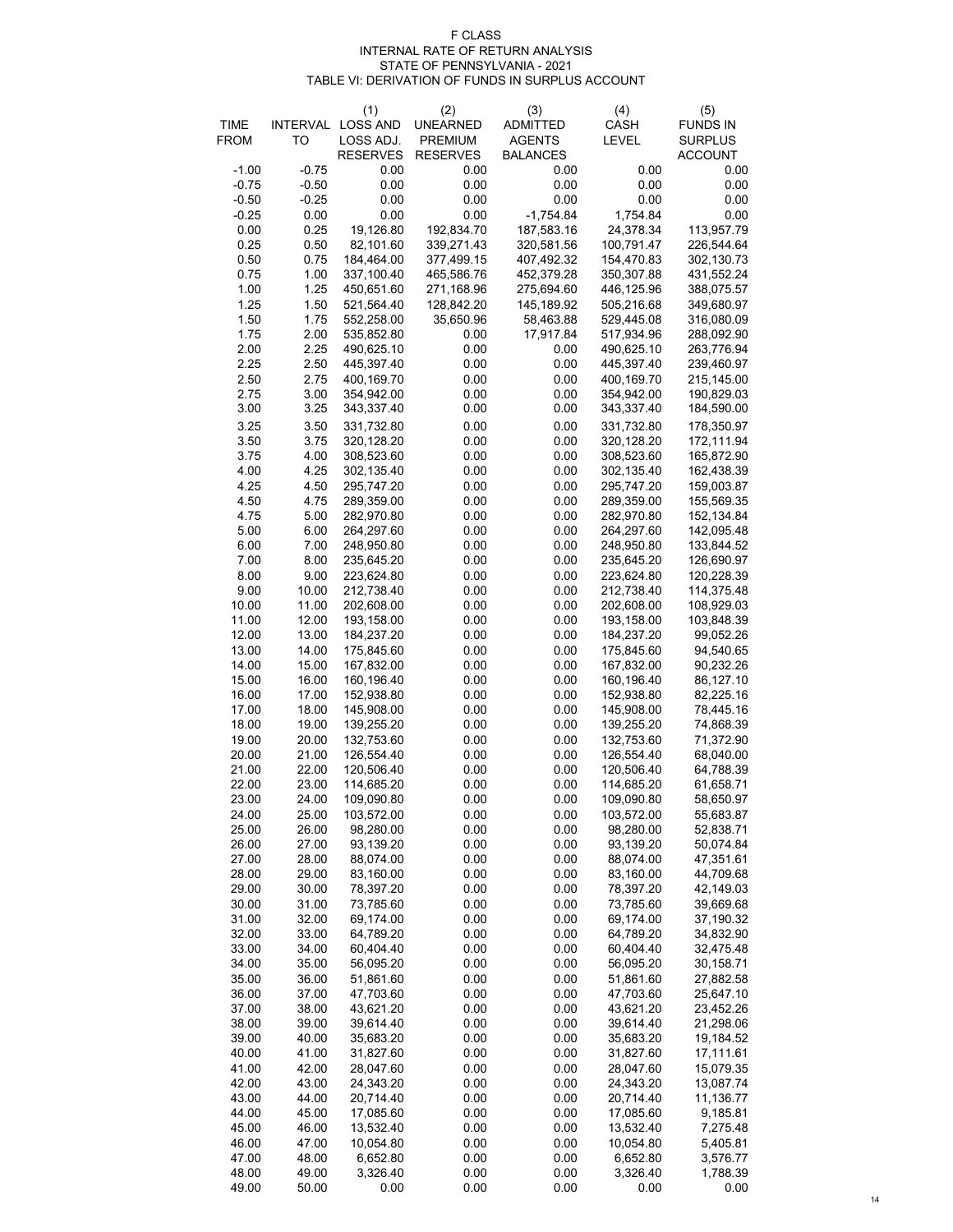#### **TABLE VII: NOMINAL CASH FLOWS TO INVESTORS**

- Column (1) Net Cash Flow Underwriting is Column (5) of Table V.
- Column (2) Cash Pre-Tax Income is computed by multiplying the pre-tax investment yield rate times the periodic average Cash Level from Column (4), Table VI.

Example: (\$154,470.83 + 350,307.88) / 2 = \$252,389.36 \$252,389.36 x .041251705 / 4 = \$2,602.87

Column (3) Cash Income Taxes is computed by multiplying the investment income tax rate times the periodic average Cash Level from Column (4), Table VI.

> Example: (\$154,470.83 + 350,307.88) / 2 = \$252,389.36  $$252,389.36 \times .006767414 / 4 = $427.01$

Column (4) Net Flow from Surplus is the periodic change in Surplus Balance posted in Column (5) of Table VI.

Example: \$302,130.73 - 431,552.24 = -\$129,421.51

Column (5) Surplus Pre-Tax Income is computed by applying the pre-tax investment yield to average periodic surplus balance computed from Column (5) of Table VI.

> Example: (\$302,130.73 + 431,552.24) / 2 = \$366,841.48 \$366,841.48 x .041251705 / 4 = \$3,783.21

Column (6) Surplus Income Taxes is the product of the investment income tax rate and the average periodic surplus balance computed from Column (5) of Table VI.

> Example: (\$302,130.73 + 431,552.24) / 2 = \$366,841.48  $$366,841.48 \times .006767414 / 4 = $620.64$

Column (7) Net Cash Flow is the sum of Columns (1) through (6) and represents the net flows to investors which result in a rate of return of 9.61 percent to investors in the insurance company as required by the Internal Rate of Return Model.

> Example: -\$66,786.26 + 2,602.87 - 427.01 - 129,421.51 + 3,783.21 - 620.64 = -\$190,869.33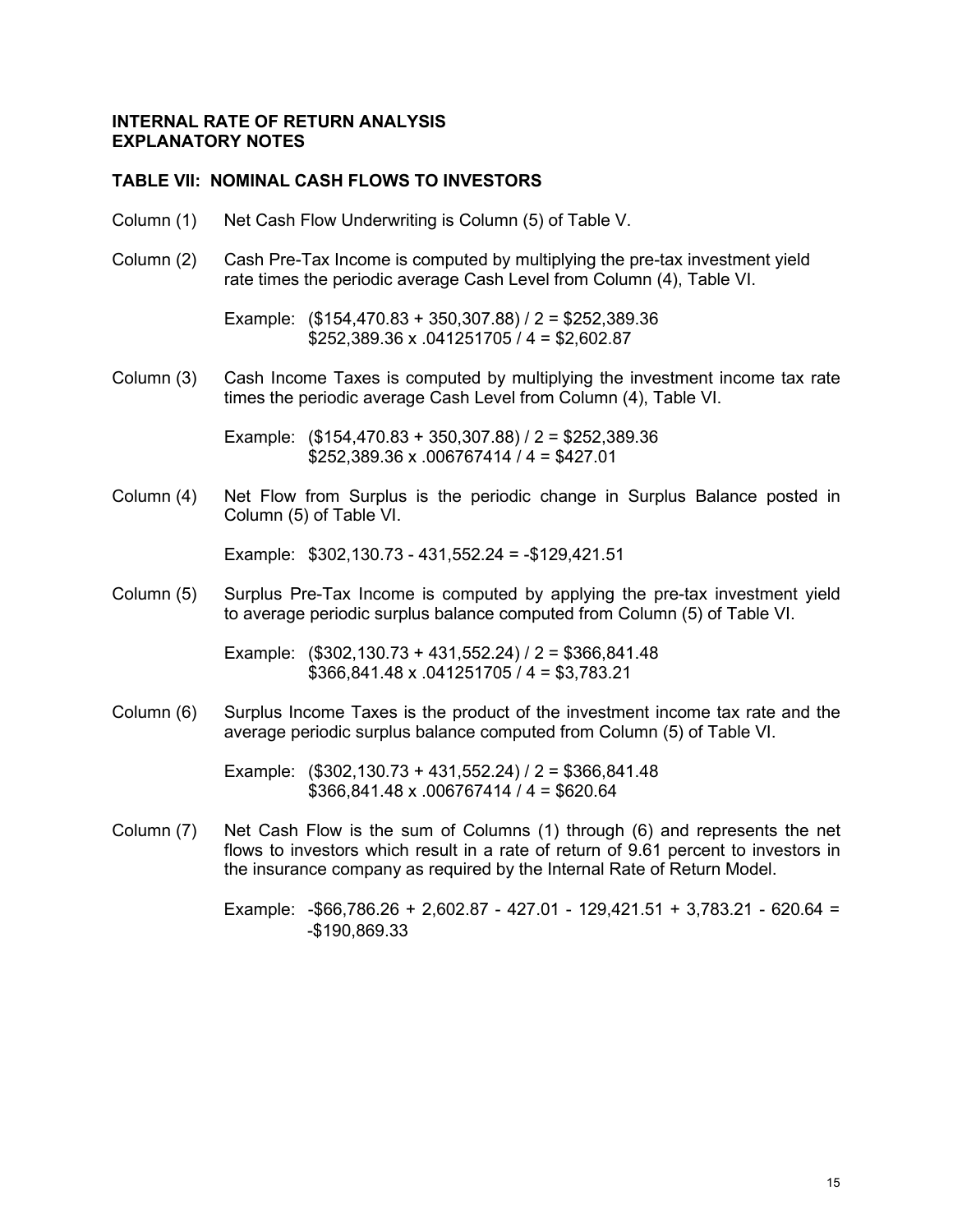#### F CLASS INTERNAL RATE OF RETURN ANALYSIS STATE OF PENNSYLVANIA - 2021 TABLE VII: NOMINAL CASH FLOWS TO INVESTORS

|                |                 | (1)                                     | (2)                      | (3)                           | (4)                                   | (5)                  | (6)                           | (7)                                 |
|----------------|-----------------|-----------------------------------------|--------------------------|-------------------------------|---------------------------------------|----------------------|-------------------------------|-------------------------------------|
| <b>TIME</b>    | <b>INTERVAL</b> | <b>NET CASH</b>                         | CASH                     | CASH                          | <b>NET FLOW</b>                       |                      | SURPLUS SURPLUS               | <b>NET</b>                          |
| <b>FROM</b>    | TO              | <b>FLOW FROM</b><br><b>UNDERWRITING</b> | PRE-TAX<br><b>INCOME</b> | <b>INCOME</b><br><b>TAXES</b> | FOR SURPLUS PRE-TAX<br><b>ACCOUNT</b> | <b>INCOME</b>        | <b>INCOME</b><br><b>TAXES</b> | CASH<br><b>FLOW</b>                 |
| $-1.00$        | $-0.75$         | 6.28                                    | 0.00                     | 0.00                          | 0.00                                  | 0.00                 | 0.00                          | 6.28                                |
| $-0.75$        | $-0.50$         | 6.28                                    | 0.00                     | 0.00                          | 0.00                                  | 0.00                 | 0.00                          | 6.28                                |
| $-0.50$        | $-0.25$         | 6.28                                    | 0.00                     | 0.00                          | 0.00                                  | 0.00                 | 0.00                          | 6.28                                |
| $-0.25$        | 0.00            | $-113.27$                               | 9.05                     | $-1.48$                       | 0.00                                  | 0.00                 | 0.00                          | $-105.71$                           |
| 0.00           | 0.25            | $-9,781.23$                             | 134.75                   | $-22.11$                      | $-113,957.79$                         | 587.62               |                               | -96.40 -123,135.16                  |
| 0.25<br>0.50   | 0.50<br>0.75    | $-16,586.86$<br>46,926.57               | 645.43<br>1,316.25       | $-105.88$<br>$-215.93$        | $-112,586.84$<br>-75,586.09           | 1,755.79<br>2,726.10 | -447.22                       | -288.04 -127,166.41<br>$-25,280.32$ |
| 0.75           | 1.00            | $-66,786.26$                            | 2,602.87                 | $-427.01$                     | $-129,421.51$                         | 3,783.21             |                               | -620.64 -190,869.33                 |
| 1.00           | 1.25            | 20,186.14                               | 4,106.78                 | $-673.72$                     | 43,476.67                             | 4,226.38             | $-693.35$                     | 70,628.90                           |
| 1.25           | 1.50            | 15,032.70                               | 4,905.56                 | $-804.77$                     | 38,394.60                             | 3,804.21             | $-624.09$                     | 60,708.23                           |
| 1.50           | 1.75            | 10,251.98                               | 5,335.20                 | $-875.25$                     | 33,600.88                             | 3,432.97             | $-563.19$                     | 51,182.59                           |
| 1.75           | 2.00            | 4,109.69                                | 5,400.78                 | $-886.01$                     | 27,987.18                             | 3,115.40             | $-511.09$                     | 39,215.96                           |
| 2.00           | 2.25<br>2.50    | $-8,276.83$                             | 5,200.60<br>4,826.57     | $-853.17$                     | 24,315.97                             | 2,845.70             | -466.84<br>$-425.70$          | 22,765.43                           |
| 2.25<br>2.50   | 2.75            | 1,550.63<br>1.41                        | 4,360.14                 | $-791.81$<br>$-715.29$        | 24,315.97<br>24,315.97                | 2,594.93<br>2,344.16 | $-384.56$                     | 32,070.58<br>29,921.82              |
| 2.75           | 3.00            | 1,894.90                                | 3,893.71                 | $-638.77$                     | 24,315.97                             | 2,093.39             | $-343.42$                     | 31,215.77                           |
| 3.00           | 3.25            | 1,263.30                                | 3,600.65                 | $-590.69$                     | 6,239.03                              | 1,935.83             | $-317.58$                     | 12,130.54                           |
| 3.25           | 3.50            | $-27.72$                                | 3,480.97                 | $-571.06$                     | 6,239.03                              | 1,871.49             | $-307.02$                     | 10,685.70                           |
| 3.50           | 3.75            | $-113.79$                               | 3,361.30                 | $-551.43$                     | 6,239.03                              | 1,807.15             | $-296.47$                     | 10,445.80                           |
| 3.75           | 4.00            | 1,091.16                                | 3,241.62                 | $-531.79$                     | 6,239.03                              | 1,742.81             | $-285.91$                     | 11,496.92                           |
| 4.00           | 4.25            | 2,054.73                                | 3,148.84<br>3,082.96     | $-516.57$                     | 3,434.52                              | 1,692.93             | $-277.73$                     | 9,536.71                            |
| 4.25<br>4.50   | 4.50<br>4.75    | 1,968.66<br>1,538.32                    | 3,017.08                 | $-505.76$<br>$-494.96$        | 3,434.52<br>3,434.52                  | 1,657.51<br>1,622.09 | $-271.92$<br>$-266.11$        | 9,365.96<br>8,850.94                |
| 4.75           | 5.00            | 763.71                                  | 2,951.20                 | $-484.15$                     | 3,434.52                              | 1,586.67             | $-260.30$                     | 7,991.65                            |
| 5.00           | 6.00            | 437.31                                  | 11,287.88                | $-1,851.80$                   | 10,039.35                             | 6,068.75             | $-995.59$                     | 24,985.91                           |
| 6.00           | 7.00            | 516.35                                  | 10,586.19                | $-1,736.68$                   | 8,250.97                              | 5,691.50             | $-933.70$                     | 22,374.62                           |
| 7.00           | 8.00            | 803.68                                  | 9,995.21                 | $-1,639.73$                   | 7,153.55                              | 5,373.77             | $-881.58$                     | 20,804.90                           |
| 8.00           | 9.00            | 784.29                                  | 9,472.84                 | $-1,554.04$                   | 6,462.58                              | 5,092.92             | $-835.50$                     | 19,423.09                           |
| 9.00<br>10.00  | 10.00<br>11.00  | 948.90<br>1,005.83                      | 9,000.36<br>8,566.87     | $-1,476.53$<br>$-1,405.41$    | 5,852.90<br>5,446.45                  | 4,838.90<br>4,605.85 | $-793.83$<br>$-755.60$        | 18,370.72<br>17,463.99              |
| 11.00          | 12.00           | 782.53                                  | 8,163.01                 | $-1,339.16$                   | 5,080.65                              | 4,388.72             | $-719.98$                     | 16,355.77                           |
| 12.00          | 13.00           | 728.80                                  | 7,784.10                 | $-1,276.99$                   | 4,796.13                              | 4,185.00             | $-686.56$                     | 15,530.47                           |
| 13.00          | 14.00           | 679.95                                  | 7,427.01                 | $-1,218.41$                   | 4,511.61                              | 3,993.02             | $-655.06$                     | 14,738.12                           |
| 14.00          | 15.00           | 635.90                                  | 7,088.64                 | $-1,162.90$                   | 4,308.39                              | 3,811.10             | $-625.22$                     | 14,055.91                           |
| 15.00          | 16.00           | 593.17                                  | 6,765.87                 | $-1,109.95$                   | 4,105.16                              | 3,637.56             | $-596.75$                     | 13,395.06                           |
| 16.00<br>17.00 | 17.00<br>18.00  | 553.85<br>514.99                        | 6,458.68<br>6,163.97     | $-1,059.56$<br>$-1,011.21$    | 3,901.94<br>3,780.00                  | 3,472.41<br>3,313.96 | $-569.65$<br>$-543.66$        | 12,757.66<br>12,218.06              |
| 18.00          | 19.00           | 473.27                                  | 5,881.73                 | $-964.91$                     | 3,576.77                              | 3,162.22             | $-518.77$                     | 11,610.32                           |
| 19.00          | 20.00           | 271.50                                  | 5,610.41                 | $-920.40$                     | 3,495.48                              | 3,016.35             | -494.84                       | 10,978.52                           |
| 20.00          | 21.00           | 58.07                                   | 5,348.45                 | $-877.42$                     | 3,332.90                              | 2,875.51             | -471.73                       | 10,265.78                           |
| 21.00          | 22.00           | 19.20                                   | 5,095.84                 | $-835.98$                     | 3,251.61                              | 2,739.70             | $-449.45$                     | 9,820.92                            |
| 22.00          | 23.00           | 18.60                                   | 4,851.03                 | $-795.82$                     | 3,129.68                              | 2,608.08             | $-427.86$                     | 9,383.70                            |
| 23.00<br>24.00 | 24.00           | 18.00<br>17.51                          | 4,615.57                 | $-757.19$<br>$-719.59$        | 3,007.74<br>2,967.10                  | 2,481.49<br>2,358.25 | -407.09                       | 8,958.51<br>8,622.75                |
| 25.00          | 25.00<br>26.00  | 17.03                                   | 4,386.35<br>4,163.37     | $-683.01$                     | 2,845.16                              | 2,238.37             | $-386.88$<br>$-367.21$        | 8,213.71                            |
| 26.00          | 27.00           | 16.55                                   | 3,948.18                 | $-647.71$                     | 2,763.87                              | 2,122.68             | $-348.23$                     | 7,855.35                            |
| 27.00          | 28.00           | 16.06                                   | 3,737.68                 | $-613.17$                     | 2,723.23                              | 2,009.50             | $-329.66$                     | 7,543.63                            |
| 28.00          | 29.00           | 15.58                                   | 3,531.85                 | $-579.41$                     | 2,641.94                              | 1,898.84             | $-311.51$                     | 7,197.29                            |
| 29.00          | 30.00           | 15.34                                   | 3,332.25                 | -546.66                       | 2,560.65                              | 1,791.53             | $-293.90$                     | 6,859.21                            |
| 30.00<br>31.00 | 31.00<br>32.00  | 14.86<br>14.61                          | 3,138.90<br>2,948.66     | $-514.94$<br>$-483.73$        | 2,479.35<br>2,479.35                  | 1,687.58<br>1,585.30 | $-276.85$<br>$-260.07$        | 6,528.90<br>6,284.13                |
| 32.00          | 33.00           | 14.13                                   | 2,763.11                 | -453.29                       | 2,357.42                              | 1,485.54             | $-243.71$                     | 5,923.20                            |
| 33.00          | 34.00           | 13.89                                   | 2,582.22                 | -423.62                       | 2,357.42                              | 1,388.29             | $-227.75$                     | 5,690.46                            |
| 34.00          | 35.00           | 13.89                                   | 2,402.90                 | $-394.20$                     | 2,316.77                              | 1,291.88             | $-211.94$                     | 5,419.31                            |
| 35.00          | 36.00           | 13.53                                   | 2,226.70                 | $-365.29$                     | 2,276.13                              | 1,197.15             | $-196.39$                     | 5,151.82                            |
| 36.00          | 37.00           | 13.29                                   | 2,053.62                 | $-336.90$                     | 2,235.48                              | 1,104.10             | $-181.13$                     | 4,888.45                            |
| 37.00          | 38.00           | 13.04                                   | 1,883.65                 | $-309.02$                     | 2,194.84                              | 1,012.72             | $-166.14$                     | 4,629.10                            |
| 38.00<br>39.00 | 39.00<br>40.00  | 12.80<br>12.56                          | 1,716.81<br>1,553.08     | $-281.64$<br>$-254.79$        | 2,154.19<br>2,113.55                  | 923.01<br>834.99     | $-151.42$<br>$-136.98$        | 4,373.75<br>4,122.41                |
| 40.00          | 41.00           | 12.32                                   | 1,392.47                 | $-228.44$                     | 2,072.90                              | 748.64               | $-122.82$                     | 3,875.08                            |
| 41.00          | 42.00           | 12.08                                   | 1,234.98                 | $-202.60$                     | 2,032.26                              | 663.97               | $-108.92$                     | 3,631.75                            |
| 42.00          | 43.00           | 11.84                                   | 1,080.60                 | $-177.28$                     | 1,991.61                              | 580.97               | $-95.31$                      | 3,392.44                            |
| 43.00          | 44.00           | 11.72                                   | 929.35                   | $-152.46$                     | 1,950.97                              | 499.65               | $-81.97$                      | 3,157.26                            |
| 44.00          | 45.00           | 11.47                                   | 779.66                   | $-127.90$                     | 1,950.97                              | 419.17               | $-68.77$                      | 2,964.60                            |
| 45.00          | 46.00           | 11.23                                   | 631.52                   | $-103.60$                     | 1,910.32                              | 339.53               | $-55.70$                      | 2,733.30                            |
| 46.00<br>47.00 | 47.00<br>48.00  | 11.11<br>10.87                          | 486.51<br>344.61         | $-79.81$<br>$-56.53$          | 1,869.68<br>1,829.03                  | 261.56<br>185.27     | $-42.91$<br>$-30.39$          | 2,506.14<br>2,282.86                |
| 48.00          | 49.00           | 10.75                                   | 205.83                   | $-33.77$                      | 1,788.39                              | 110.66               | $-18.15$                      | 2,063.71                            |
| 49.00          | 50.00           | 10.51                                   | 68.61                    | $-11.26$                      | 1,788.39                              | 36.89                | $-6.05$                       | 1,887.08                            |

362,965.09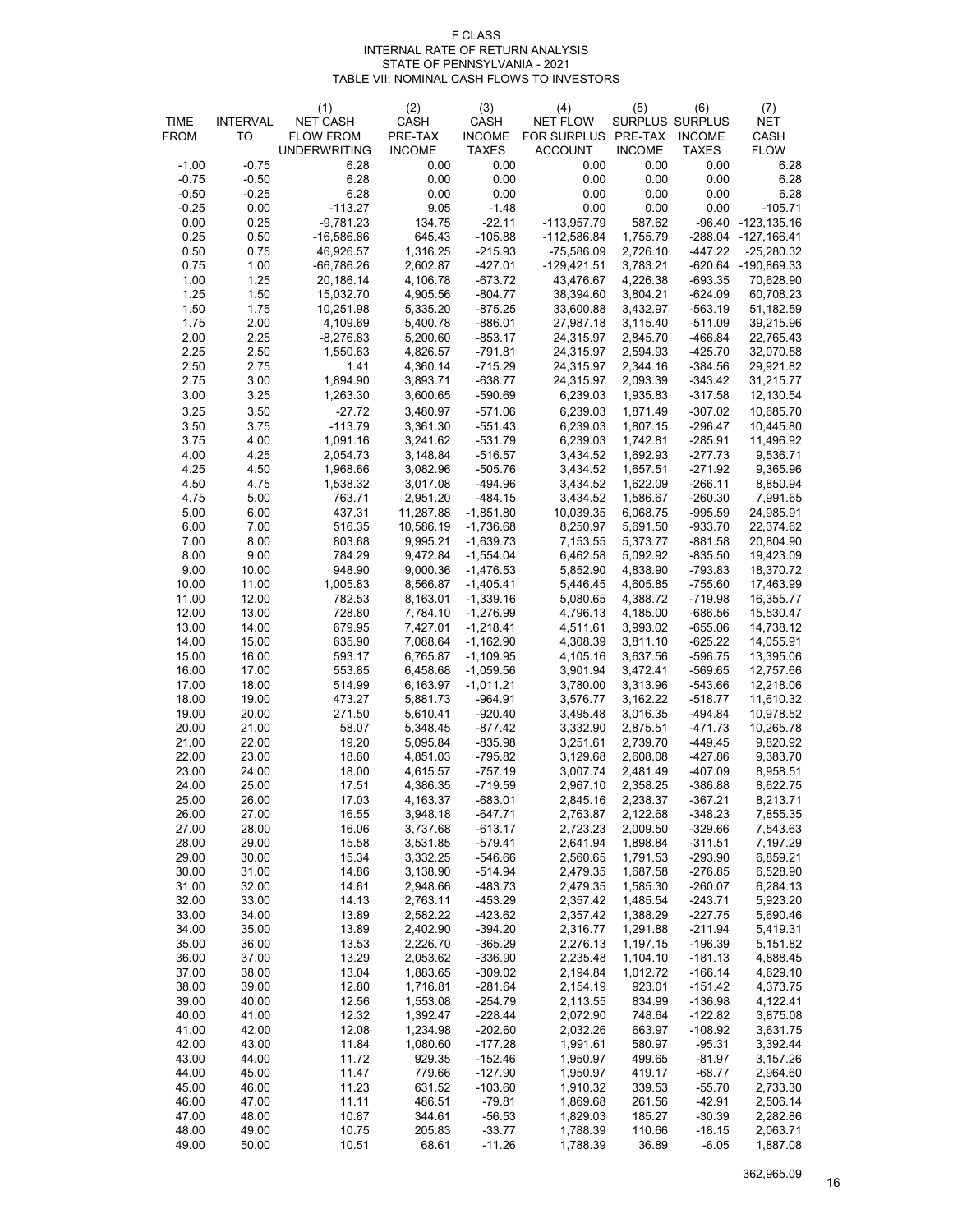#### **PENNSYLVANIA PRE & POST TAX RETURNS PAGE 1**

- Column (1) Invested Assets Categories taken from Best's Aggregates and Averages with values as of December 31, 2018.
- Column (2) 12/31/18 Market Values Treasuries, Exempt Bonds, Bonds for Unaffiliated and Affiliated Companies, Preferred Stock for Unaffiliated and Affiliated Companies and Common Stock for Unaffiliated and Affiliated Companies all taken from 2019 Best's Aggregates and Averages, Industry Total Schedule D.
- Column (3) Pre-Tax Return The yields shown are an average of the July, 2019 yields and the July, 2020 yields. The July, 2020 yields come from the following sources:

Treasuries based on yields by Maturity published in Federal Reserve Statistical Release H. 15 (July 14, 2020), weighted by loss payout pattern provided by the PCRB for Pennsylvania workers compensation insurance.

Exempt Bonds based on yields by Maturity published in Bond Buyer, Municipal Market Statistics (July 14, 2020).

Bonds based on yields published by the Federal Reserve Bank of St. Louis (July 15, 2020 with latest available data from June, 2020).

Preferred stock yields based on Dividend Yield Hunter (July 15, 2020).

Common Stock Yield based on three-month Treasury Bill rate (Federal Reserve Statistical Release H. 15 (July 14, 2020)) plus Ibbotson Differential (2020 Ibbotson SBBI).

Mortgages based on yields published by the Federal Reserve Bank of St. Louis (July 16, 2020).

Real Estate Yield based on three-month Treasury Bill rate (Federal Reserve) plus Ibbotson Differential (Ibbotson & Seigel, AREUA Journal, Vol 12, No. 3, 1984).

Cash & Short Term Investment yield based on the Federal Funds (effective) rate, as published in Federal Reserve Statistical Release H. 15 (July 14, 2020).

#### Column (4) Investment Gain

Product of 12/31/18 Market Value times Pre-Tax Return expressed as a decimal value by asset type.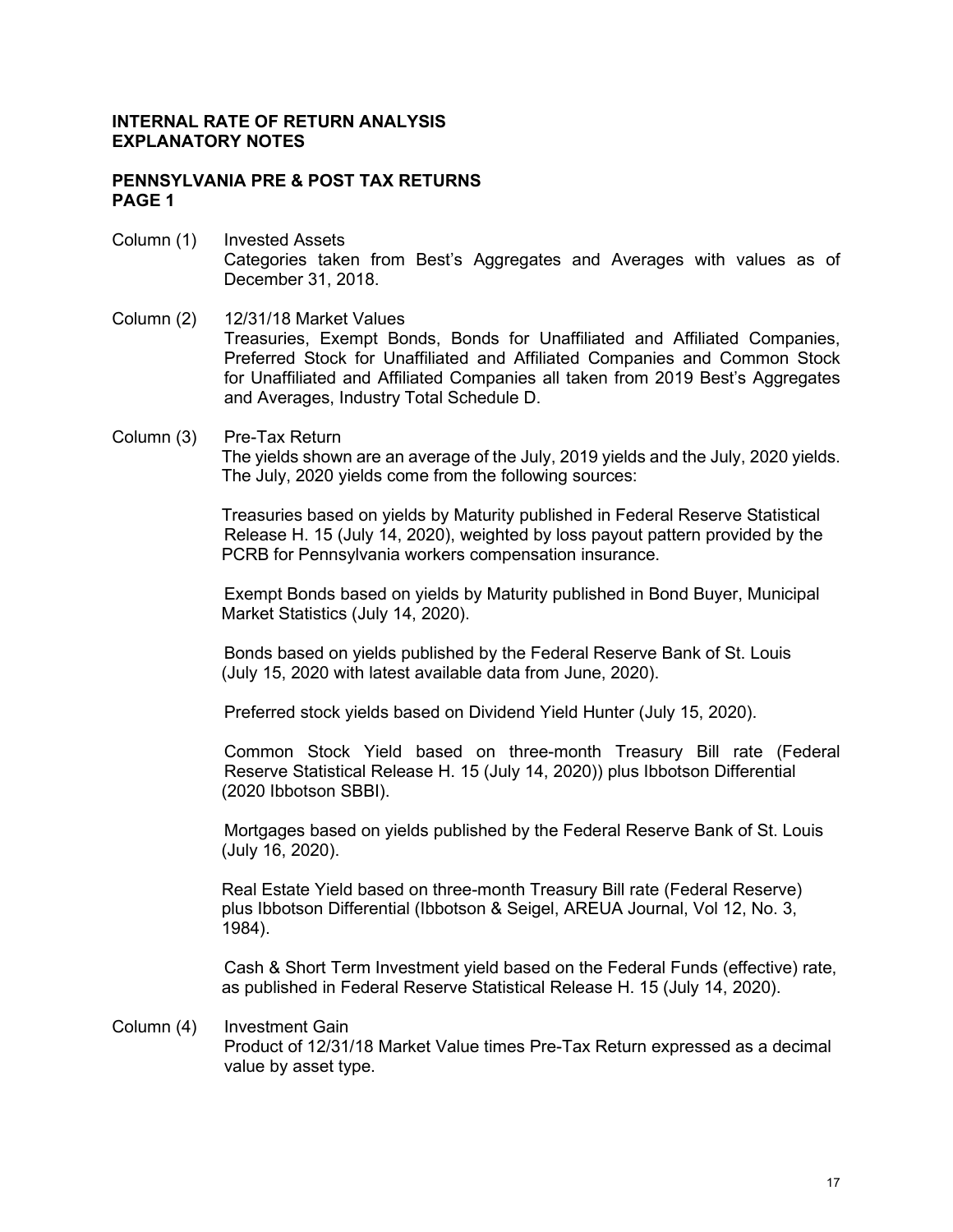#### **PENNSYLVANIA PRE & POST TAX RETURNS PAGE 2**

# Column (5) Tax Rate

(Percent Taxable x .21) + ((1.0 - Percent Taxable) x .25 x .21)

Percent Taxable Treasuries, Unaffiliated Bonds, Mortgages & Real Estate and Cash & Short Term Investments all assumed to be 100 percent taxable.

Exempt Bonds, Bonds in Affiliated Companies and Preferred Stock in Affiliated Companies all assumed to be tax-free.

Preferred Stock in Unaffiliated Companies: 50 percent of dividend income taxable per Tax Cuts and Jobs Act of 2017; all income attributed to dividends for preferred stock.

Common Stock of Affiliated Companies: 100 percent of capital gains in affiliated companies subject to income tax per Tax Reform Act of 1986. Portion of common stock income attributed to capital gains is 0.6695. 25 percent of the otherwise exempt portion (0.3305) is subject to tax.

Common Stock of Unaffiliated Companies: Capital gains are taxed at the full rate, 50 percent of dividends are taxed at the full rate, and 25 percent of the remaining dividends (50 percent) are subject to tax. (0.6695 x 0.21) + (0.50 x 0.21 x 0.3305) + (0.50 x 0.3305 x 0.25 x 0.21) = 0.1840. Portions of common stock income attributable to dividend and capital gains from Duff & Phelps' 2020 SBBI Ibbotson (Large Company Stocks, Arithmetic Mean).

Column (6) Post Tax Return Pre-Tax Return x (1.0 - Tax Rate)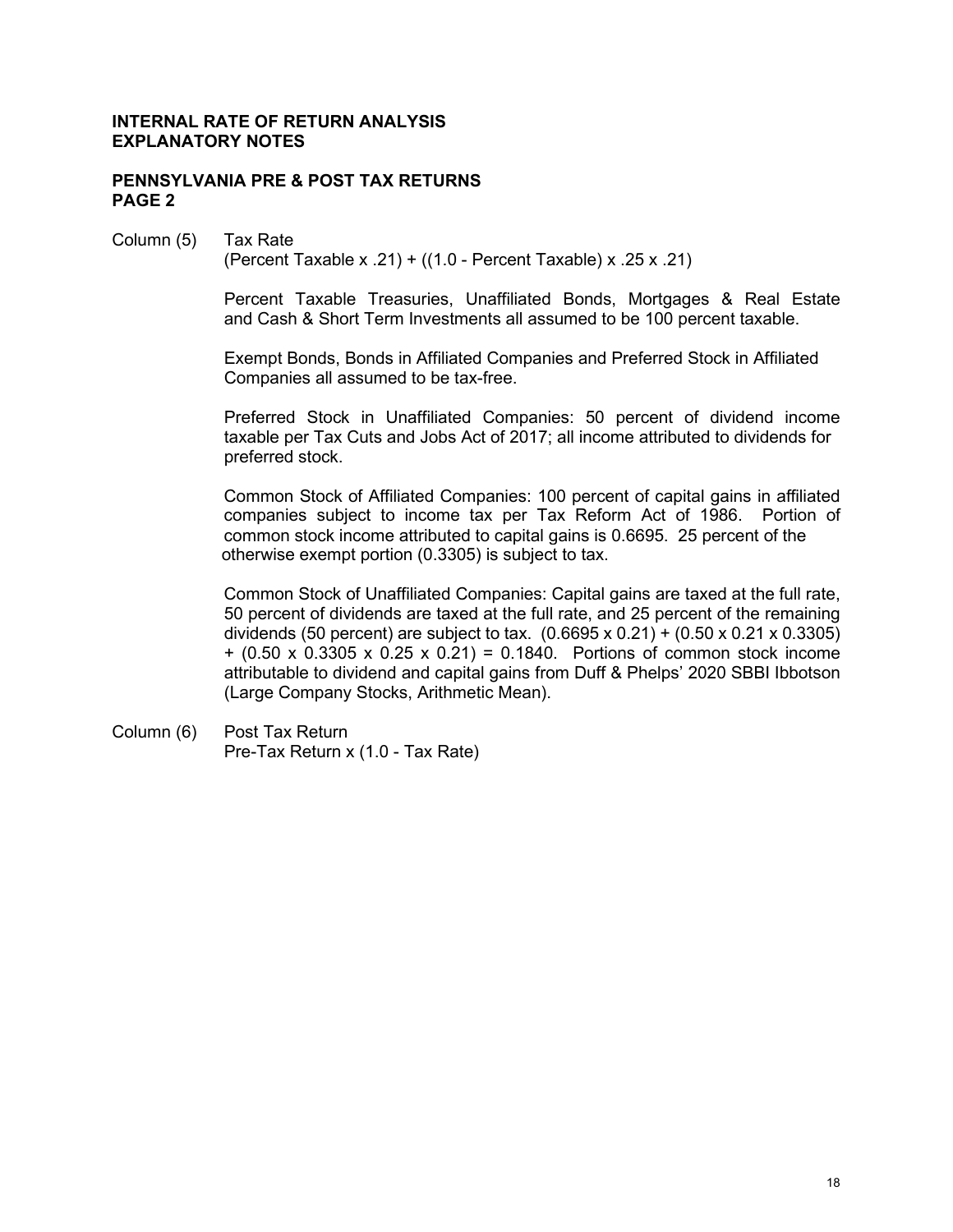# INTERNAL RATE OF RETURN ANALYSIS PENNSYLVANIA "F" CLASS - 2021 PRE & POST TAX RETURNS

| <b>Invested Assets</b> | Assets        | Pre Tax<br>Return | Investment<br>Gain | Tax Rate | Post Tax<br>Return |
|------------------------|---------------|-------------------|--------------------|----------|--------------------|
| (1)                    | (2)           | (3)               | (4)                | (5)      | (6)                |
| <b>Treasuries</b>      | 162,189,418   | 1.25              | 2,024,162          | 0.21000  | 0.985939           |
| <b>Exempt Bonds</b>    | 391,595,774   | 2.85              | 11,140,900         | 0.05250  | 2.695638           |
| Bonds (Unaffil)        | 501,022,039   | 2.79              | 13,953,464         | 0.21000  | 2.200150           |
| Bonds (Affiliated)     | 5,535,556     | 2.79              | 154,165            | 0.05250  | 2.638788           |
| Prefer Stk (Unaff)     | 5,335,241     | 4.90              | 261,160            | 0.13125  | 4.252531           |
| Prefer Stk (Affil)     | 297,472       | 4.90              | 14,561             | 0.05250  | 4.638013           |
| Common Stk (Unaff)     | 310,561,708   | 9.79              | 30,388,463         | 0.18397  | 7.984823           |
| Common Stock (Affil)   | 86,536,353    | 9.79              | 8,467,582          | 0.15795  | 8.239496           |
| Mortgage Loans         | 19,906,440    | 3.36              | 667,861            | 0.21000  | 2.650450           |
| <b>Real Estate</b>     | 13,741,459    | 5.12              | 702,876            | 0.21000  | 4.040850           |
| Cash and ST Invest     | 103,705,204   | 1.24              | 1,285,945          | 0.21000  | 0.979600           |
| Average or Total       | 1,600,426,664 |                   | 69,061,139         |          | 3.598529           |

1. Assets are from the latest (2019) Best's A&A, Market Value December 31, 2018

2. The yields shown are an average of the July, 2019 yields and the July, 2020 yields. The July, 2020 yields

come from the following sources:

- a) Treasuries and Cash & Short Term Invest are from: Federal Reserve H.15, July 14, 2020.
- b) Exempt Bonds are from: Bond Buyer, Municipal Market Statistics, Bond Buyer Index, general obligation, 20 years to maturity, mixed quality, July 14, 2020.
- c) Bonds (Unaffiliated and Affiliated) are Moody's Seasoned Aaa Corporate Bond Yield from: Federal Reserve Bank of St. Louis, July 15, 2020.
- d) Preferred Stocks are from: Preferred Stocks of Utilities, July 14, 2020 , Dividend Yield Hunter
- e) Mortgage Loans are from: Federal Reserve Bank of St. Louis, July 15, 2020.
- f) Common Stock: 3 month Treasury (0.14) + Ibbotson Differential (8.72%)

g) Real Estate: 3 month Treasury (0.14) + Ibbotson Differential (3.94)

Differential from: Ibbotson & Seigel, AREUA Journal, Vol 12, No. 3, 1984

| <b>PRE TAX WEIGHTED PORTFOLIO YIELD - INVEST EXPENSE =</b><br>4.1251705 |     |           |  |  |  |  |
|-------------------------------------------------------------------------|-----|-----------|--|--|--|--|
| POST TAX WEIGHTED YIELD - POST TAX EXPENSE                              | $=$ | 3.4484291 |  |  |  |  |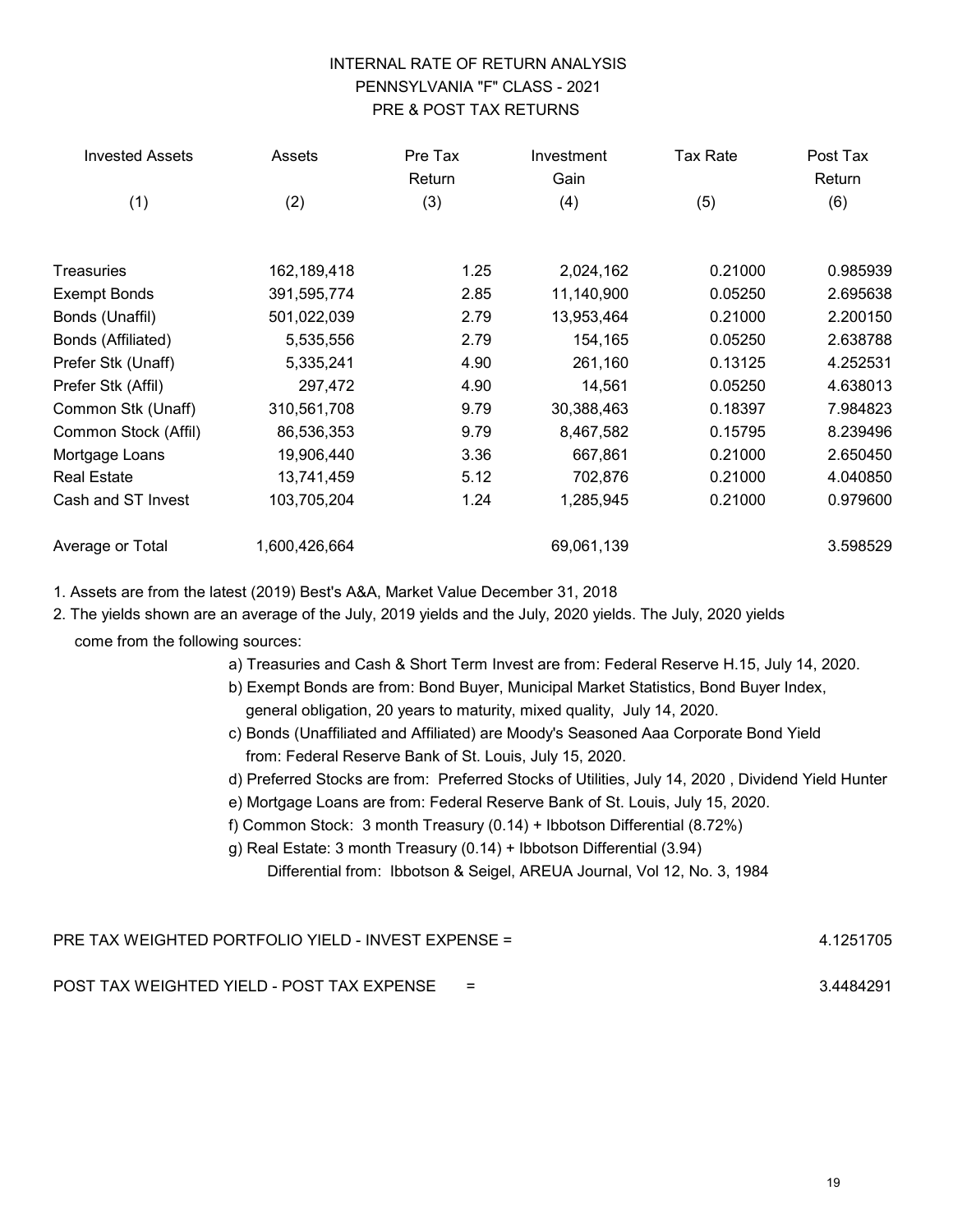## **PENNYSLVANIA COST OF CAPITAL**

• All data taken from Value Line Investment Survey of June 5, 2020.

• All Property/Casualty Companies Selected with limited exceptions, such as reinsurers and carriers without any workers compensation insurance writings.

• Individual carrier inclusions/exclusions from selected list noted as having limited effect on indicated results.

- DCF FORECAST COST OF CAPITAL
	- $=$  .0279 x (1.0 + 0.5 x .0780) + .0780<br> $=$  0290 + 0780 = 1070
	- $.0290 + .0780 = .1070$
- DCF HISTORICAL COST OF CAPITAL
	- $=$  .0279 x (1.0 + 0.5 x .0897) + .0897
	- $= 0.0291 + 0.0897 = 0.1188$
- DCF DIVIDENDS ONLY COST OF CAPITAL
	- $=$  .0279 x (1.0 + 0.5 x .0638) + .0638<br> $=$  0288 + 0638 = 0926
	- $.0288 + .0638 = .0926$ Note: .0638 = Average (.0873, .0403)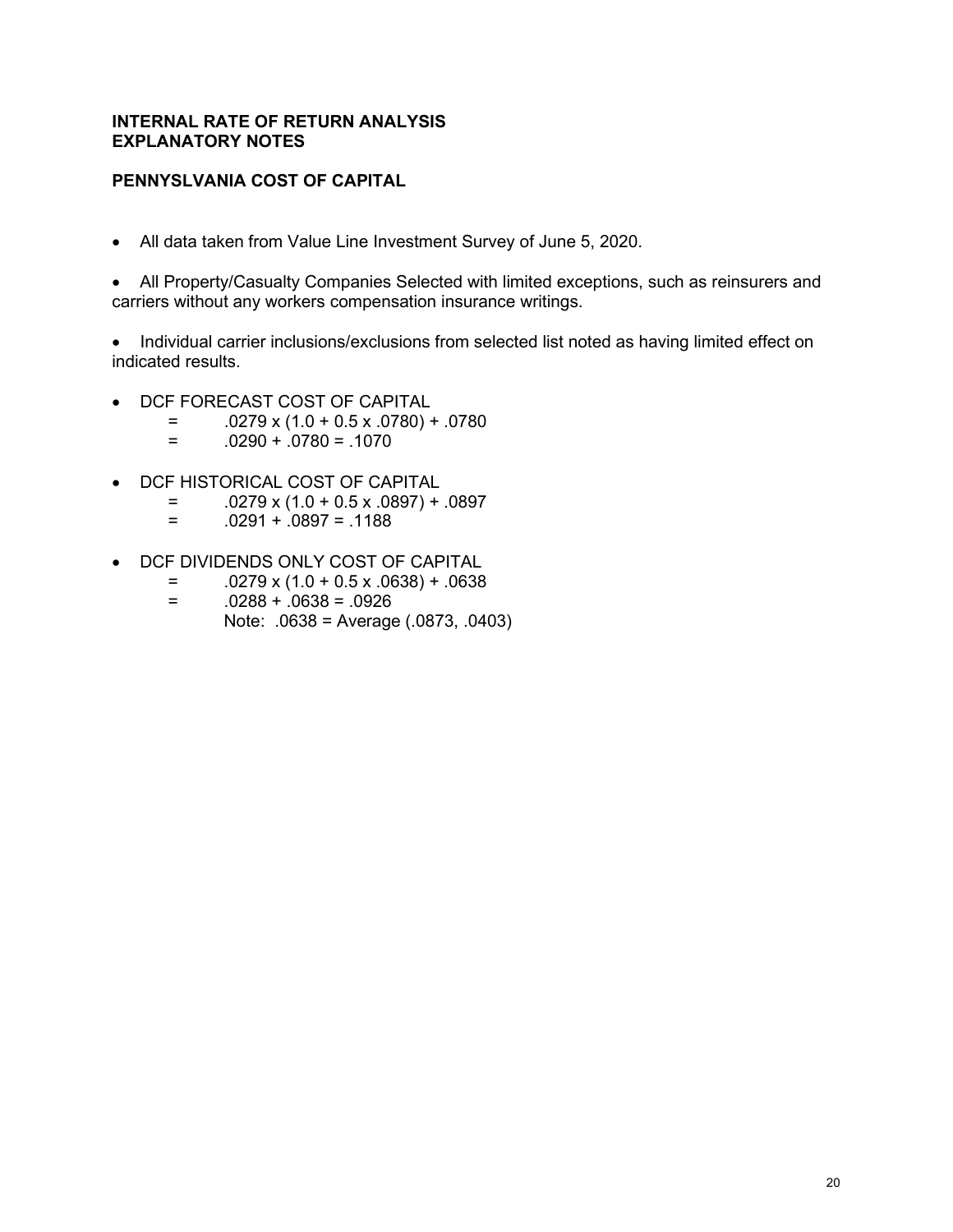#### 2021 PENNSYLVANIA "F" CLASS COST OF CAPITAL

|                  |             |       | <b>DIVIDEND</b>   | <b>EARNINGS</b>   |                   |                 | <b>RETAINED TO</b> |
|------------------|-------------|-------|-------------------|-------------------|-------------------|-----------------|--------------------|
|                  |             |       | PAST <sub>5</sub> | PAST <sub>5</sub> | <b>EARNINGS</b>   | <b>DIVIDEND</b> | <b>EQUITY</b>      |
| <b>COMPANY</b>   | <b>BETA</b> | YIELD | <b>YEARS</b>      | <b>YEARS</b>      | FORECAST FORECAST |                 | <b>FORECAST</b>    |
|                  |             |       |                   |                   |                   |                 |                    |
|                  |             |       |                   |                   |                   |                 |                    |
| Allstate         | 1.00        | 2.3   | 11.5              | 11.5              | 6.0               | 8.0             | 10.0               |
| Amer Fnl         | 1.30        | 3.0   | 12.5              | 14.0              | 6.0               | 8.5             | 8.5                |
| Berkley          | 1.05        | 0.8   | 9.5               | 5.0               | 10.0              | 7.5             | 8.0                |
| Chubb            | 1.05        | 2.7   | 5.5               | 0.5               | 9.5               | 4.0             | 7.5                |
| Cinc Fnl         | 1.00        | 4.2   | 6.5               | 5.0               | 10.5              | 3.5             | 5.0                |
| <b>CNA FnI</b>   | 1.10        | 5.0   | 14.0              | 3.0               | 10.0              | 4.0             | 8.5                |
| Erie             | 0.65        | 2.2   | 5.5               | 10.0              | 10.0              | 5.5             | 12.5               |
| Hanover          | 0.90        | 2.7   | 10.5              | 12.0              | 10.0              | 7.0             | 7.5                |
| Markel           | 1.10        | 0.0   | 0.0               | 14.0              | 8.5               | 0.0             | 6.5                |
| Merc Gen         | 0.90        | 6.4   | 0.5               | $-1.5$            | 20.0              | 3.0             | 7.5                |
| Old Rep          | 1.10        | 5.6   | 1.5               | 23.0              | 13.0              | 6.0             | 8.5                |
| Progressive      | 0.80        | 0.5   | 31.5              | 23.0              | 9.5               | $-14.5$         | 20.5               |
| <b>RLI Corp</b>  | 0.75        | 1.2   | 5.5               | $-2.5$            | 13.0              | 4.0             | 11.0               |
| Selective        | 0.85        | 1.8   | 7.5               | 20.5              | 6.5               | 11.0            | 8.5                |
| <b>Travelers</b> | 0.90        | 3.4   | 9.0               | 0.5               | 9.5               | 3.0             | 8.5                |
|                  | 0.96        | 2.79  | 8.73              | 9.20              | 10.13             | 4.03            | 9.23               |

SOURCE: VALUE LINE INVESTMENT SURVEY, June 5, 2020

#### DCF COST OF CAPITAL

#### FORECAST

| A. EARNINGS  | 10.13 |
|--------------|-------|
| B. DIVIDEND  | 4.03  |
| C. FUNDAMENT | 9.23  |

| FORECAST = $(A+B+C)/3$ | 7.80 |
|------------------------|------|
|------------------------|------|

| FORECAST COST OF CAPITAL = | 10.70 PERCENT |
|----------------------------|---------------|
|                            |               |

#### **HISTORICAL**

| A. EARNINGS | 9.20 |
|-------------|------|
| B. DIVIDEND | 8.73 |

 $HISTORICAL = (A+B)/2$  8.97

#### HISTORICAL COST OF CAPITAL = 11.88 PERCENT

DIVIDENDS ONLY (GROWTH & HISTORICAL)

9.26 PERCENT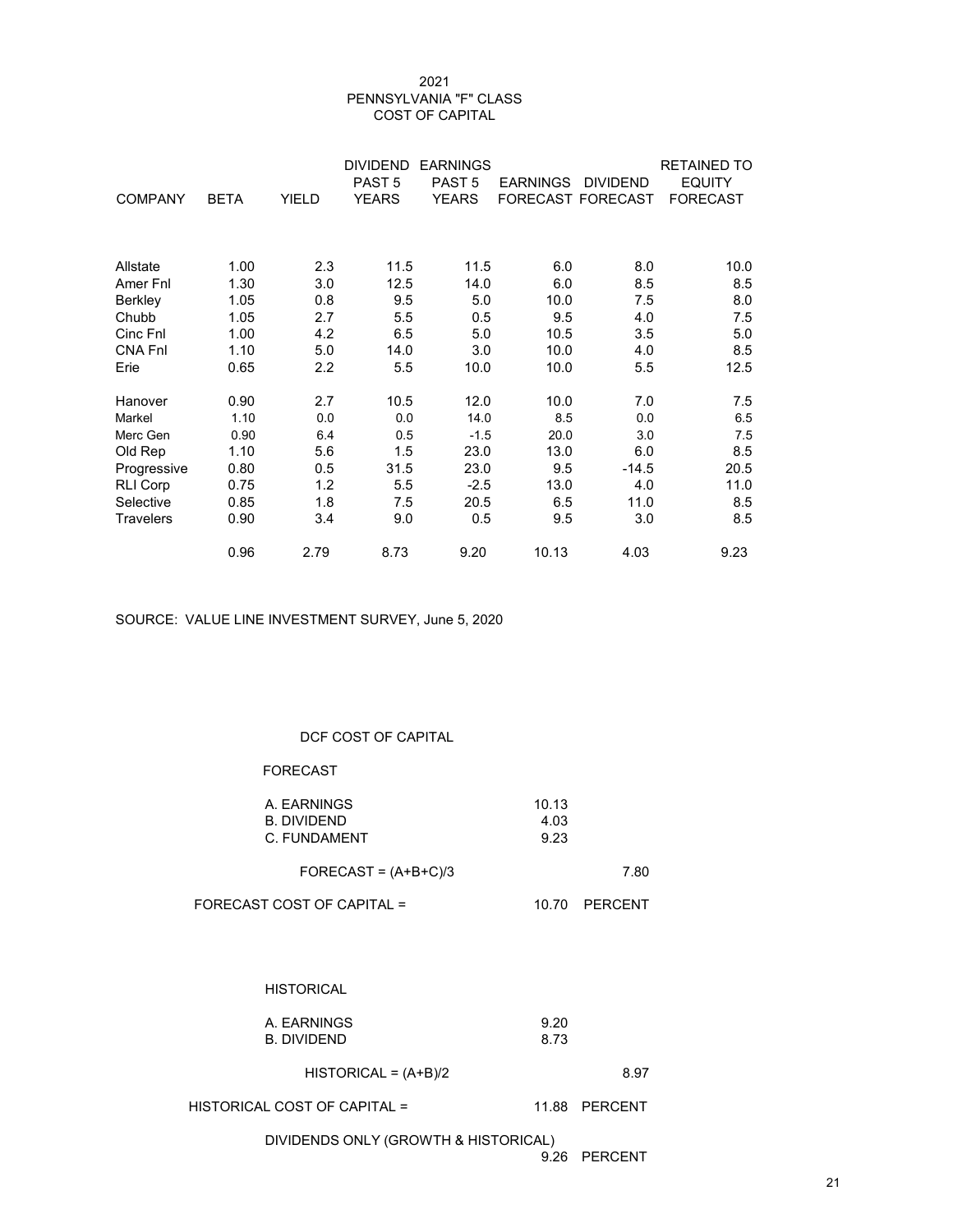#### 2021 PENNSYLVANIA "F" CLASS COST OF CAPITAL

| A) CAPM COST OF CAPITAL     | $0.14 + 0.96(8.72)$ | $=$ | 8.51 PERCENT  |
|-----------------------------|---------------------|-----|---------------|
| B) FORECAST COST OF CAPITAL |                     | $=$ | 10.70 PERCENT |
| C) COST OF CAPITAL          | $(A + B)/2$         | $=$ | 9.61 PERCENT  |

SOURCES:

A: CAPM: BETA - VALUE LINE INVESTMENT SURVEY JUNE 5, 2020 RF - 3 MONTH BILL RATE JULY 14, 2020. FEDERAL RESERVE H. 15 0.14% RM - RF = IBBOTSON DIFFERENTIAL (S&P 500 TO 1-MONTH TREASURY BILL YIELD)

RATE, 1926 TO 2019 AVERAGE) = 8.72 IBBOTSON SBBI (2020)

B: DCF: K = Y (1+0.5G) + G

 Y IS THE CURRENT DIVIDEND YIELD (FROM VALUE LINE) G IS THE DIVIDEND GROWTH RATE (FROM VALUE LINE)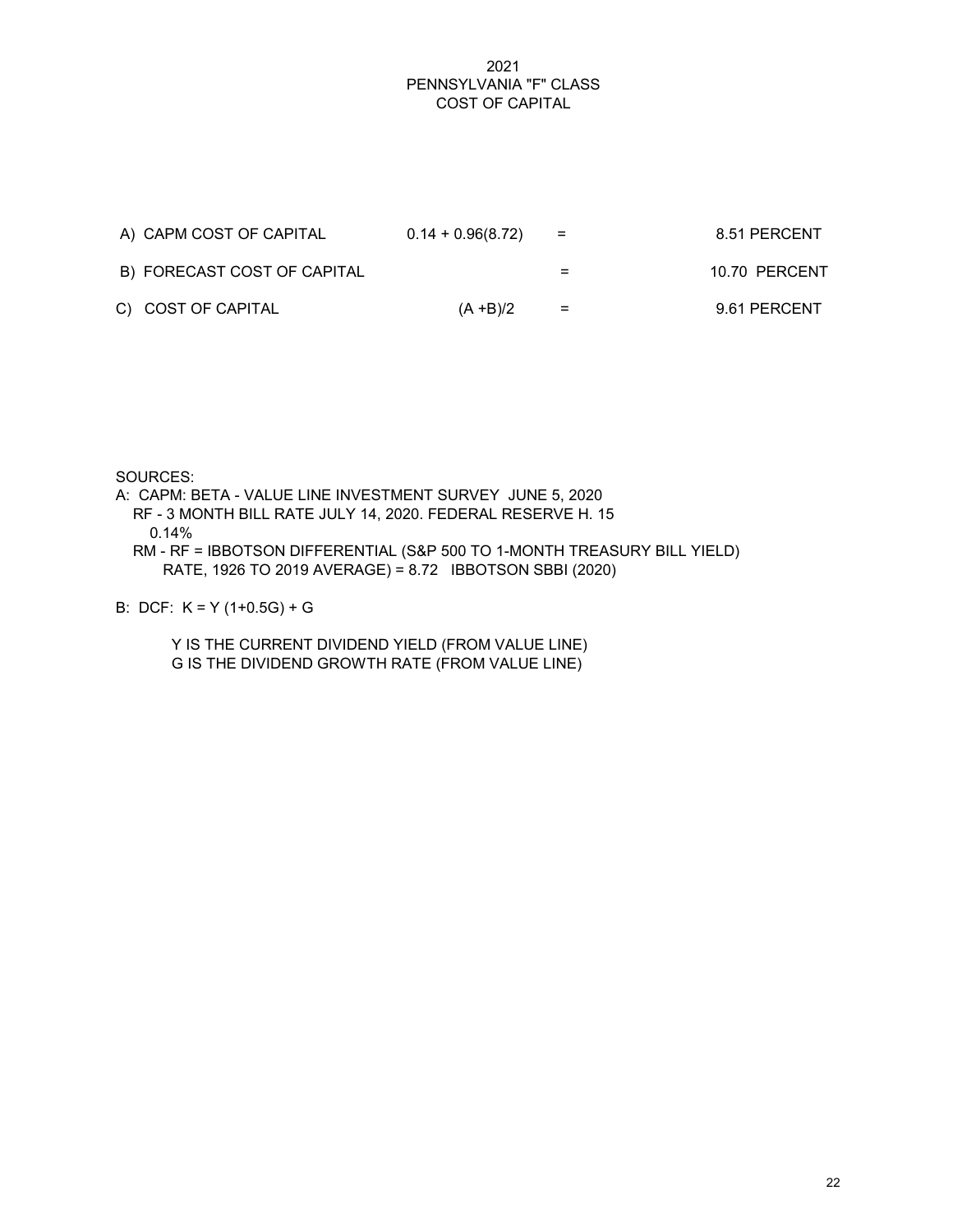## **PENNYSLVANIA RESERVE-TO-SURPLUS RATIOS**

- Columns  $(1) (4)$  Reserves and policyholder surplus for commercial casualty predominate carriers all taken from Best's Aggregates and Averages with values as of December 31, 2018.
- Column (6) Reserve-to-Surplus ratio is the sum of the reserves in columns (1) through (3) divided by the policyholder surplus in column (5).

2,022,152,937 + 450,999,336 + 760,012,623 = 3,233,164,896 3,233,164,896 / 1,738,255,804 = 1.86